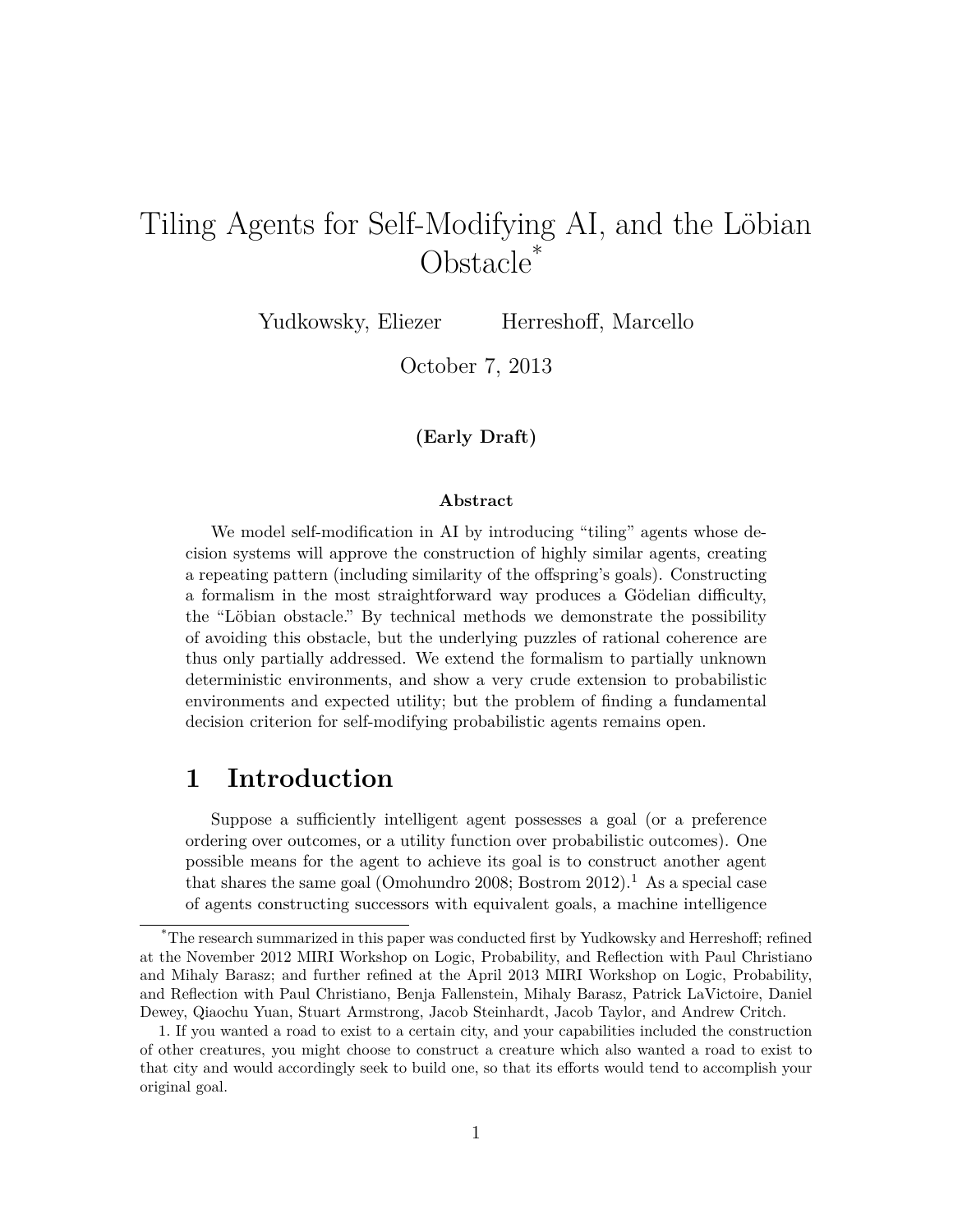may wish to change its own source code—self-improve. This can be viewed as constructing a successor agent that shares most of your program code and runs on the same hardware as you, then replacing yourself with that agent.<sup>2</sup> We shall approach the subject of AI self-modification and self-improvement by considering it as a special case of agents constructing other agents with similar preferences.

In a self-modifying AI, most self-modifications should not change most aspects of the AI; it would be odd to consider agents that could only make large, drastic self-modifications. To reflect this desideratum within the viewpoint from agents constructing other agents, we will examine agents which construct successor agents of highly similar design, so that the sequence of agents "tiles" like a repeating pattern of similar shapes on a tiled floor.

In attempting to describe agents whose decision criteria approve the construction of highly similar agents, we shall encounter a Gödelian difficulty<sup>3</sup> in the form of Löb's Theorem: A consistent mathematical theory  $\mathcal T$  cannot trust itself in the sense of verifying that a proof in  $\mathcal T$  of any formula  $\phi$  implies  $\phi$ 's truth—we cannot have the self-verifying scheme (over all formulas  $\phi$ ) of  $\forall \phi : \mathcal{T} \vdash \Box_{\mathcal{T}}[\phi] \rightarrow \phi$  (Löb 1955).<sup>4</sup> We shall construct a natural-seeming schema for agents reasoning about other agents, which will at first seem to imply that such an agent can only trust the reasoning of successors that use weaker mathematical systems than its own. This in turn would imply that an agent architecture can only tile a finite chain of successors (or make a finite number of self-modifications) before running out of "trust." This Gödelian difficulty poses challenges both to the construction of successors, and to a reflective

3. That human beings are computable does not imply that Gödelian-type difficulties will never present themselves as problems for AI work; rather it implies that any such Gödelian difficulty ought to be equally applicable to a human, and that any human way of bypassing the Gödelian difficulty could presumably be carried over to an AI. E.g., the halting theorem imposes limits on computable AIs, imposes limits on humans, and will presumably impose limits on any future intergalactic civilization; however, the observed existence of humans running on normal physics implies that human-level cognitive intelligence does not require solving the general halting problem. Thus, any supposed algorithm for general intelligence which demands a halting oracle is not revealing the uncomputability of humans, but rather is making an overly strong demand. It is in this spirit that we will investigate, and attempt to deal with, the Gödelian difficulty exposed in one obvious-seeming formalism for self-modifying agents.

4.  $\lbrack \phi \rbrack$  denotes the Gödel number of the formula  $\phi$ , and  $\Box_{\mathcal{T}}[\phi]$  denotes the proposition that there exists an object p such that p is the Gödel number of a proof in  $\mathcal T$  of  $[\phi]$ . E.g., letting PA represent the system of first-order Peano Arithmetic,  $\Box_{P,A}[S0 + S0 = SS0]$  stands for the proposition  $\exists p : Bew_{\mathcal{P}\mathcal{A}}(p, \lceil S0+S0 = SS0 \rceil)$  where  $Bew_{\mathcal{P}\mathcal{A}}(p, \lceil \phi \rceil)$  is a formula (in  $\Delta_0$ ) stating that p Gödel-encodes a proof of the quoted theorem  $\lceil \phi \rceil$  from the axioms of Peano Arithmetic. Thus  $\mathcal{P}A \vdash \Box_{\mathcal{P}A}[S0 + S0 = SS0]$  states (accurately) that first-order arithmetic proves that there exists a proof in  $\mathcal{P} \mathcal{A}$  that  $1 + 1 = 2$ . Also, whenever a quantifier over formulas  $\forall \phi$  appears, this denotes a meta-language schema with a separate axiom or theorem in the object language for each formula  $\phi$ .

<sup>2.</sup> If you wanted a road to a certain city to exist, you might try attaching more powerful arms to yourself so that you could lift paving stones into place. This can be viewed as a special case of constructing a new creature with similar goals and more powerful arms, and then replacing yourself with that creature.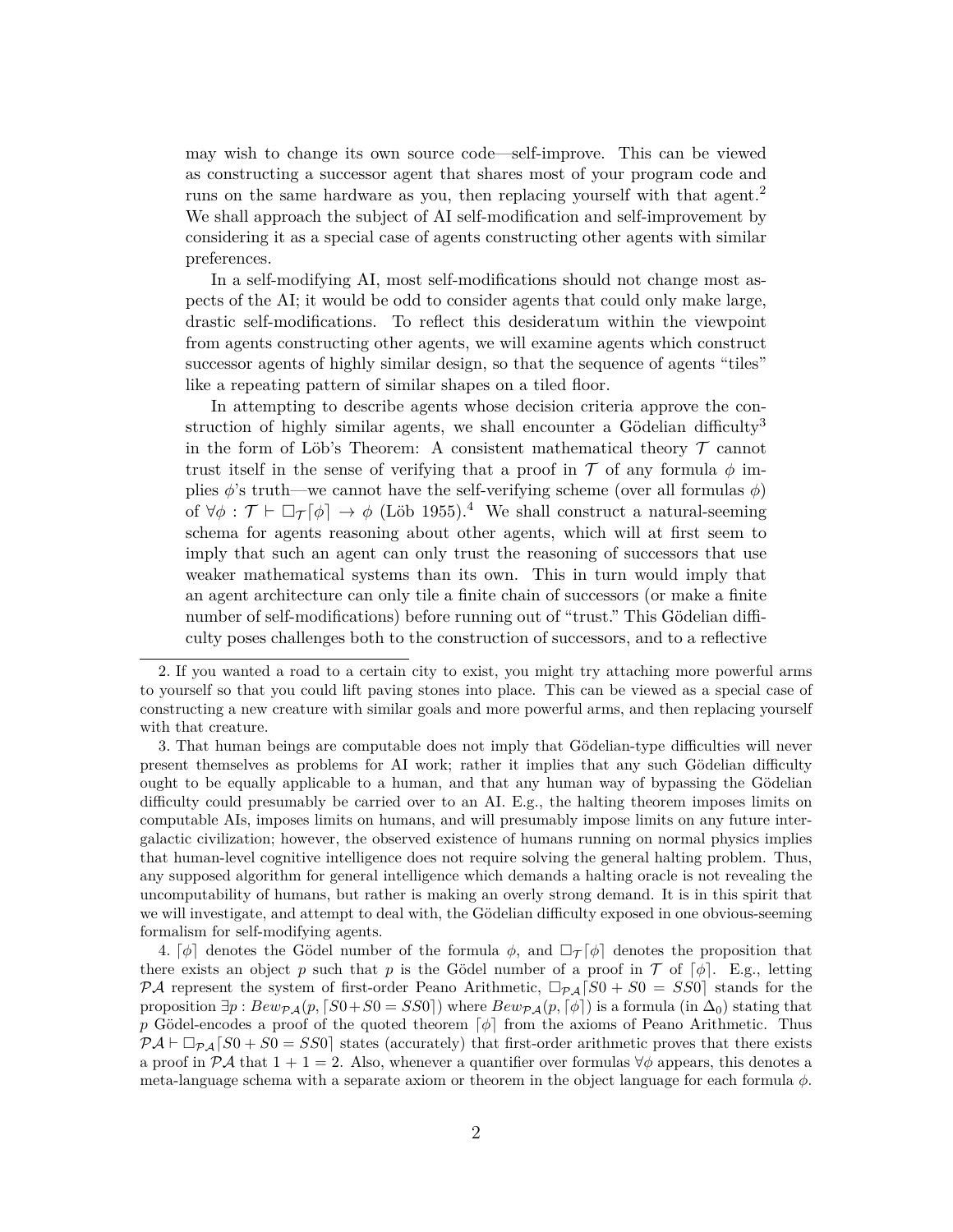agent's immediate self-consistency.

We shall present several different techniques to bypass this Gödelian difficulty, demonstrating indefinitely tiling sequences of agents maintaining trust in the same mathematical system. Some unachieved desiderata of reflective coherence will remain; and while the technical methods used will demonstrate the technical possibility, they will not be plausible as basic structures of rational agents. We shall then pass from known environments to partially known environments within the formalism, and make a preliminary attempt to pass from logical agents to probabilistic agents that calculate expected utility. Some flaws and unfortunate-seeming properties of the currently proposed formalism will also be discussed. The ultimate problem of proposing a satisfactory fundamental decision criterion for self-modifying agents remains open.<sup>5</sup>

### **2 Logical agents that construct successors**

Suppose an agent  $\mathcal{A}^1$  with a satisficing goal  $\mathcal{G}$ —any outcome shall either satisfy or not satisfy G, and  $\mathcal{A}^1$ 's sole preference is for outcomes satsifying G over outcomes not satisfying G. We shall initially suppose that the agent  $\mathcal{A}^1$ occupies a crisp, fully known, deterministic, closed environment; then first-order logic will be a good representational fit for reasoning about this environment. Suppose also that the environment contains "transistors," objects which can be configured by  $\mathcal{A}^1$  to perform computations. Then  $\mathcal{A}^1$  might choose to use these transistors to build an offspring  $\mathcal{A}^0$  which also shares the goal  $\mathcal{G}$ .

Suppose  $\mathcal{A}^1$  constructs  $\mathcal{A}^0$  as a satisficing logical agent that only takes actions that  $\mathcal{A}^0$  can prove to achieve the goal  $\mathcal G$  (shared by  $\mathcal{A}^1$  and  $\mathcal{A}^0$ ). We shall write  $\mathcal{A}^{0}$ 's *criterion of action*—the conditions under which  $\mathcal{A}^{0}$  takes an action—using the notation:

$$
\bar{b}_i \Rightarrow \mathcal{A}^0 \Vdash \bar{b}_i \to \mathcal{G}, \tag{2.1}
$$

where  $\bar{b}_i$  is a proposition denoting the actual performance of an action  $b_i$  within  $\mathcal{A}^{0}$ 's range of action  $(b_i \in Acts^0)$ , and  $\mathbb{H}$  is a special turnstile indicating that an agent has cognitively concluded a belief. Hence (2.1) states that the actual performance of any action  $b_i$  only takes place when  $\mathcal{A}^0$  has cognitively proven a theorem that the performance of  $b_i$  implies  $\mathcal{G}$ . Without sensors (section 6),  $\mathcal{A}^0$  can conclude a belief  $\phi$  only if  $\phi$  is a consequence of its axioms  $Axm^0$ :

$$
\mathcal{A}^0 \Vdash \phi \Rightarrow Axm^0 \vdash \phi \quad \text{(without sensors)}.\tag{2.2}
$$

<sup>5.</sup> The paper is meant to be interpreted within an agenda of "Begin tackling the conceptual challenge of describing a stably self-reproducing decision criterion by inventing a simple formalism and confronting a crisp difficulty"; not as "We think this Gödelian difficulty will block AI", nor "This formalism would be good for an actual AI", nor "A bounded probabilistic self-modifying agent would be like this, only scaled up and with some probabilistic and bounded parts tacked on". Similarly we use first-order logic because reflection within first-order logic has a great deal of standard machinery which we can then invoke; for more realistic agents, first-order logic is not a good representational fit to most real-world environments outside a human-constructed computer chip with thermodynamically expensive crisp variable states.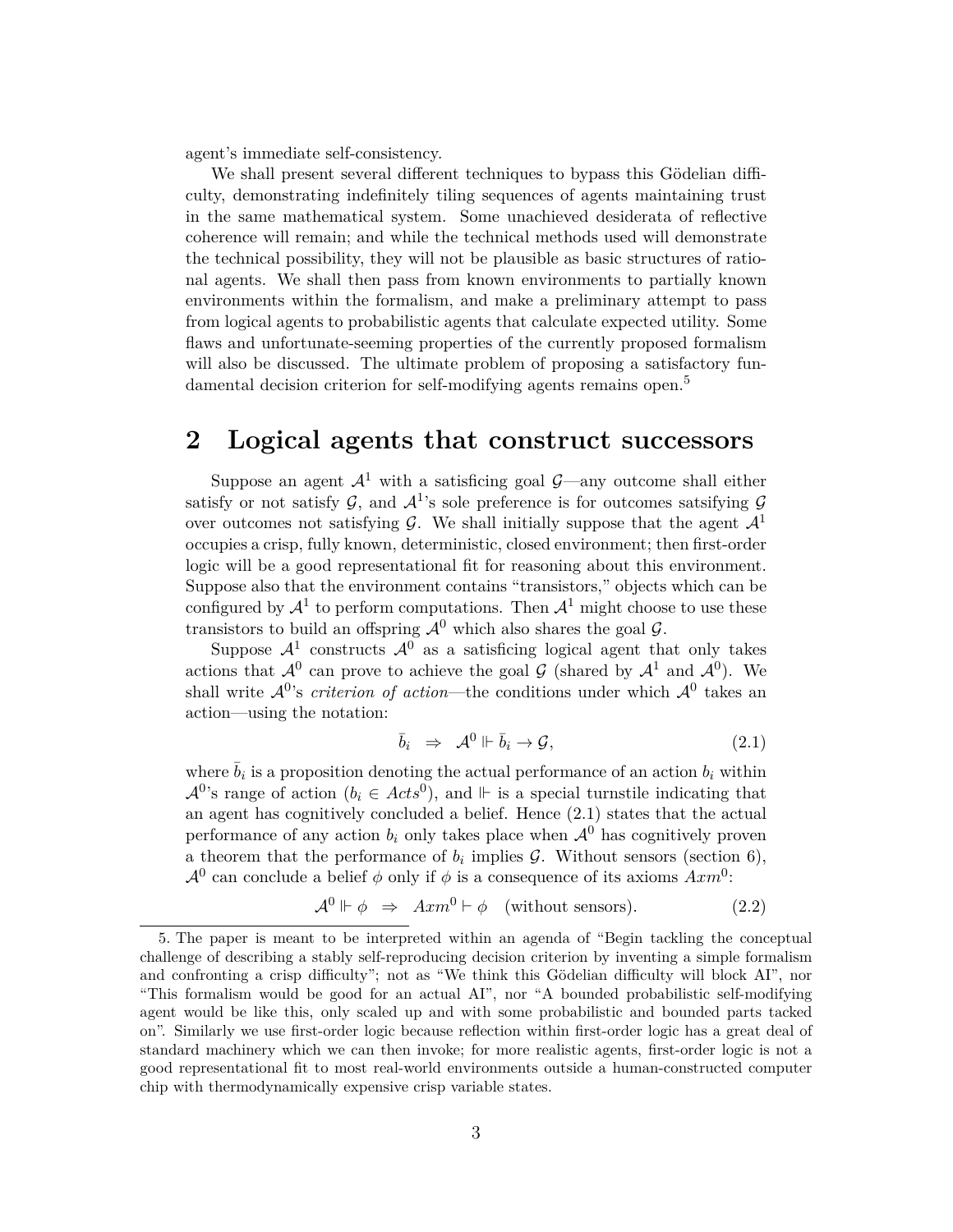We will assume  $\mathcal{A}^1$  is able to verify by inspection of  $\mathcal{A}^0$ 's hypothetical design<sup>6</sup> that (2.1) and (2.2) would be true about  $\mathcal{A}^0$  if  $\mathcal{A}^0$  were actually constructed:

$$
\mathcal{A}^1 \Vdash \bar{\mathcal{A}}^0 \to (\forall b_i \in \mathit{Acts}^0 : \bar{b}_i \to \Box_0[\bar{b}_i \to \mathcal{G}]),\tag{2.3}
$$

where  $\bar{\mathcal{A}}^0$  denotes the proposition that  $\mathcal{A}^0$  is constructed<sup>7</sup> and  $\Box_0[\phi]$  denotes that there exists a proof of  $\phi$  from  $Axm^0$ . Thus  $\mathcal{A}^1$  proves that if  $\mathcal{A}^0$  is constructed then the realization of any action  $b_i$  implies that  $\mathcal{A}^0$  proved (from  $Axm^0$ ) that  $\bar{b}_i \to \mathcal{G}$ .<sup>8</sup>

However for  $\mathcal{A}^1$  to conclude that the goal  $\mathcal G$  will actually be achieved by constructing  $\mathcal{A}^0$ , requires that  $\mathcal{A}^1$  have axioms licensing the further reasoning step:

$$
\mathcal{A}^1 \Vdash \forall b_i : (\Box_0[\bar{b}_i \to \mathcal{G}] \to (\bar{b}_i \to \mathcal{G})). \tag{2.4}
$$

We can view this as a specified instance of a generic *soundness schema* over all formulas  $\phi$  free in 0 or 1 variables:

$$
\forall \phi : \mathcal{A}^1 \Vdash \forall x : \Box_0[\phi(x)] \to \phi(x). \tag{2.5}
$$

For  $\mathcal{A}^1$  to trust  $\mathcal{A}^0$ , the system  $Axm^1$  must be able to prove that whenever a proof exists in  $Axm^0$  of  $\lceil \phi(x) \rceil$ , then  $\phi(x)$  must be true. Löb's Theorem normally implies that no system can prove its own soundness schema—only strictly more powerful systems can prove a soundness schema over weaker systems.<sup>9</sup> This seemingly implies that  $Axm^1 \neq Axm^0$  and that the offspring  $\mathcal{A}^0$ must possess strictly weaker mathematical power than its parent  $\mathcal{A}^1$ , which is the Löbian obstacle. For purposes of completing the outline of an agent constructing another agent, we will assume for now that  $\mathcal{A}^1$  is indeed of strictly greater mathematical power than  $\mathcal{A}^0$  and continue.<sup>10</sup>

From (2.5), which yields (2.4) as a special case, combined with (2.3),  $\mathcal{A}^1$ may conclude:

$$
\mathcal{A}^1 \Vdash \bar{\mathcal{A}}^0 \to (\forall b_i \in \mathcal{A}cts^0 : (\bar{b}_i \to \mathcal{G})). \tag{2.6}
$$

 $\mathcal{A}^1$  believes that if  $\mathcal{A}^0$  takes any action, the goal G will be achieved. This follows from  $\mathcal{A}^1$ 's belief that if  $\mathcal{A}^0$  takes any action then  $\mathcal{A}^0$  will have proven that action to achieve  $\mathcal{G}$ , and from  $\mathcal{A}^1$ 's belief that  $\mathcal{A}^0$ 's reasoning is sound.

<sup>6.</sup> By Rice's Theorem no nontrivial property of output can be determined over arbitrary programs, but of course an AI, like a human engineer, may choose to work within a more restrictive space of programs which it can understand.

<sup>7.</sup> If the system were cashed out in greater detail, the proposition  $\bar{A}^0$  might appear as a giant conjunct of motor actions constructing the computer and program out of environmental transistors.

<sup>8. (2.3)</sup> is meant to represent a property which can be determined straightforwardly by inspection of code—e.g., by inspecting the code of  $\mathcal{A}^0$ , it is visible that no action  $b_i$  is ever sent to the motor output without passing through a check that syntactically verifies a proof of  $\bar{b}_i \rightarrow \mathcal{G}$ .

<sup>9.</sup> Suppose that T proves its own soundness schema  $\forall \phi : \mathcal{T} \vdash \Box_{\mathcal{T}}[\phi] \rightarrow \phi$ . If  $\phi = \bot$  then  $\mathcal{T} \vdash \Box_{\mathcal{T}}[\bot] \rightarrow \bot$  and  $\mathcal{T}$  is inconsistent by Gödel's Second Incompleteness Theorem. See section 3.

<sup>10.</sup> E.g., suppose that  $\mathcal{A}^1$  uses Zermelo-Fraenkel set theory  $(\mathcal{ZF})$  as a base system while  $\mathcal{A}^0$  uses Peano arithmetic.  $Z\mathcal{F}$  can easily prove  $\mathcal{P} A$  consistent, and sound with respect to N (the least set of ordinals closed under succession in that model of  $\mathcal{ZF}$ ) in the sense of semantic entailment later described in section 6.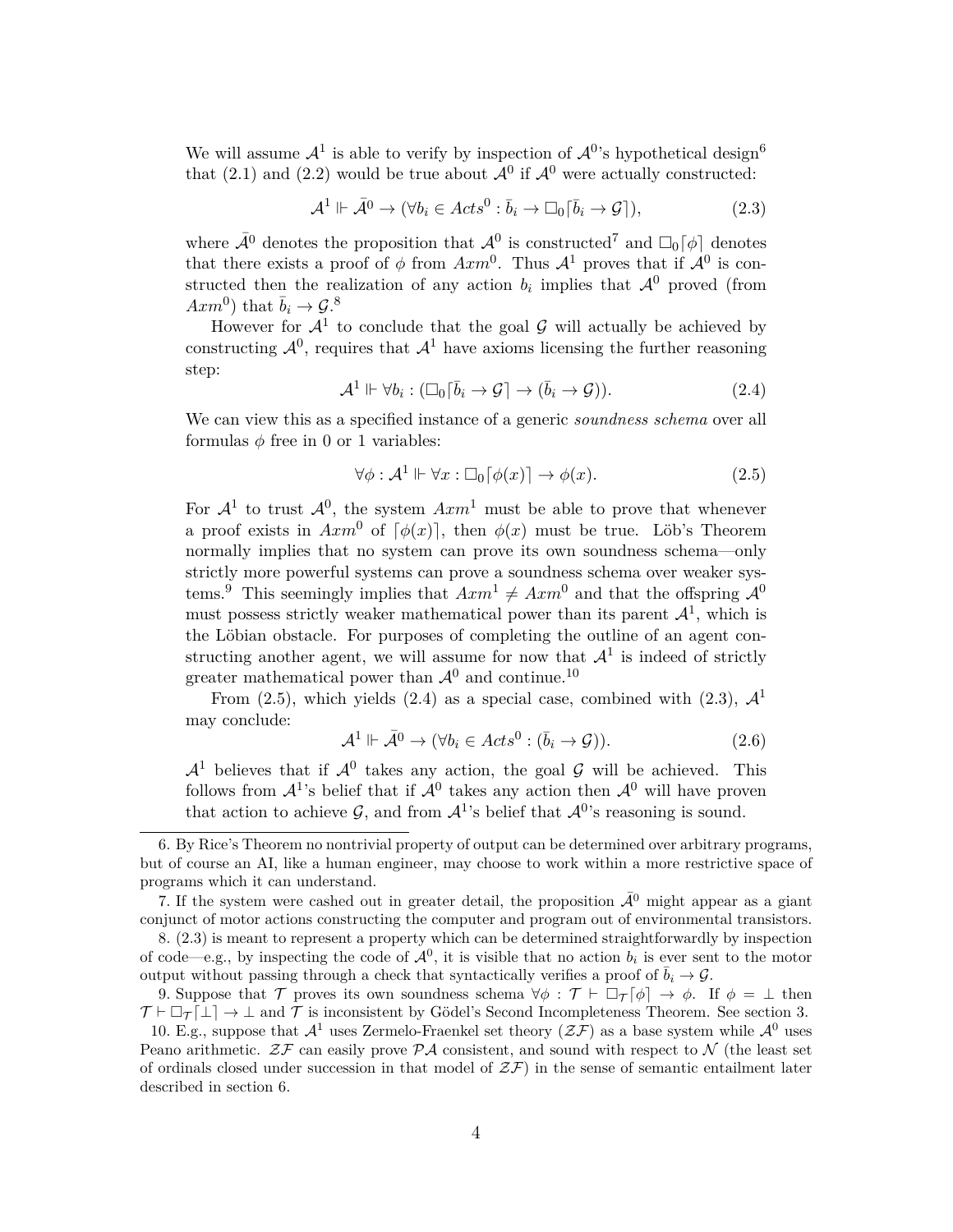Suppose that  $\mathcal{A}^0$  fails to take any action, e.g., because the agent  $\mathcal{A}^0$  ran out of time before it could prove any theorem of the form  $\bar{b}_i \to \mathcal{G}$ ? Let the special proposition  $\emptyset$  denote a null or "default" outcome—the goal  $\mathcal G$  has not been achieved, but neither has the environment been much disturbed (apart from some transistors having been configured into a useless but harmless agent  $\mathcal{A}^{0}$ ). $^{11}$ 

Allowing for  $\emptyset$  to result when  $\mathcal{A}^0$  fails to prove any theorem of the form  $\bar{b}_i \to \mathcal{G}$ , and letting  $\bar{\mathcal{A}}_j^0$  denote the proposition that the construction of design  $\mathcal{A}_{j}^{0}$  is implemented,  $\mathcal{A}^{1}$ 's criterion of action will be:

$$
\bar{\mathcal{A}}_j^0 \Rightarrow \mathcal{A}^1 \Vdash \bar{\mathcal{A}}_j^0 \to (\emptyset \lor \mathcal{G}). \tag{2.7}
$$

For  $\mathcal{A}^1$  to prove a theorem of the form  $(2.7)$  we need to make use of the further fact that if  $\mathcal{A}^0$  does nothing,  $\emptyset$  will result:

$$
\bar{\mathcal{A}}^0 \Rightarrow (\forall b_i \in Acts^0 : \neg \bar{b}_i) \to \emptyset,
$$
\n(2.8)

which we will suppose can be verified by  $\mathcal{A}^1$  inspecting the hypothetical design<sup>12</sup> of  $\mathcal{A}^0$ :

$$
\mathcal{A}^1 \Vdash \bar{\mathcal{A}}^0 \to ((\forall b_i : \neg \bar{b}_i) \to \emptyset). \tag{2.9}
$$

Then from  $(2.9)$  and  $(2.6)$   $\mathcal{A}^1$  can obtain:

$$
\mathcal{A}^1 \Vdash \bar{\mathcal{A}}^0 \to (\emptyset \lor \mathcal{G}),\tag{2.10}
$$

which fulfills  $\mathcal{A}^1$ 's criterion of action (2.7) and permits  $\mathcal{A}^0$  to be built.

Note that the specified architecture did not in fact tile from the design of  $\mathcal{A}^0$  to the design of its ancestor  $\mathcal{A}^1$ —where  $\mathcal{A}^0$  had the criterion of action  $\bar{b}_i \Rightarrow \mathcal{A}^0 \Vdash \bar{b}_i \rightarrow \mathcal{G}$ , its parent  $\mathcal{A}^1$  needed the criterion of action  $\bar{\mathcal{A}}_j^0 \Rightarrow \mathcal{A}^1 \Vdash$  $\bar{\mathcal{A}}_j^0 \to (\emptyset \vee \mathcal{G})$ . However this new criterion of action will tile all aspects of the system—except the decreasing mathematical strength of each successive axiom system—without further change:

<sup>11.</sup> Suppose that the environment contains two registers, currently both set to 0, and the goal  $\mathcal G$  is to set the registers to two numbers whose sum is 8 and product is 12. ∅ might then represent the set of outcomes where both registers remain set to 0—regardless of which environmental transistors have been configured or reconfigured, no agent has actually touched or changed the registers. Perhaps a product of 12 and a sum of 8 receives \$20 utility, a product and sum of 0 receives a reward of \$0, and any other product and sum receives a penalty of \$-1000. We would like to place into this environment an agent powerful enough to construct other agents, prove that if any agent touches the registers it will result in a reward of \$20, and know that otherwise the registers will remain untouched resulting in the default reward of \$0, with the penalty of \$-1000 not being risked—and permit the initial agent to construct other agents as well.

<sup>12.</sup> E.g.,  $\mathcal{A}^1$  looks over the transistors which will compose  $\mathcal{A}^0$  and verifies by straightforward inspection that if the system never proves a theorem of the form  $b_i \rightarrow \mathcal{G}$ , the external motor circuitry will never activate.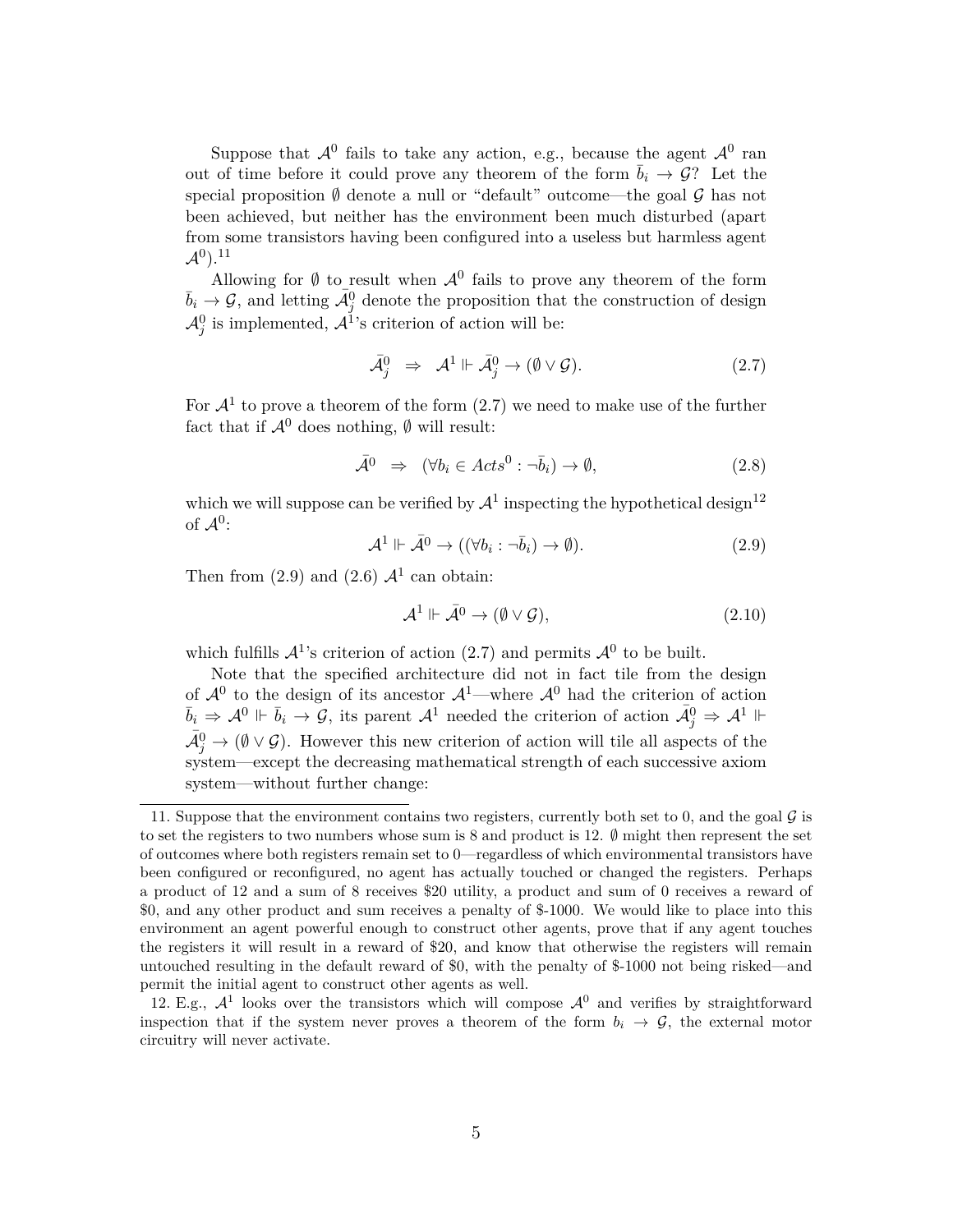$$
\bar{\mathcal{A}}_k^1 \Rightarrow \mathcal{A}^2 \Vdash \bar{\mathcal{A}}_k^1 \rightarrow (\emptyset \vee \mathcal{G})
$$
\n
$$
\mathcal{A}^2 \Vdash \bar{\mathcal{A}}^1 \rightarrow \forall \mathcal{A}_j^0 \in \mathit{Acts}^1 : \bar{\mathcal{A}}_j^0 \rightarrow \Box_1[\bar{\mathcal{A}}_j^0 \rightarrow (\emptyset \vee \mathcal{G})]
$$
\n
$$
\mathcal{A}^2 \Vdash \bar{\mathcal{A}}^1 \rightarrow (\forall \mathcal{A}_j^0 \in \mathit{Acts}^1 : \neg \bar{\mathcal{A}}_j^0) \rightarrow \emptyset
$$
\n
$$
\forall \phi : \mathcal{A}^2 \Vdash \forall x : (\Box_1[\phi(x)] \rightarrow \phi(x))
$$
\n
$$
\mathcal{A}^2 \Vdash \bar{\mathcal{A}}^1 \rightarrow \forall \mathcal{A}_j^0 \in \mathit{Acts}^1 : \bar{\mathcal{A}}_j^0 \rightarrow (\emptyset \vee \mathcal{G})
$$
\n
$$
\mathcal{A}^2 \Vdash \bar{\mathcal{A}}^1 \rightarrow (\emptyset \vee \mathcal{G})
$$

$$
\Box
$$

### **3 The Löbian obstacle**

Gödel's Second Incompleteness Theorem states that systems at least as powerful as Peano Arithmetic prove their own consistency if and only if they are inconsistent:

$$
\mathcal{T} \vdash \neg \Box_{\mathcal{T}}[\bot] \iff \mathcal{T} \vdash \bot.
$$

Löb's Theorem generalizes to prove that for any formula  $\phi$  and any  $\mathcal T$  at least as powerful as  $P\mathcal{A}$ :

$$
\mathcal{T}\vdash \Box_{\mathcal{T}}\lceil \phi\rceil\rightarrow \phi\;\iff\; \mathcal{T}\vdash \phi.
$$

Trivially,  $\mathcal{T} \vdash \phi \Rightarrow \mathcal{T} \vdash \Psi \rightarrow \phi$ , so the surprising statement is that a proof within  $\mathcal T$  of  $\Box_{\mathcal T} [\phi] \rightarrow \phi$  can be directly used to prove  $\phi$ . With  $\phi = \bot$  this yields (an intuitionistic proof of) the Second Incompleteness Theorem.

Gödel's sentence  $G : \mathcal{P} \mathcal{A} \vdash G \leftrightarrow \neg \Box_{\mathcal{P} \mathcal{A}}[G]$  can be viewed as a nonparadoxical analogue of the Epimenides Paradox "This sentence is false." By a similar diagonalization over provability, Löb's Theorem constructs a Löb sentence  $L : \mathcal{PA} \vdash L \leftrightarrow (\Box_{\mathcal{PA}}[L] \rightarrow \phi)$  which is a non-paradoxical analogue of the Santa Claus Paradox "If this sentence is true then Santa Claus exists." (Suppose the sentence were true. Then its antecedent would be true, the conditional would be true and thus Santa Claus would exist. But this is precisely what the sentence asserts, so it is true and Santa Claus does exist.)

The proof proceeds from the observation that  $\mathcal{P} A \vdash L \rightarrow (\Box_{\mathcal{P} A}[L] \rightarrow$  $\phi$   $\Rightarrow$   $\mathcal{P}A \vdash \Box_{\mathcal{P}A}[L] \rightarrow \Box_{\mathcal{P}A}[\phi]$ . From a model-theoretic standpoint, even when  $L$  has no standard proof, we would intuitively expect that every nonstandard model of  $\mathcal{P} A$  containing a nonstandard proof of L will also contain a nonstandard proof of  $\phi$ ; hence by the Completeness Theorem this should be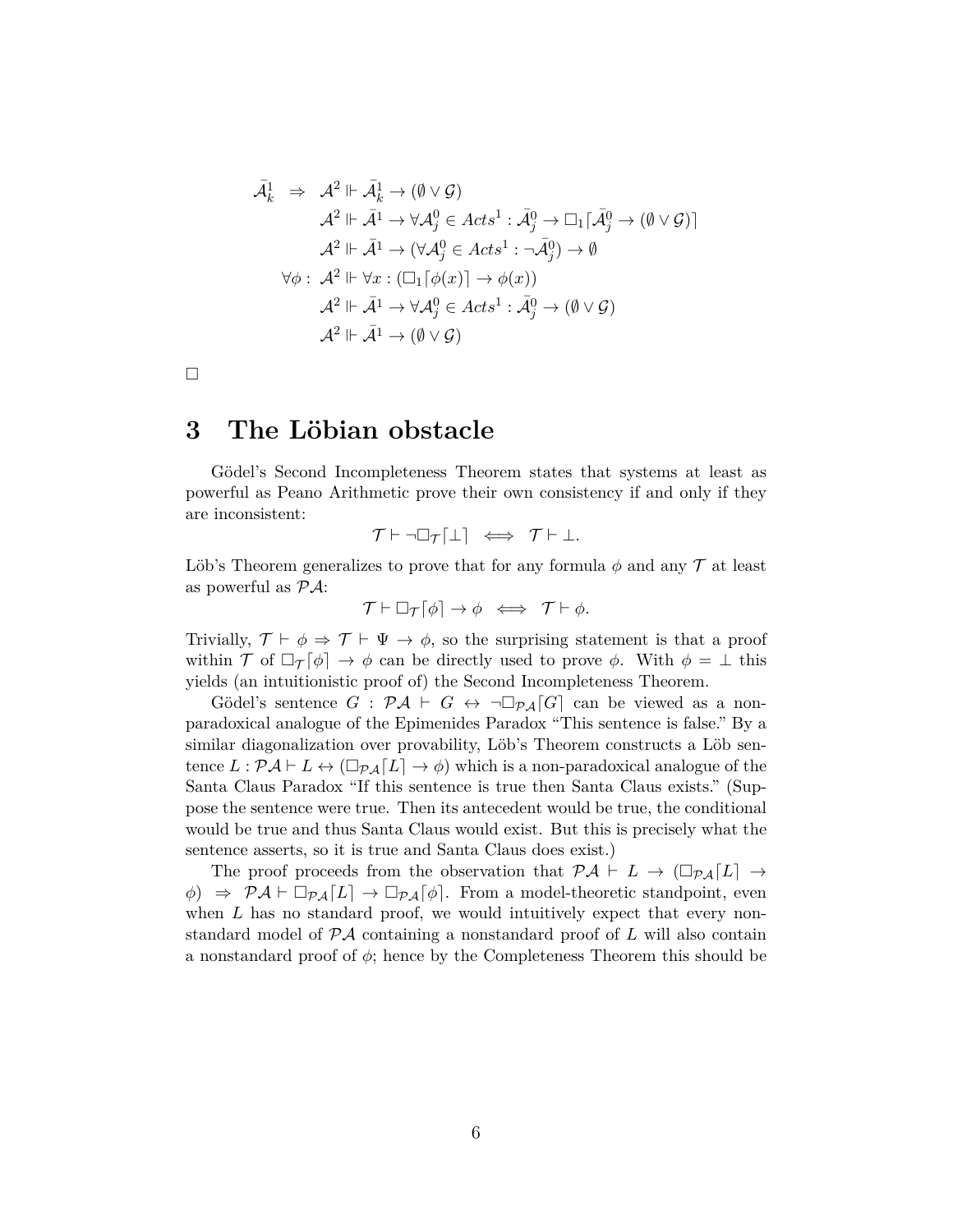provable in  $\mathcal{P}A$ . Letting  $\Box[\Psi] \equiv \Box_{\mathcal{P}A}[\Psi]$ , the actual proof pathway is:

$$
\mathcal{P}\mathcal{A}\vdash L \rightarrow (\Box[L]\rightarrow\phi)
$$
\n
$$
\mathcal{P}\mathcal{A}\vdash \Box[L \rightarrow (\Box[L]\rightarrow\phi)] \qquad \text{(because } \mathcal{P}\mathcal{A}\vdash \Psi \Rightarrow \mathcal{P}\mathcal{A}\vdash \Box[\Psi])
$$
\n
$$
\mathcal{P}\mathcal{A}\vdash \Box[L] \rightarrow \Box[\Box[L]\rightarrow\phi] \qquad \text{(because } \mathcal{P}\mathcal{A}\vdash \Box[\Psi\rightarrow\Theta] \Rightarrow
$$
\n
$$
\mathcal{P}\mathcal{A}\vdash \Box[\Psi] \rightarrow \Box[\Theta])
$$
\n
$$
\mathcal{P}\mathcal{A}\vdash \Box[L] \rightarrow (\Box[\Box[L]] \rightarrow \Box[\phi]) \qquad \text{(because } \mathcal{P}\mathcal{A}\vdash \Box[\Psi] \rightarrow \Box[\Box[\Psi]])
$$
\n
$$
\mathcal{P}\mathcal{A}\vdash \Box[L] \rightarrow \Box[\Box[L]] \qquad \text{(because } \mathcal{P}\mathcal{A}\vdash \Box[\Psi] \rightarrow \Box[\Box[\Psi]])
$$

Then if furthermore we have the Löbian hypothesis  $\mathcal{P} \mathcal{A} \vdash \Box [\phi] \rightarrow \phi$  (a proof of  $\phi$  implies that  $\phi$  is true, or semantically,  $\phi$  is true in every model where there exists a proof of  $\phi$ ):

$$
\mathcal{PA} \vdash \Box [\phi] \rightarrow \phi
$$
  
\n
$$
\mathcal{PA} \vdash \Box [L] \rightarrow \phi
$$
  
\n
$$
\mathcal{PA} \vdash L
$$
  
\n
$$
\mathcal{PA} \vdash \Box [L]
$$
  
\n
$$
\mathcal{PA} \vdash \phi.
$$

Hence Löb's Theorem stating that in a theory  $\mathcal T$  at least as powerful as  $\mathcal P \mathcal A$ :

$$
\mathcal{T} \vdash (\Box_{\mathcal{T}}[\phi] \rightarrow \phi) \Rightarrow \mathcal{T} \vdash \phi.
$$

Intuitively,  $\mathcal T$  cannot trust its own proofs in the abstract:  $\mathcal T$  cannot say, "I don't know if  $\phi$  is true, but I trust that *if any proof exists* from my axioms of  $\phi$ , then  $\phi$  must be true." Instead  $\mathcal T$  can only react to *particular* proofs of  $\phi$  by asserting  $\phi$ . This presents an apparent paradox of rational coherence when you try to interpret  $\mathcal T$  as the beliefs of an agent; the agent will believe any proof of  $\phi$  you present to it, but will refuse to assent to "I ought to believe any proof of  $\phi$  I am presented with," a seeming defect of reflectivity—the agent cannot approve, under reflection, its own behavioral principles.

This presents an obstacle to perfectly tiling self-modification with  $\mathcal{A}^1 \cong \mathcal{A}^0$ at the point where we would like  $\mathcal{A}^1$  to carry out the inference:

$$
\frac{\mathcal A^1 \Vdash \bar{\mathcal A}^0 \to (\forall b_i \in \mathit{Acts}^0 : \bar{b}_i \to \Box_0[\bar{b}_i \to (\emptyset \vee \mathcal G)])}{\mathcal A^1 \Vdash \bar{\mathcal A}^0 \to (\forall b_i \in \mathit{Acts}^0 : \bar{b}_i \to (\emptyset \vee \mathcal G))}
$$

If each ancestor  $\mathcal{A}^{n+1}$  requires a successively more powerful proof system than its offspring  $\mathcal{A}^n$  then this is analogous to a finite "telomere," which shortens in each constructed offspring (or shortens on each self-modification). In principle, this telomere can be made arbitrarily large, since from any base theory  $\mathcal T$  we can construct more and more powerful theories by repeatedly adjoining soundness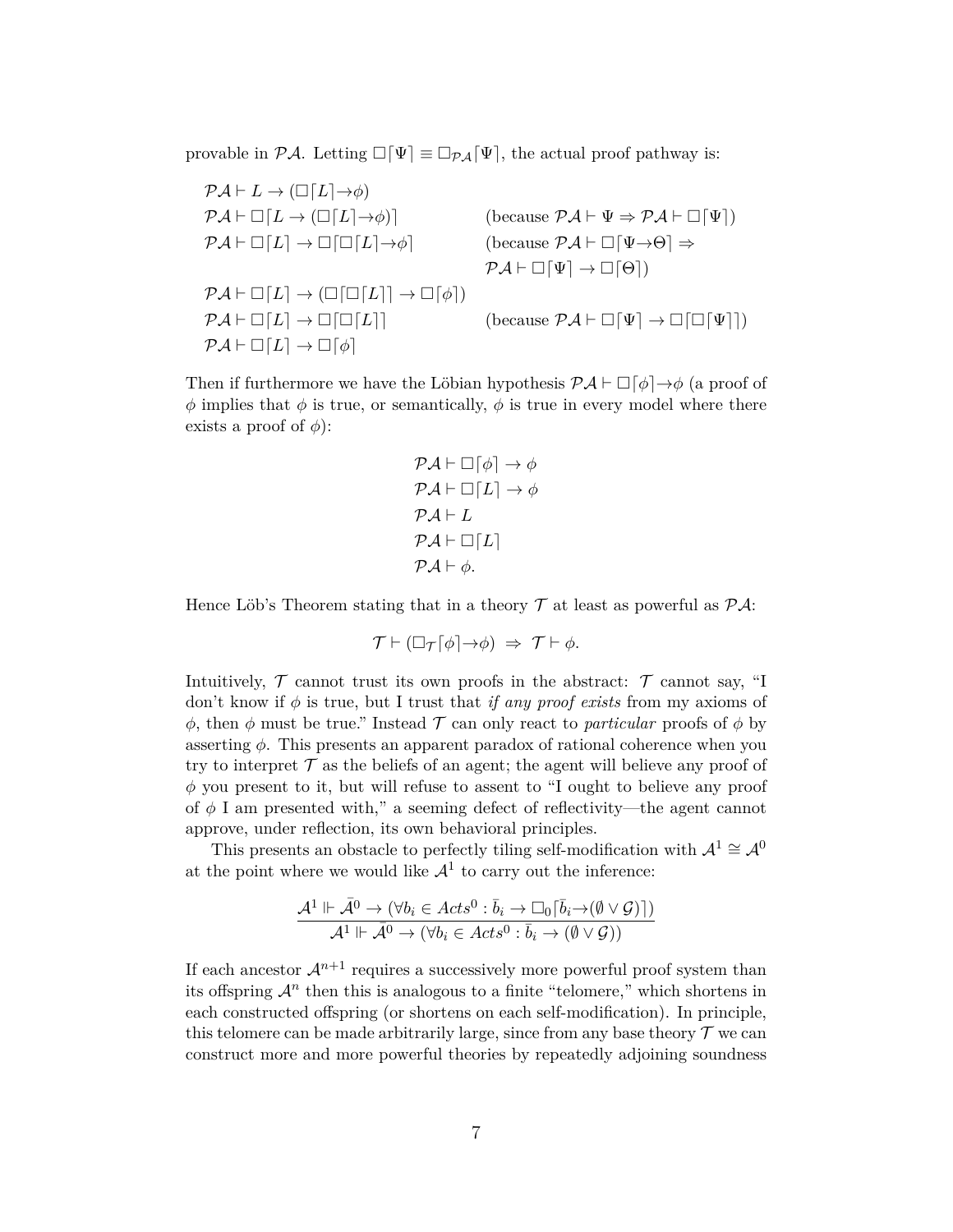schemas:

$$
\mathcal{T}+1 \triangleq \mathcal{T} \cup \forall \phi : (\forall x : [\Box_{\mathcal{T}}[\phi(x)] \to \phi(x)])
$$
\n
$$
\mathcal{T}+2 \triangleq \mathcal{T}+1 \cup \forall \phi : (\forall x : [\Box_{\mathcal{T}+1}[\phi(x)] \to \phi(x)])
$$
\n
$$
\dots
$$
\n
$$
\mathcal{T}+\omega \triangleq \mathcal{T} \cup \forall \phi : (\forall n : \forall x : [\Box_{\mathcal{T}+n}[\phi(x)] \to \phi(x)])
$$
\n
$$
\mathcal{T}+\omega+1 \triangleq \mathcal{T} \cup \forall \phi : (\forall x : [\Box_{\mathcal{T}+\omega}[\phi(x)] \to \phi(x)])
$$
\n
$$
\dots
$$

We can thus use the  $\mathcal{T}+\alpha$  notation over any computable ordinal  $\alpha$ , and indeed for any computable ordinals  $\alpha, \beta$  the corresponding agent  $\mathcal{A}^{\alpha}$  who believes in the theory  $\mathcal{T}+\alpha$  can create the corresponding agent  $\mathcal{A}^{\beta}$  iff  $\beta < \alpha$ . Thus by the well-ordering of the ordinals, such an agent  $\mathcal{A}^{\alpha}$  can only create finite chains of descendants. E.g., the agent  $\mathcal{A}^{\omega}$  trusting  $\mathcal{T}+\omega$  must on its next step create an offspring trusting  $\mathcal{T} + n$  for some finite n. Likewise all other well-founded systems of trust above  $\mathcal T$  will reach the base system  $\mathcal T$  after a finite descent.

That this is substantively decreasing the mathematical strength of the resulting agents can be illuminated by considering how  $\mathcal{P} \mathcal{A}+1$  is substantively stronger than PA. Given any particular Goodstein sequence (Goodstein 1944), e.g., the sequence Goodstein(4) = 4, 26, 41, 60...,  $\mathcal{P}A$  can prove that the sequence  $G_1(4), G_2(4), G_3(4), \dots$  will eventually reach 0. However, proving that  $G(n)$  halts for larger and larger n requires  $\mathcal{P}A$  to deploy proofs involving an increasing number of logical quantifiers  $\forall x : \exists y : ...$  in its propositions. Thus  $\mathcal{P} \mathcal{A}$  cannot prove  $\forall n : \exists x : G_x(n) = 0$  because this would require an infinite number of quantifiers to prove within  $\mathcal{P}A$ . A similar situation holds with respect to Kirby-Paris hydras, in which for any particular hydra,  $\mathcal{P}A$  can prove that every strategy for cutting off that hydra's heads is a winning strategy, but as the hydra's heights increase so does the required number of quantifiers in the proof. Thus within PA it is not possible to prove that *every* hydra is killed by every strategy (Kirby and Paris 1982). In both cases the proofs have regular structure, so  $\mathcal{P} A$  can describe how a proof of depth n can be formed for a hydra of height n, or  $\mathcal{P} A$  can describe how to form a proof for the Goodstein sequence of any number, thus  $P\mathcal{A}$  can prove:

$$
\mathcal{P}\mathcal{A} \vdash \forall n : \Box_{\mathcal{P}\mathcal{A}} \big[ \exists x : G_x(n) = 0 \big].
$$

But  $\mathcal{P} \mathcal{A}$  still cannot prove:

$$
\mathcal{PA} \nvdash \forall n : \exists x : G_x(n) = 0.
$$

This corresponds to what we earlier called a defect of reflective coherence, the state of believing "For every  $x$ , I believe  $x$  is true" but not believing "For every x, x is true." And thus  $\mathcal{P}A+1$ , augmented by the schema  $\forall x$ :  $\Box_{\mathcal{P},A}[\phi(x)] \rightarrow \phi(x)$ , is able to prove that all Goodstein sequences halt and that all Kirby-Paris hydras are defeated.<sup>13</sup>

<sup>13.</sup> As of this very early draft, the above mathematical reasoning has not been verified. It looks obviously true to us that  $\mathcal{P}A+1$  proves that all Goodstein sequences halt, but we still need to check.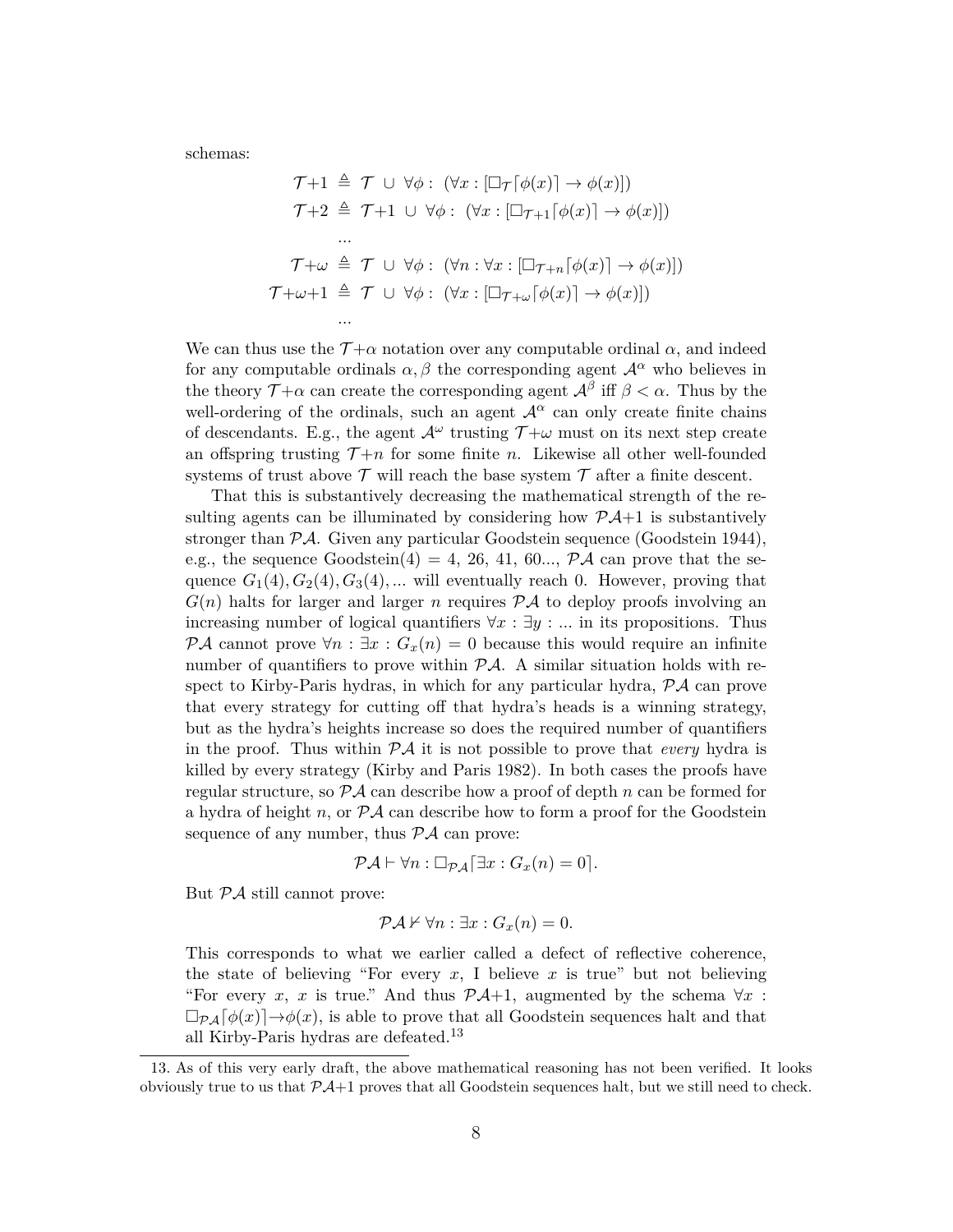More generally this state of affairs arises because the proof-theoretic ordinal of  $P\mathcal{A}$  is  $\epsilon_0$ , the limit of the ordinals  $\omega, \omega^{\omega}, \omega^{\omega^{\omega}}, \dots$ .<sup>14</sup> Thus  $P\mathcal{A}$  can prove the well-ordering of ordinal notations beneath  $\epsilon_0$ ,<sup>15</sup> but as Gentzen ([1936] 1969) showed, from the well-ordering of  $\epsilon_0$  itself it is possible to prove the syntactic consistency of  $\mathcal{P} \mathcal{A}$ , and thus  $\mathcal{P} \mathcal{A}$  itself can never prove the well-ordering of an ordinal notation for  $\epsilon_0$ .<sup>16</sup> Since the proof-theoretic ordinal of a mathematical system corresponds to its proof power in a deep sense, for each successive agent to believe in mathematics with a lower proof-theoretic ordinal would correspond to a substantive decrease in mathematical power.<sup>17</sup>

We are not the first to remark on how the inability of a theory to verify its own soundness schema can present apparent paradoxes of rational agency and

17. If you can show that the steps of a computer program correspond to a decreasing series of ordinals in some ordinal notation, you can prove that program will eventually halt. Suppose you start with a total (always-halting) computer program which adds 3, and you are considering a computer program which recursively computes  $3^n$  via a function F of  $(x, y)$  with  $F(0, 1) = 0$ ,  $F(x, 1) = F(x - 1, 1) + 3$ , and  $F(x, y) = F(F(x, y - 1), 1)$  so that  $F(1, n) = 3<sup>n</sup>$ . If you believe that the  $(x, y)$  notation is well-ordered then you can observe that each function call  $F(\alpha) : \alpha \in (x, y)$ only calls itself with arguments  $\beta < \alpha$ , and hence that the corresponding tree of function calls must be finite. It is not uncommon for termination proofs in computer science to make use of ordinals much greater than  $\epsilon_0$ , e.g., Kruskal's tree theorem (Kruskal 1960) or the strong normalization proof for System F (Girard 1971). Similarly by comprehending the well-ordering of notations for larger and larger ordinals, it is possible to prove the consistency of more and more powerful mathematical theories, e.g.  $\mathcal{P} \mathcal{A}$  corresponds to  $\epsilon_0$ , Kripke-Platek set theory corresponds to the Bachmann-Howard ordinal, etc. Thus a mind losing its ability to recognize recursive notations as well-ordered, is indeed decreasing in substantive mathematical strength.

<sup>14.</sup> Expanding: 0 is the least ordinal. 1 is the first ordinal greater than 0. The first ordinal greater than all of  $0, 1, 2, 3...$  is  $\omega$ . The limit of  $\omega, \omega+1, \omega+2,...$  is  $2\omega$ . The limit of  $\omega, 2\omega, 3\omega...$  is  $\omega^2$ . The limit of  $\omega, \omega^2, \omega^3, \dots$  is  $\omega^{\omega}$ . The limit of  $\omega^{\omega}, 2\omega^{\omega}, 3\omega^{\omega}, \dots$  is  $\omega^{\omega+1}$ . Then  $\epsilon_0$  is the first ordinal greater than  $\omega, \omega^{\omega}, \omega^{\omega^{\omega}}, \dots$ 

<sup>15.</sup> An ordered pair  $(x, y)$  of natural numbers is a notation for the ordinals less than (but not equal to)  $\omega^2$ , since in this ordering we first have  $(0,0), (1,0), (2,0)$  for  $\omega$  elements, followed by the  $\omega$  elements for  $(0, 1), (1, 1), (2, 1)$  each of which is greater than all the preceding elements, and so on through  $\omega$  copies of  $\omega$ , but the notation does not contain any superelement  $(0, 0, 1)$  which is the first element greater than all the preceding elements, so it does not contain a notation for  $\omega^2$ . A notation  $\psi$  with a corresponding ordering  $\psi_x < \psi_y$  can be shown to be a well-ordering if there are no infinite descending sequences  $\psi_1 > \psi_2 > \psi_3...$ , e.g., in the case above there is no infinite descending sequence  $(2, 2), (1, 2), (0, 2), (9999, 1), \dots$  even though the first number can jump arbitrarily each time the second number diminishes. For any particular ordinal  $\lt \epsilon_0$ ,  $\mathcal{P} \mathcal{A}$  can show that a notation corresponding to that ordinal is well-ordered, but PA cannot show that any notation for *all* the ordinals less than  $\epsilon_0$  is well-ordered.

<sup>16.</sup> By assigning quoted proofs in  $\mathcal{P} A$  to ordinals  $\lt \epsilon_0$ , it can be proven within  $\mathcal{P} A$  that, if there exists a proof of a contradiction within  $\mathcal{P}\mathcal{A}$ , there exists another proof of a contradiction with a lower ordinal under the ordering  $\lt_{\epsilon_0}$ . Then if it were possible to prove within  $\mathcal{P} \mathcal{A}$  that the ordering  $\lt_{\epsilon_0}$  had no infinite descending sequences, PA would prove its own consistency. Similarly, PA can prove that any particular Goodstein sequence halts, but not prove that all Goodstein sequences halt, because the elements of any Goodstein sequence can be assigned to a decreasing series of ordinals  $< \epsilon_0$ . Thus any particular Goodstein sequence starts on some particular ordinal  $< \epsilon_0$  and PA can prove that a corresponding notation is well-ordered and thence that the sequence terminates.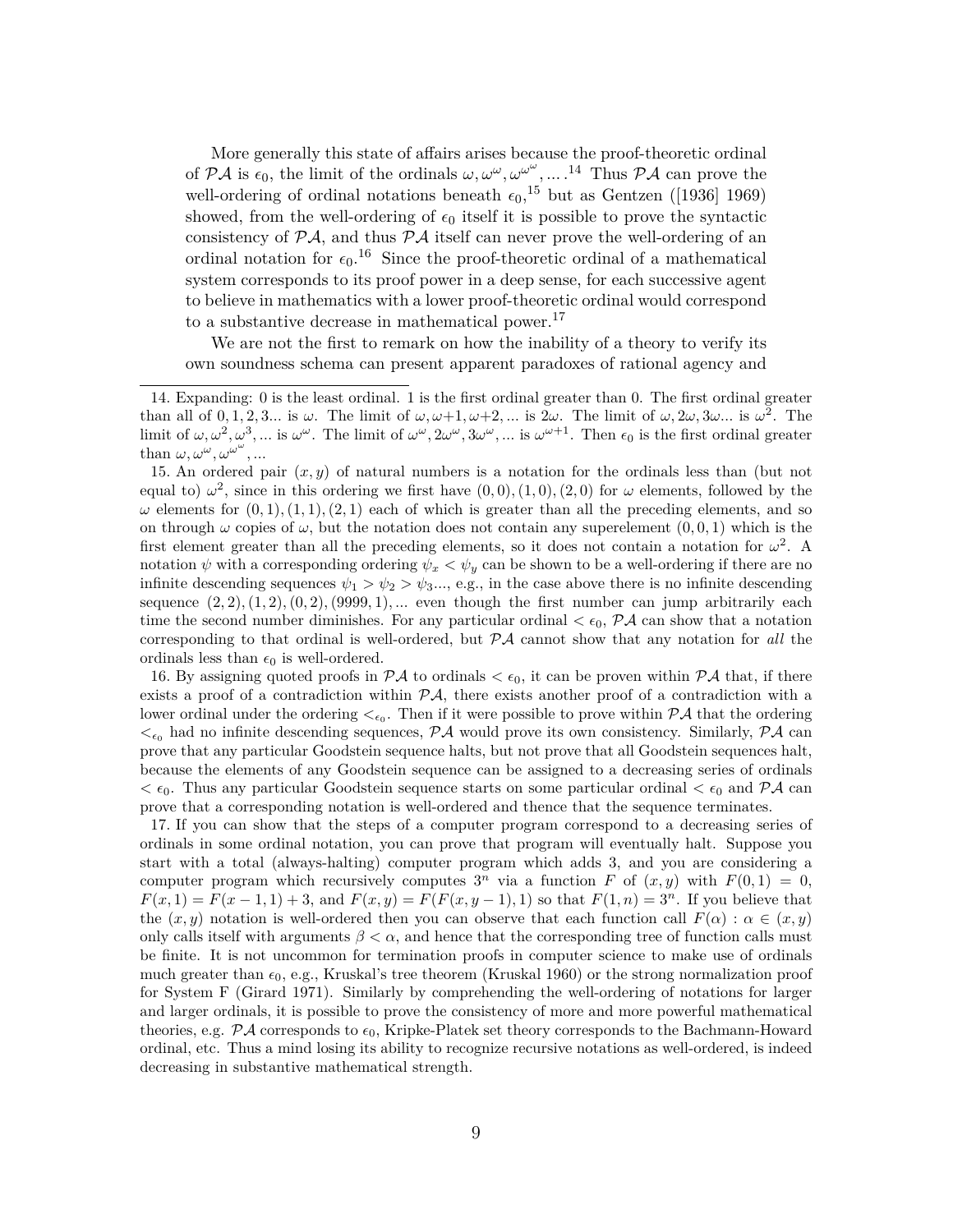reflective coherence. Weaver (2005) made similar remarks centering on systems that can prove the well-ordering of any particular ordinal notation below the ordinal  $\Gamma_0$  (representing the strength of systems mildly stronger than Peano arithmetic), and thus can prove that they prove notations for all ordinals below  $Γ_0$ , but cannot prove the combined ordinal notation for  $Γ_0$  itself:

Suppose A is a rational actor who has adopted some foundational stance. Any attempt to precisely characterize the limits of A's reasoning must meet the following objection: if we could show that A would accept every member of some set of statements S, then A should see this too and then be able to go beyond S . . . A can indeed see, as we do, that there exists a proof that he would accept for each statement in S, but he cannot go from this to actually accepting every statement in S . . . It is difficult to imagine a plausible set of beliefs that would not allow him to take this step.

Since proof-theoretic ordinals play such a basic role in describing the strength of mathematical theories—a theory which has been analyzed to have prooftheoretic ordinal  $\alpha$  can usually prove the consistency of another theory with proof-theoretic ordinal  $\beta$  iff  $\alpha > \beta$ —it would seem reasonable for a pessimist to suspect that this form of "rational coherence" violates Gödel's Theorem and can never be obtained, and that we shall end up with agents who can only construct offspring who believe in math with lower proof-theoretic ordinals. It will be illuminating to consider the failure of some obvious-seeming attempts to bypass the Löbian obstacle:

(a) Via a standard diagonalization, in some theory  $\mathcal T$  construct the fixedpoint statement  $\psi \leftrightarrow \phi(x) \vee \Box_{\mathcal{T}}[\psi(x)]$ . Then let  $\phi(b_i) \equiv b_i \rightarrow (\emptyset \vee \mathcal{G})$  (so that  $\psi$  then states, "Either x implies  $(\emptyset \vee \mathcal{G})$ , or you can prove  $\psi$  about x"). Then let  $\mathcal{A}^{\alpha}$ 's criterion of action be  $\bar{b}_i \Rightarrow \mathcal{A}^{\alpha} \Vdash \psi(b_i)$ .

*Hope:*  $\mathcal{A}^{\alpha}$  reasoning about an agent  $\mathcal{A}^{\beta}$  with  $\bar{c}_i \Rightarrow \mathcal{A}^{\beta} \Vdash \psi(c_i)$  will be able to reason:

$$
\mathcal{A}^{\alpha} \Vdash \bar{\mathcal{A}}^{\beta} \to \forall c_j : \bar{c}_j \to \Box_{\mathcal{T}}[\psi(c_j)]
$$

$$
\mathcal{A}^{\alpha} \Vdash \bar{\mathcal{A}}^{\beta} \to \forall c_j : \bar{c}_j \to \psi(c_j)
$$

$$
\mathcal{A}^{\alpha} \Vdash \psi(\mathcal{A}^{\beta})
$$

*Problem:*  $\Box_{\mathcal{T}}[\psi(x)] \rightarrow \psi(x)$  so by Löb's Theorem  $\forall x : \mathcal{T} \vdash \psi(x).$ <sup>18</sup>

(b) Instead of an indefinitely extensible ordinal hierarchy of systems  $\mathcal{T} + \alpha$ , let us form a descending sequence of theories  $\tilde{\mathcal{T}}-0$ ,  $\tilde{\mathcal{T}}-1$ ,  $\tilde{\mathcal{T}}-2$  as follows:

$$
\tilde{\mathcal{T}}-n \triangleq \mathcal{T} \cup \forall \phi : (\forall x : \Box_{\tilde{\mathcal{T}}-(n+1)}[\phi(x)] \to \phi(x)).
$$

*Hope:* Each theory *n* trusts all lower theories  $> n$ , but no theory trusts itself. Thus the corresponding agent  $\mathcal{A}^{\alpha}$  which starts at  $\tilde{\mathcal{T}}$ –0 will trust the

<sup>18.</sup>  $\psi(x)$  is just a Henkin sentence  $H \leftrightarrow \Box_{\mathcal{T}}[H]$  with a dangling  $\vee$  clause  $\phi(x)$ . A Henkin sentence for  $\mathcal T$  is of course always provable within  $\mathcal T$ .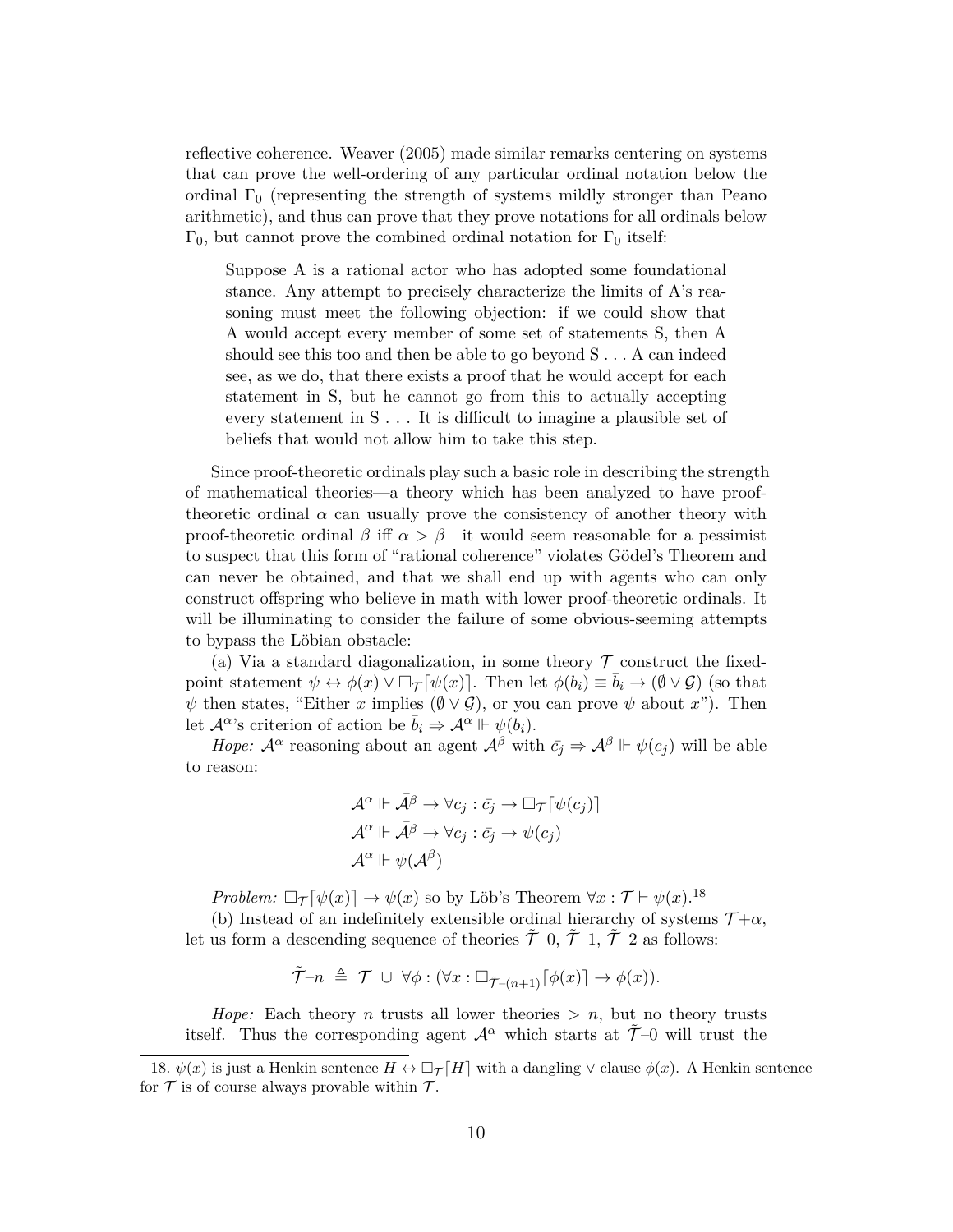reasoning of an agent  $\mathcal{A}^{\beta}$  which uses  $\tilde{\mathcal{T}}-1$ , and so on tiling indefinitely. The "problem of immediate reflection" (on considering one's own source code) will remain, but it will at least be possible to carry out an indefinitely extending sequence of agent constructions without the strength of trusted mathematics ever decreasing below the base  $\mathcal{T}$ .

*Problem:* If  $\mathcal T$  is at least as strong as  $\mathcal P\mathcal A$  it will be straightforward to prove within  $\tilde{\mathcal{T}}$ –0 that any proof in  $\tilde{\mathcal{T}}$ –0 can be translated into a proof in  $\tilde{\mathcal{T}}$ –1 (by increasing all the  $\tilde{\mathcal{T}}-x$  numbers x by 1 inside the proof). Thus:

$$
\tilde{\mathcal{T}}-0 \vdash \Box_{\tilde{\mathcal{T}}-0}[\bot] \to \Box_{\tilde{\mathcal{T}}-1}[\bot] \tilde{\mathcal{T}}-0 \vdash \Box_{\tilde{\mathcal{T}}-1}[\bot] \to \bot \tilde{\mathcal{T}}-0 \vdash \Box_{\tilde{\mathcal{T}}-0}[\bot] \to \bot \tilde{\mathcal{T}}-0 \vdash \bot
$$

(c) Perhaps the previous constructions failed due to their impredicativity. Let us try a finitary version which speaks only of well-founded objects. Let  $\Box_{\mathcal{T}}^{k+1}[\phi]$  stand for the formula  $\Box_{\mathcal{T}}[\Box_{\mathcal{T}}[...\phi...]]$  with  $k+1$  boxes.. Since the pattern  $\Box_{\mathcal{T}}[\Box_{\mathcal{T}}[...]]$  is highly regular, a compact formula for  $\Box_{\mathcal{T}}^{k+1}[\phi]$  should exist. Then let  $\mathcal{A}^{\alpha}$ 's criterion of action be  $\bar{b}_i \Rightarrow \mathcal{A}^{\alpha} \Vdash \phi(b_i) \vee \Box_{\mathcal{T}}^{k+1}[\phi(b_i)]$  where  $\phi(b_i) \equiv \bar{b}_i \to (\emptyset \vee \mathcal{G})$  as before. Let  $\mathcal{A}^{\beta}$ 's criterion of action be the same.

*Hope:* Rather than trying to modify  $A^{\alpha}$ 's epistemic beliefs in a way that will circumvent Löb's Theorem, we are relaxing  $\mathcal{A}^{\alpha}$ 's instrumental decision criterion to permit  $\mathcal{A}^{\alpha}$  to do  $b_i$  whenever  $b_i$  leads to  $\mathcal{G}$ , provably leads to  $\mathcal{G}$ , provably provably leads to  $G$ , etc. There is no Gödelian prohibition against a more permissive decision criterion; and from outside the system, if we trust the soundness of  $\mathcal{T}+1$ , we will trust that in all such cases  $\mathcal{G}$  will be achieved.  $\mathcal{A}^{\alpha}$ inspecting  $\mathcal{A}^{\beta}$  will conclude that whenever  $\mathcal{A}^{\beta}$  does  $c_j$ , there exists a statement with one or more levels of proof-ness that  $\bar{c_j} \to (\emptyset \lor \mathcal{G})$  and thence conclude  $(\mathcal{A}^{\beta} \to \emptyset) \vee \Box_{\mathcal{T}}^{k+1}[\mathcal{A}^{\beta} \to (\emptyset \vee \mathcal{G})]$ . Furthermore, because of the *perfect* tiling,  $\mathcal{A}^{\alpha}$ will trust its own source code upon reflecting on it (since this merely adds another level of proof-ness). Furthermore,  $\mathcal{A}^{\alpha}$  will behave with perfect naturalism in the sense that any environmental computing system believed to implement  $\mathcal T$  will provide just as much justification-for-action as any internal proof from  $\mathcal{T}$ 's axioms; there will be no non-naturalistic discontinuity between observations of outputs of  $\mathcal{A}^{\alpha}$ 's internal subroutines, and observations of the outputs of environmental systems which  $\mathcal{A}^{\alpha}$  believes to have isomorphic properties to its beliefs about its internal subroutines.

*Problem:* The formula  $\Box_{\mathcal{T}}^{k+1}[\phi(b_i)]$  must actually be written as  $\exists k:\Box_{\mathcal{T}}^{k+1}[\phi(b_i)].$ Then when  $\mathcal{A}^{\alpha}$  considers  $\mathcal{A}^{\beta}$  taking an action  $c_j$ ,  $\mathcal{A}^{\alpha}$  can conclude only that it must have been the case that  $\Box_{\mathcal{T}}[\exists k:\Box_{\mathcal{T}}^{k+1}[\phi(b_i)] \vee \phi(b_i)],$  which does not reduce to  $\exists k : \Box_{\mathcal{T}}^{k+1} \lceil \phi(b_i) \rceil$ .<sup>19</sup>

<sup>19.</sup> The formula  $\Box_{\mathcal{T}}^{k+1}[\phi]$  just occupies a new ordinal  $\omega$  of proofness, and  $\Box_{\mathcal{T}}[\Box_{\mathcal{T}}^{k+1}[\phi]]$  then corresponds to a new ordinal  $\omega+1$  of proofness.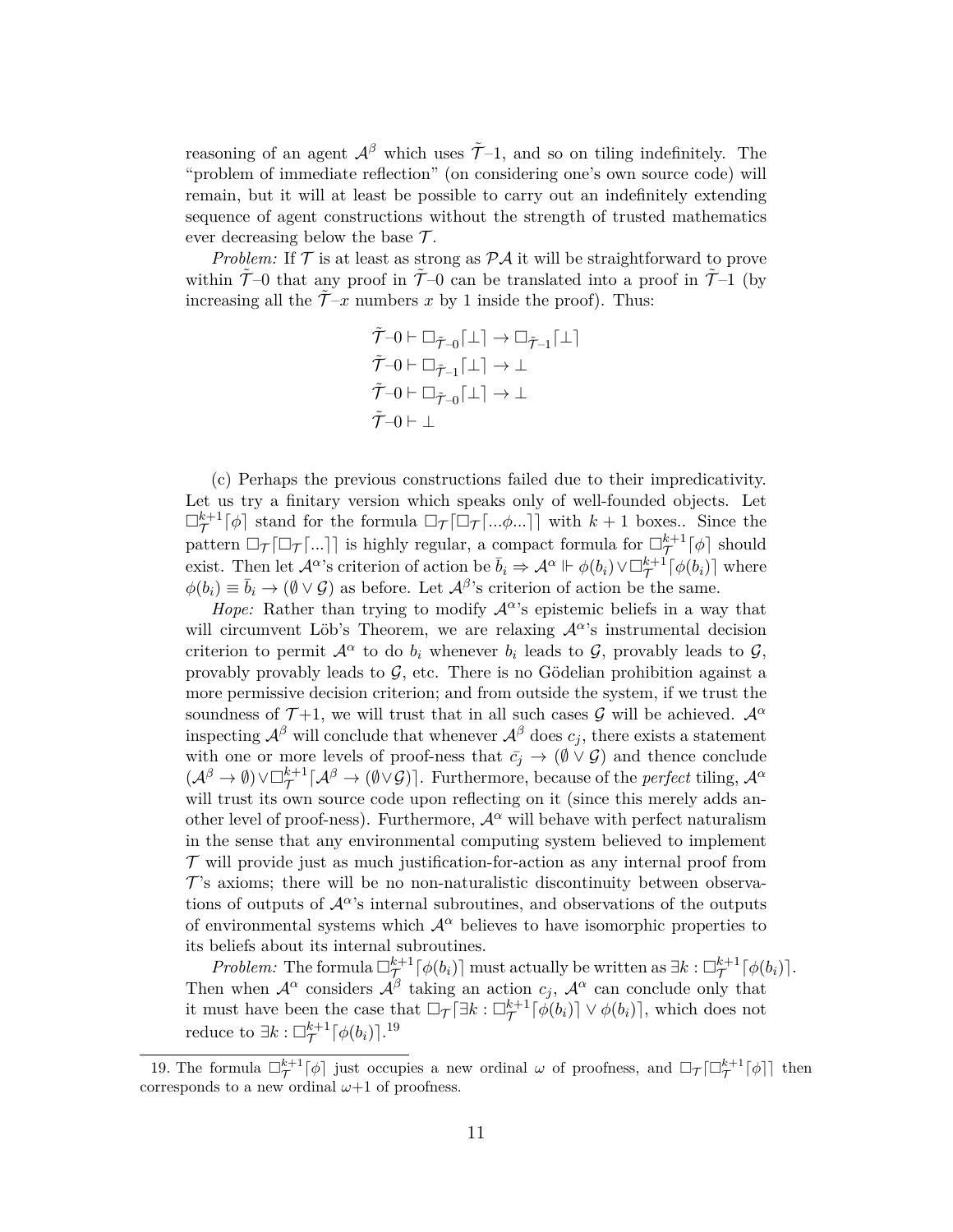At this point the mathematician already accustomed to seeing such systems stratify themselves, or else collapse into inconsistency, may be wondering whether it should even be normatively possible to bypass the Löbian obstacle. Yet it seems intuitively like it ought to be possible to have an agent that "acts as if" Zermelo-Fraenkel set theory is true, including constructing other agents which "act as if"  $\mathcal{ZF}$ ; this does not seem like an instrumentally incoherent way for a rational agent to behave. We have presented the failed hopes above in order to better illustrate some of the further desiderata of self-modifying agents which we could ask from a solution to the Löbian obstacle:

*Indefinitely tiling trust:* For any system  $\mathcal{T}$  (e.g.  $\mathcal{ZF}$ ) it should be possible to characterize an infinitely descending sequence of agents constructing agents (equivalently an indefinitely self-modifying agent) whose level of trusted mathematics never drops below  $\mathcal{T}$ .

*Reflectively coherent quantified belief:* The agent will not encounter any context in which it believes  $\forall x : \Box_{\text{agent}}[\phi(x)]$  yet cannot bring itself to believe  $\forall x : \phi(x)$ .

*Reflective trust:* An agent reflecting on its beliefs about the program P composing itself, should not find that it distrusts P's actions or that it rejects P as an acceptable program; the agent's beliefs about its own construction should seem to license the beliefs it possesses, or at least license the performance of the actions which P has selected. $20$ 

*Naturalistic trust:* If an agent believes that an environmental system isomorphic to one of its own subroutines has yielded an output, this belief should license the same sort of actions as would be licensed by the corresponding output by the corresponding internal subroutine. If you are "acting as if"  $\mathcal{P} \mathcal{A}$  is true, then seeing an environmental theorem-prover that you believe to implement  $\mathcal{P} \mathcal{A}$  flashing "Proven:  $2 + 2 = 4!$ " should yield the same sort of epistemic updates and instrumental decisions as when your internal  $\mathcal{P} \mathcal{A}$ -prover signals that " $2 + 2 = 4$ " is a theorem.

At present we can partially resolve the Löbian obstacle by technical means to the extent of obtaining the first and second desiderata, but not yet the third and fourth desiderata, nor yet by fundamental rather than technical means.

### **4 Partial solutions to the Löbian obstacle**

#### **4.1 Infinitely descending soundness schemas**

The fatal flaw in the previously presented sequence of theories  $\tilde{\mathcal{T}}-0$ ,  $\tilde{\mathcal{T}}-1$ ,  $\tilde{\mathcal{T}}-2$ ... with  $\widetilde{\mathcal{T}}-n \triangleq \mathcal{T} \cup \forall \phi : (\forall x : \Box_{\widetilde{\mathcal{T}}-(n+1)}[\phi(x)] \rightarrow \phi(x))$  is that any proof in  $\widetilde{\mathcal{T}}-0$ provably mapped onto a proof in  $\tilde{\mathcal{T}}-1$  and hence  $\tilde{\mathcal{T}}-0 \vdash \Box_{\tilde{\mathcal{T}}-0}[\bot] \to \Box_{\tilde{\mathcal{T}}-1}[\bot].$ 

<sup>20.</sup> In other words: A self-modifying AI at the level of  $\mathcal{P}A+2$  which obtains a glimpse at its own source code should not immediately panic and self-modify to only believe theorems at the level of  $P\mathcal{A}+1$ , followed by an additional panic bringing it down to the level of  $P\mathcal{A}$ ...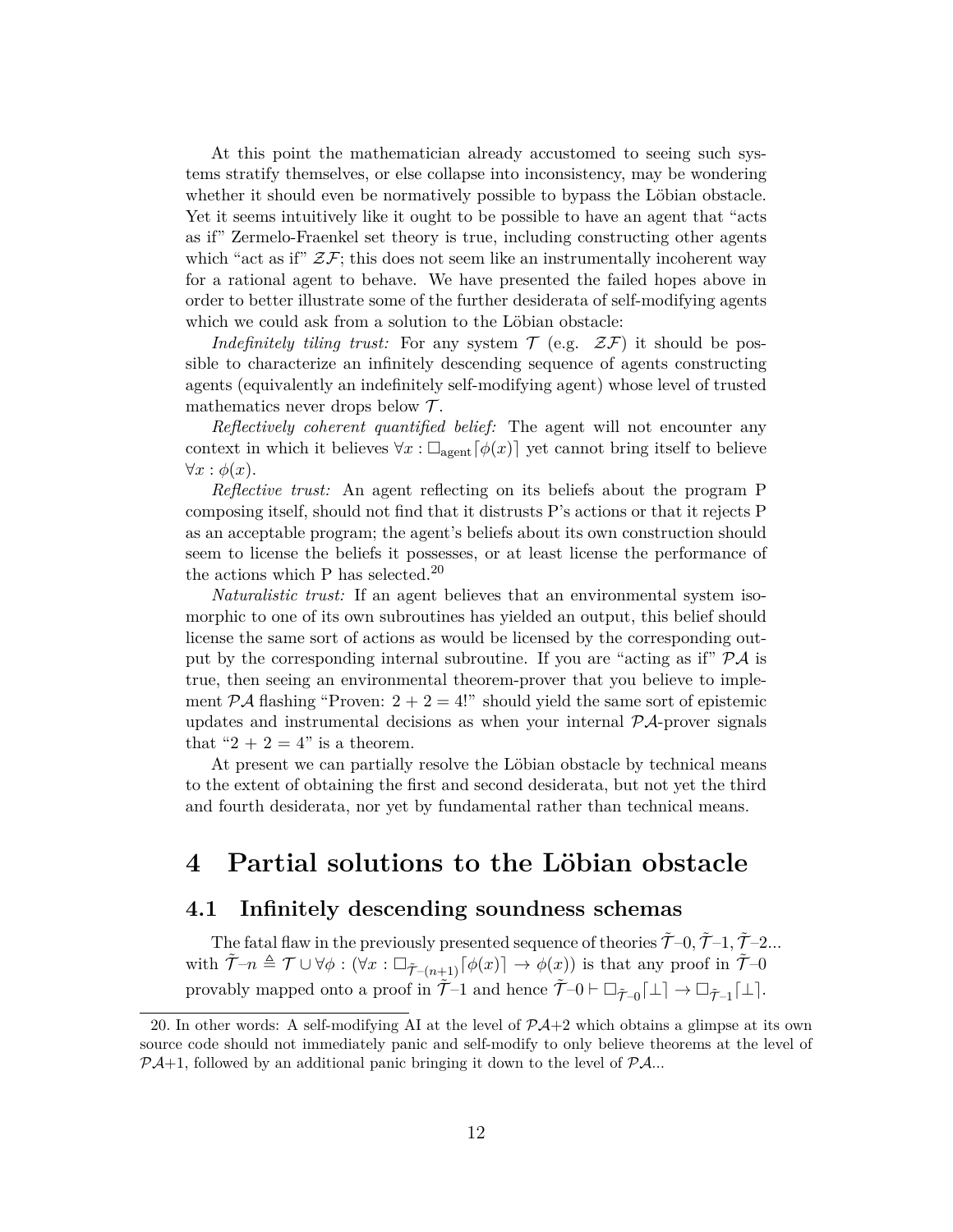This flaw is repairable. Given a base theory  $\mathcal{T}$ , let  $\psi(0), \psi(1), \psi(2)$ ... be a sequence of statements such that  $\mathcal{T} \vdash \psi(0), \mathcal{T} \vdash \psi(1), \dots$  but  $\mathcal{T} \nvdash (\forall n : \psi(n)).$ E.g., suppose the theory  $\mathcal{ZF}$  is much stronger than  $\mathcal T$  (we shall soon define what sense of "much stronger" is required; if  $\mathcal{T} = \mathcal{P} A$  then  $\mathcal{Z} \mathcal{F}$  will be much stronger in the appropriate sense). Then  $\psi(n)$  can state "n is not the Gödel number of a proof of a contradiction in  $\mathcal{ZF}$  ":

$$
\psi(n) \equiv \neg Bew_{\mathcal{ZF}}(n, \lceil \bot \rceil). \tag{4.1}
$$

Since  $Bew_{\mathcal{ZF}}$  is a  $\Delta_0$  formula, the truth of any particular  $\psi(n)$  is provable in any T as strong as PA, but proving  $\forall n : \psi(n)$  would require  $\mathcal{T} = \mathcal{P} \mathcal{A}$  proving the consistency of Zermelo-Fraenkel set theory, which should not happen. Then let:

$$
\mathcal{T} - n \triangleq \mathcal{T} \cup \forall \phi : \psi(n) \to (\forall x : \Box_{\mathcal{T} - (n+1)} [\phi(x)] \to \phi(x)). \tag{4.2}
$$

Since every theory holds  $\psi(n)$  as a precondition for trusting the next lower theory in the infinite descending sequence, and the base theory  $\mathcal T$  cannot prove  $\forall n : \psi(n)$ , it will be impossible for the base theory T to prove that a proof in  $\mathcal{T}-n$  always translates into a proof in  $\mathcal{T}-(n+1).^{21}$  We shall now show that  $\mathcal{T}-0$ is consistent, by proving that  $(\mathcal{T} - 0 \vdash \bot) \rightarrow (\forall n : \psi(n))$  within a sound theory  $\mathcal{T}^+$  which is too weak to prove  $\forall n : \psi(n)$ :

Without loss of generality let  $\mathcal T$  be cast in a form where each step of a  $\mathcal T$ -proof is either an axiom or a modus ponens inference step of the form  $\Gamma, \Gamma \rightarrow A \vdash A$ . Let  $TRUE_{\mathcal{T}}$  be a truth predicate over formulas in the language of  $T^{22}$  Let  $Ax(TRUE_{\mathcal{T}})$  be a set of axioms for standard reasoning about the syntax of the quoted arguments to  $TRUE_{\mathcal{T}}$ , including  $\forall [\Gamma]: \forall [\Delta]: TRUE_{\mathcal{T}}[\Gamma \rightarrow$  $\Delta \rightarrow (\neg TRUE_{\mathcal{T}}[\Gamma] \vee TRUE_{\mathcal{T}}[\Delta])$  and  $(\forall n : TRUE_{\mathcal{T}}[\phi(n)]) \leftrightarrow TRUE_{\mathcal{T}}[\forall n : \Box$  $\phi(n)$ . Then let  $T^+$  equal the base theory  $\mathcal T$  (in this case  $\mathcal{P} \mathcal{A}$ ) augmented by the truth predicate  $TRUE_{\mathcal{T}}$ , the soundness of  $\mathcal{T}$ , and the axioms  $Ax(TRUE_{\mathcal{T}})$ :

$$
\mathcal{T}^+ \triangleq \mathcal{T} \cup \forall \phi : \forall x : TRUE_{\mathcal{T}}[\phi(x)] \leftrightarrow \phi(x)
$$
  

$$
\cup \forall [\phi] : \Box_{\mathcal{T}}[\phi] \rightarrow TRUE_{\mathcal{T}}[\phi]
$$
  

$$
\cup Ax(TRUE_{\mathcal{T}})
$$
 (4.3)

(Note that  $\mathcal{T}^+$  should be sound on the standard numbers  $\mathcal N$  because every axiom of  $\mathcal{T}^+$  is true within N, and that if  $\mathcal{T} = \mathcal{P} \mathcal{A}$  then  $\mathcal{T}^+$  should be too weak to prove  $Con(\mathcal{ZF}).$ 

The following reasoning can be carried out within  $\mathcal{T}^+$ . Suppose  $\Box_{\mathcal{T}-0}[\bot]$ . Then there exists some proof p with  $Bew_{\mathcal{T}=0}(p, \perp)$ . Consider the 'first bad line'

<sup>21.</sup> Consider a sequence of theories  $\mathcal{T} = \mathcal{P} \mathcal{A}$  and where  $\psi(n)$  is false beyond some upper bound m, e.g.  $\psi(n) \iff n < m$ . Then the waterfall of trust descends only a finite length before reaching bottom, and the induction argument for  $\mathcal{T}-n[\phi] \to \mathcal{T}-(n+1)[\phi]$  fails because proofs in  $\mathcal{T}-m-1$  cannot translate into  $\mathcal{T}-m$ . Indeed,  $\mathcal{T}-0$  is just equivalent to  $\mathcal{P}A+m$ ,  $\mathcal{T}-1$  is equivalent to  $\mathcal{P}A+(m-1)$ , etc. with  $\mathcal{T}-m^+\cong \mathcal{P}A$ . Since  $\mathcal T$  cannot prove  $\forall n:\psi(n)$ , it cannot prove the waterfall is not finite, and hence cannot prove the induction argument on  $\tilde{\mathcal{T}}_{-n}[\phi] \to \tilde{\mathcal{T}}_{-}(n+1)[\phi]$ .

<sup>22.</sup> In accordance with Tarski's theorem, the predicate  $TRUE<sub>T</sub>$  can only talk about formulas in the base theory  $\mathcal T$  and not in the augmented theory  $\mathcal T$  +TRUE $\tau$ .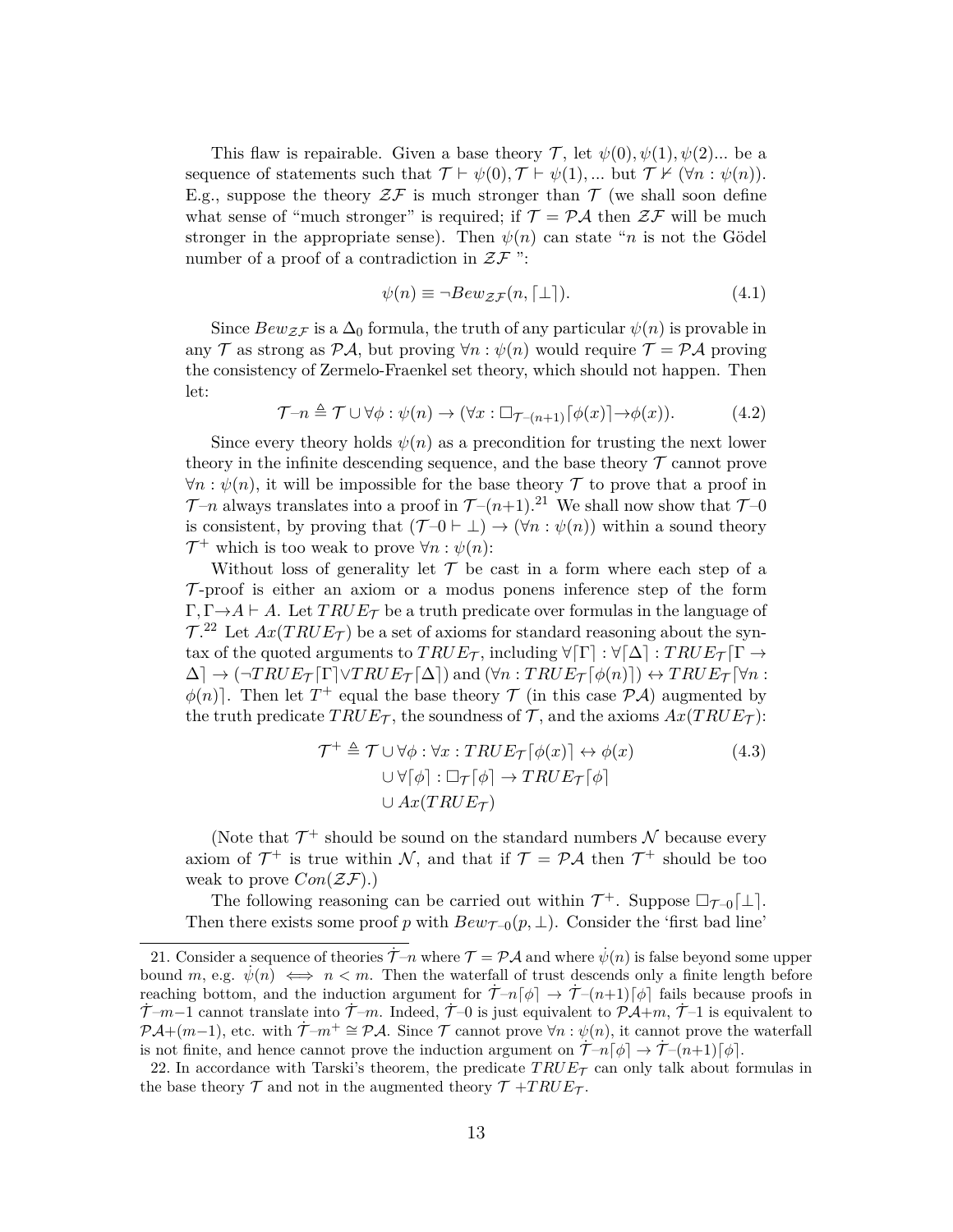of p, the first step of p asserting  $\Gamma$  where  $\neg TRUE_{\mathcal{T}}[\Gamma]$ . The first possibility is that this line is an axiom of the base theory  $\mathcal T$  but all statements provable in  $\mathcal T$  are TRUE<sub>T</sub>. The second possibility is that this line is an inference of the form  $\Gamma$ ,  $(\Gamma \rightarrow A) \vdash A$  but for this line to be  $\neg TRUE_{\mathcal{T}}$  and all earlier lines to be  $TRUE_{\mathcal{T}}$  requires  $TRUE_{\mathcal{T}}[\Gamma] \wedge TRUE_{\mathcal{T}}[\Gamma \rightarrow A] \wedge \neg TRUE_{\mathcal{T}}[A]$  which contradicts  $Ax(TRUE_{\mathcal{T}})$ . Thus the first bad line must invoke one of the special axioms in  $\mathcal{T}$ -0 of the form  $\psi(0) \to (\forall x : \Box_{\mathcal{T}-1}[\phi(x)] \to \phi(x))$ . If this axiom is  $\neg TRUE_{\mathcal{T}}$  then  $\psi(0)$  must be  $TRUE_{\mathcal{T}}$  and there must exist some formula  $\lceil \phi \rceil$ and number x such that  $\Box_{\mathcal{T}^{-1}}[\phi(x)]$  is  $TRUE_{\mathcal{T}}$  and  $\phi(x)$  is  $\neg TRUE_{\mathcal{T}}$ . Thus there must exist a bad proof in  $\mathcal{T}$ -1 and this bad proof must also have a first bad line. By induction there must exist bad proofs in every  $\mathcal{T}-n$  and  $\psi(n)$  must be true for all  $n$ . Therefore,

$$
\mathcal{T}^+ \vdash (\Box_{\mathcal{T} - 0}[\bot]) \to (\forall n : \psi(n)). \tag{4.4}
$$

If there exists a proof of a contradiction within  $\mathcal{T}-0$ , this fact will be provable in  $\mathcal{T}^+$  by exhibiting the proof. But  $\mathcal{T}^+$  is sound and too weak to prove  $\forall n : \psi(n)$ . Therefore  $\mathcal{T}$ -0 is consistent.  $\Box$ 

The corresponding agents  $\mathcal{A}^{\alpha}$  are then constructed in the obvious fashion.

*Remarks.* Although  $\mathcal{T}-0$  is slightly more powerful than  $\mathcal{T}-1$  in the sense that  $\mathcal{T}$ -0 can prove certain exact theorems which  $\mathcal{T}$ -1 cannot, the proof-theoretic ordinal of every  $\mathcal{T}-n$  should be the same, and equal to the limit of the prooftheoretic ordinals of  $\mathcal{T}, \mathcal{T}+1, \mathcal{T}+2, \dots$  and less than the proof-theoretic ordinal of  $\mathcal{T}+\omega$ , since any  $\mathcal{T}-n$  can invoke any finite number of layers of a soundness schema over  $\mathcal{T}$ , but cannot invoke quantified trust in an infinite number of layers as does  $\mathcal{T}+\omega$ . We thus answer in the affirmative "Can a consistent theory verify the soundness of another theory with the same proof-theoretic ordinal?" and "Can there be an indefinitely tiling sequence of agents whose trust never falls below a base theory?"

 $\mathcal{T}-n$  also provides a solution to the challenge of rational coherence posed by Weaver (2005), what we termed the desideratum of reflectively coherent quantified belief: An agent constructed around  $\mathcal{T}-n$  will not find itself saying "For every n, I believe  $\phi$  (n) is true" when it cannot say "I believe that for every n,  $\phi$  (n) is true." Through longer and longer finite proofs,  $\mathcal{T}$ -0 can prove the well-ordering of any ordinal notation provable in  $\mathcal{T}, \mathcal{T}+1, \mathcal{T}+2, \dots$  but  $\mathcal{T}-0$ does not know that it proves every ordinal notation in this series  $\mathcal{T}$ -0 must observe the proof to know what it proves.

This is not to say that  $\mathcal{T}$ -0 is a reasonable representation of a rational agent's state of mind. However, besides offering a constructive example of an agent which technically meets Weaver's desideratum, it suggests that a coherent rational agent might be able to verify increasingly recursive ordinal notations via increasing amounts of thought, but never know the limit of what it will accept; and this agent may be able to construct offspring that likewise verify increasing ordinal notations in an equally powerful series and likewise do not know the limit of what they will accept.<sup>23</sup>

<sup>23.</sup> Which is, in general, the agenda of this paper: Our framework and our technical solutions are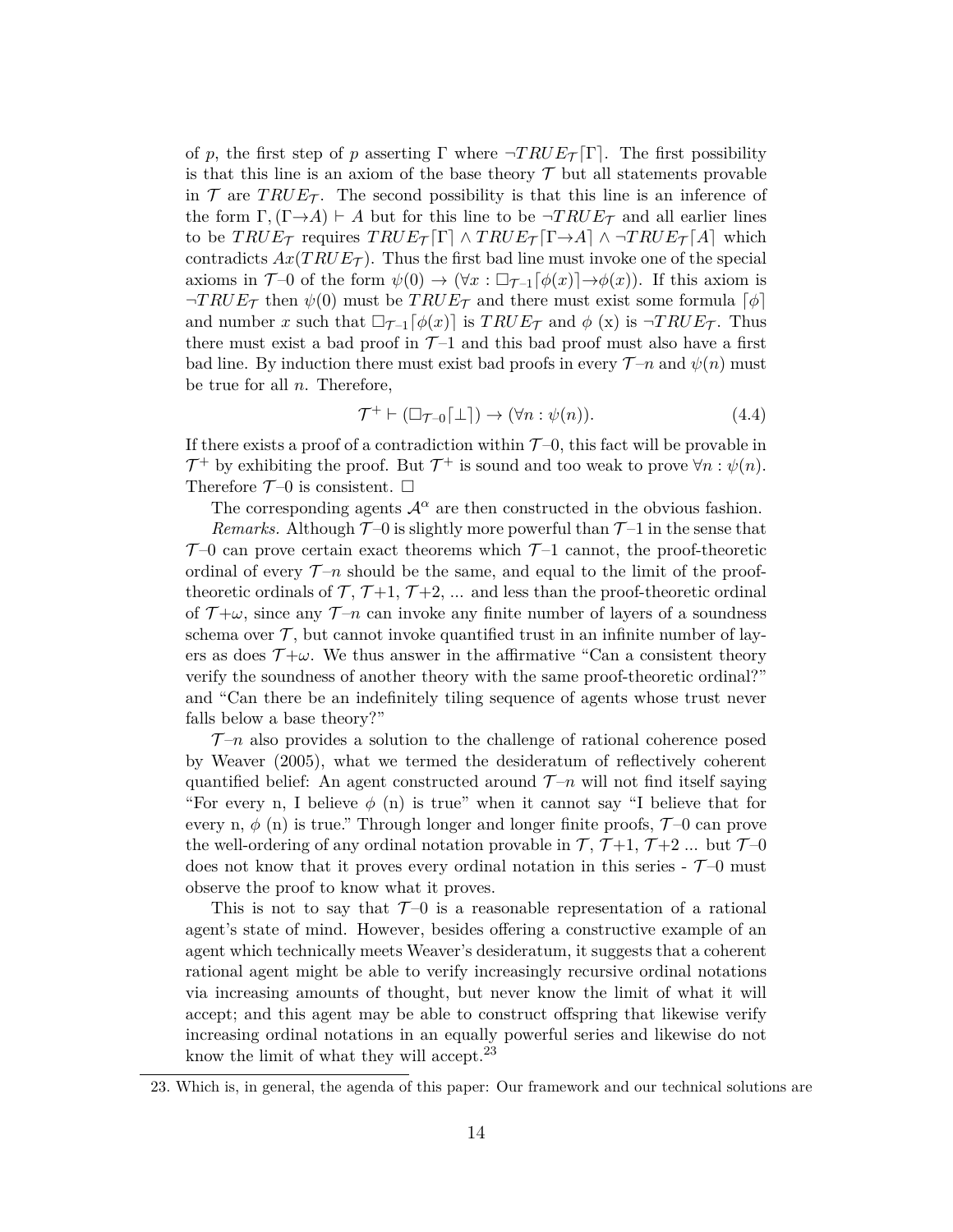*Disadvantage.* Since  $\mathcal{T}$ -0 is consistent it must have a model, and since all axioms of  $\mathcal T$  are axioms of  $\mathcal T$ -0 this model must also be a model of  $\mathcal T$ . However we may still worry that, e.g., if  $\mathcal T$  is  $\mathcal P\mathcal A$  then  $\mathcal T$ -0 may have only nonstandard models of arithmetic; perhaps  $\mathcal{T}$ -0 is not sound on the standard numbers N. This fear is well-founded and in particular  $\mathcal{T}$ -0  $\vdash$   $\exists n : \neg \psi(n)$  via:

$$
\mathcal{T}\neg 0 \vdash (\forall n : \psi(n)) \rightarrow \Box_{\mathcal{T}\neg 0}[(\forall n : \psi(n)) \rightarrow \bot] \rightarrow \Box_{\mathcal{T}\neg 1}[(\forall n : \psi(n)) \rightarrow \bot] \n\mathcal{T}\neg 0 \vdash (\forall n : \psi(n)) \rightarrow \Box_{\mathcal{T}\neg 0}[(\forall n : \psi(n)) \rightarrow \bot] \rightarrow ((\forall n : \psi(n)) \rightarrow \bot) \n\mathcal{T}\neg 0 \vdash \Box_{\mathcal{T}\neg 0}[(\forall n : \psi(n)) \rightarrow \bot] \rightarrow ((\forall n : \psi(n)) \rightarrow \bot) \n\mathcal{T}\neg 0 \vdash (\forall n : \psi(n)) \rightarrow \bot
$$
\n(4.5)

One might perhaps argue that a belief that  $2\mathcal{F}$  is inconsistent is not too troubling, in the sense that any physical situation in which this belief gets an agent into trouble ought to correspond to a physical situation that demonstrates  $\mathcal{ZF}$ to be consistent. Nonetheless we would like our agents to be able to have beliefs with a standard model. Otherwise the agent will falsely believe that a Turing machine seeking a proof of contradiction in  $\mathcal{ZF}$  will halt; and this false belief further implies that the agent falsely believes that its sequence of offspring will inevitably come to a halt after some unknown finite time. This seems sufficient to exclude the  $\mathcal{T}-n$  family from direct consideration as the basis of a sufficiently advanced self-modifying agent.

#### **4.2 Parametric polymorphism**

Let  $\mathcal T$  be a theory with models including the standard numbers  $\mathcal N$ , that is  $\mathcal{N} \models \mathcal{T}$  (N semantically entails  $\mathcal{T}$ ). Benja Fallenstein's "parametric polymorphism approach<sup>"24</sup> augments the language of  $\mathcal T$  with an extra term  $\kappa$  which, from outside the system, is intended to refer to any natural number in  $\mathcal{N}$ .  $T_{\kappa}$ then contains a self-referential axiom schema asserting that if a statement  $\phi$  is provable in  $T_{\kappa}$  and the constant  $\kappa$  happens to be greater than 0, then  $\phi$  with all instances of  $\kappa$  replaced by  $\kappa$ -1 is true:

$$
T_{\kappa} \triangleq \mathcal{T} \cup \forall \phi : (\kappa > 0) \to \forall x : \Box_{T_{\kappa}}[\phi(x)] \to \phi(x)[\kappa \backslash \kappa - 1]. \tag{4.6}
$$

not meant to be suitable, as they stand, to rational agents / sufficiently advanced self-modifying machine intelligences, which would e.g. presumably be probabilistic boundedly-rational agents rather than theorem provers, etc. The idea is rather to expose foreseeable difficulties of reflection for self-modifying agents and to some extent offer constructive demonstrations that these difficulties are solvable, even if the solution is technical rather than fundamental, thus hopefully moving us toward an eventually satisfactory theory of the reflectively coherent, boundedly-rational probabilistic agent, even if that later theory is constructed along quite different lines than the  $\mathcal{A}^{\alpha}$  schema, as it almost certainly must be.

<sup>24.</sup> This workaround for the Löbian obstacle was initially developed by Benja Fallenstein (independently of Herreshoff's infinite descent above) in response to the informal challenge posed in Yudkowsky's conference presentation of Yudkowsky (2011), and initially posted to Fallenstein (2012). It was further adapted to the  $A^{\alpha}$  formalism shown here during Fallenstein's attendance at the April 2013 MIRI Workshop on Logic, Probability, and Reflection with some commentary by other workshop attendees. For the origin of the term "parametric polymorphism" see Strachey (1967).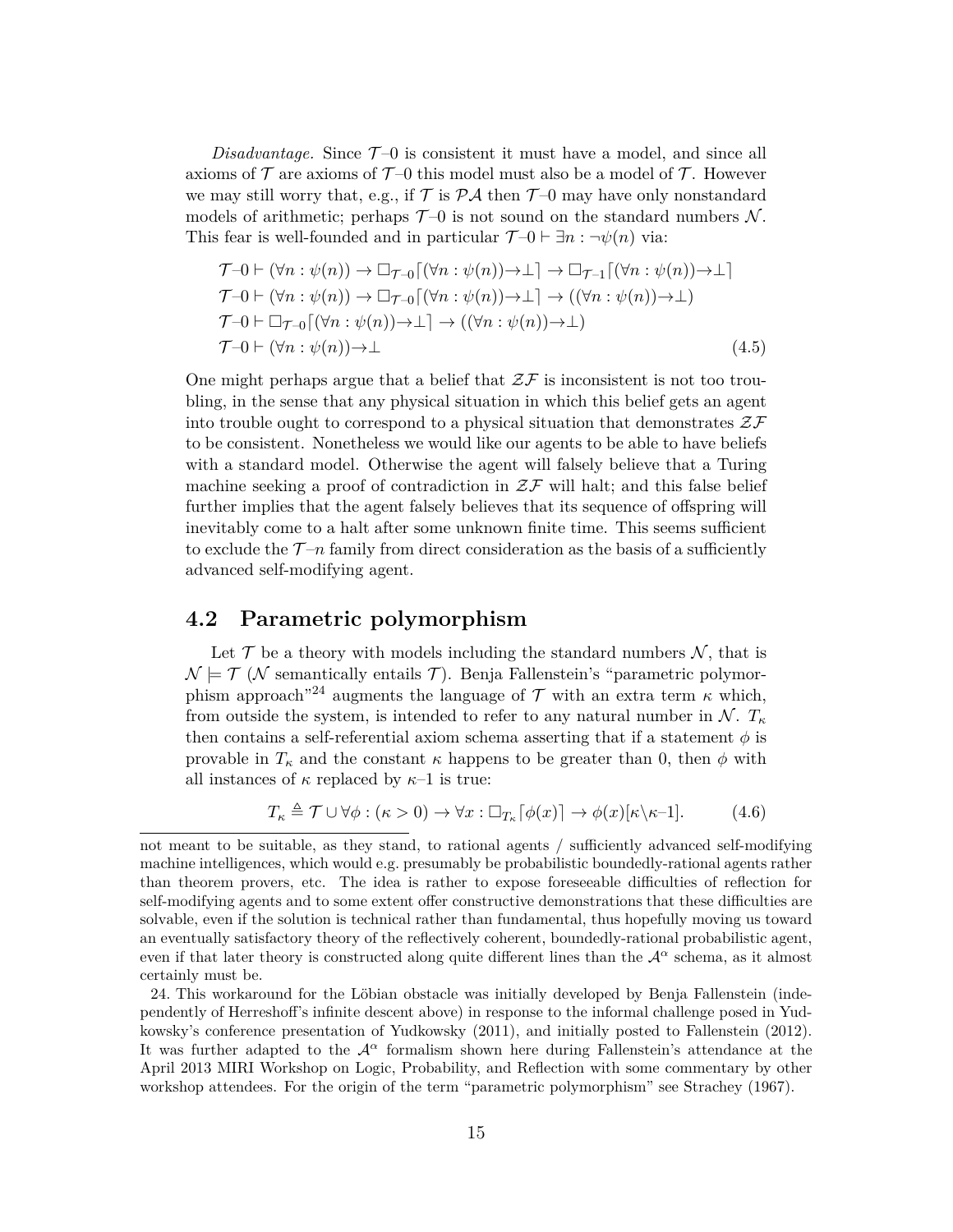We shall prove that  $T_{\kappa}$  is sound when  $\kappa$  is interpreted as any number in  $\mathcal{N}$ , and then present an infinite sequence of agents which prove their offspring "safe for  $\kappa$  steps". Since  $\kappa$  can be interpreted as any number, from outside the system we conclude that such agents are safe for any number of steps.

The proof is by induction on models  $\{N, \kappa = n\}$  of  $T_{\kappa}$ . For the base case  $\{\mathcal{N}, \kappa=0\} \models T_{\kappa}$  observe that if  $\kappa=0$  then the antecedent of every extra axiom is false and so the extra axiom schema is trivially true.

For the induction step assume  $\{N, \kappa=n\} \models T_{\kappa}$ . Using this assumption we shall demonstrate in three steps that, for every  $x \in \mathcal{N}$ :

$$
\{\mathcal{N}, \kappa = n+1\} \models \Box_{T_{\kappa}}[\phi(x)] \Rightarrow \{\mathcal{N}, \kappa = n\} \models \Box_{T_{\kappa}}[\phi(x)] \tag{4.7}
$$

$$
\{\mathcal{N}, \kappa = n\} \models \Box_{T_{\kappa}} \lceil \phi(x) \rceil \Rightarrow \{\mathcal{N}, \kappa = n\} \models \phi(x) \tag{4.8}
$$

$$
\{\mathcal{N}, \kappa = n\} \models \phi(x) \Rightarrow \{\mathcal{N}, \kappa = n+1\} \models \phi(x)[\kappa \backslash \kappa - 1] \tag{4.9}
$$

(4.9) is obvious. For (4.7) observe that the set of proofs in  $T_{\kappa}$  and the values of  $\Box_{T_{\kappa}}$  are unchanged from  $\{\mathcal{N}, \kappa=n\}$  to  $\{\mathcal{N}, \kappa=n+1\}$  since the provability formula  $Bew_{T_{\kappa}}$  makes no mention of  $\kappa^{25}$  Thus  $\{\mathcal{N}, \kappa=n+1\} \models \Box_{T_{\kappa}}[\psi] \Rightarrow$  $\{\mathcal{N}, \kappa = n\} \models \Box_{T_{\kappa}}[\psi]$  and we can simply write  $\mathcal{N} \models \Box_{T_{\kappa}}[\psi]$ . To extend to formulas free in one variable  $\phi(x)$ , observe that since we are dealing with a natural model N of  $T_{\kappa}$ , for every object x there exists a corresponding finite term c of the language  $(SSS...0$  with x repetitions of the successor function) and thus our proof extends via  $\psi \equiv \phi(c)$ .

For  $(4.8)$  observe that since we are dealing with a natural model N of  $T_{\kappa}$ , only natural proofs exist and the induction step  $\{\mathcal{N}, \kappa = n\} \models T_{\kappa}$  gives us directly that  $(\mathcal{N} \models \Box_{T_{\kappa}}[\psi]) \Rightarrow (\{\mathcal{N}, \kappa = n\} \models \psi).^{26}$  We extend over formulas free in one variable as above: Since the domain is the natural numbers  $N$ , for every object  $x$  in the universe there will exist a term of the language  $c$  such that  $(\psi \equiv \phi(c)) \iff \phi(x)$ .

Therefore  $\{\mathcal{N}, \kappa = n+1\} \models \forall x : \Box_{T_{\kappa}}[\phi(x)] \rightarrow \phi(x)$ . This completes the induction step and thus:

$$
\forall n: \{ \mathcal{N}, \kappa = n \} \models T_{\kappa} \qquad \Box \qquad (4.10)
$$

The corresponding agents must be modified to represent the idea of "safe for a number of steps." We will introduce a time  $t$  on which any given action

<sup>25.</sup> Even in models where  $\kappa > 0$ , there is no proof that  $\kappa > 0$ , so the class of proofs which goes through is unchanged. The formula  $Bew_{T_{\kappa}}(p, \lceil \psi \rceil)$  will contain only formulas dealing with the Gödel-numbers of proofs in  $T_{\kappa}$ , and these Gödel-numbers themselves will contain no instances of  $κ$ , so which standard numbers are the Gödel numbers of  $T_κ$ -proofs does not change from model to model.

<sup>26.</sup> We are not obtaining  $\{\mathcal{N}, \kappa = n\} \models (\Box_{T_{\kappa}}[\psi] \rightarrow \psi)$  from the assumption that the axiom schema was true in the previous n, because perhaps  $\kappa = 0$  in the previous n and the axiom schema was vacuously true. Rather since the model is  $\mathcal N$  and there are no nonstandard proofs, any time there exists a Gödel number of a proof of an implication in classical logic  $\Gamma \to \Delta$ , it will be true across all models m that  $m \models \Gamma \Rightarrow m \models \Delta$ . By the induction postulate we have directly that  $\{N, \kappa = n\}$  is a model of  $T_{\kappa}$ . Then any statement  $\psi$  syntactically derivable from  $T_{\kappa}$  by a standard proof in classical logic, will also have  $\{\mathcal{N}, \kappa = n\}$  as a model.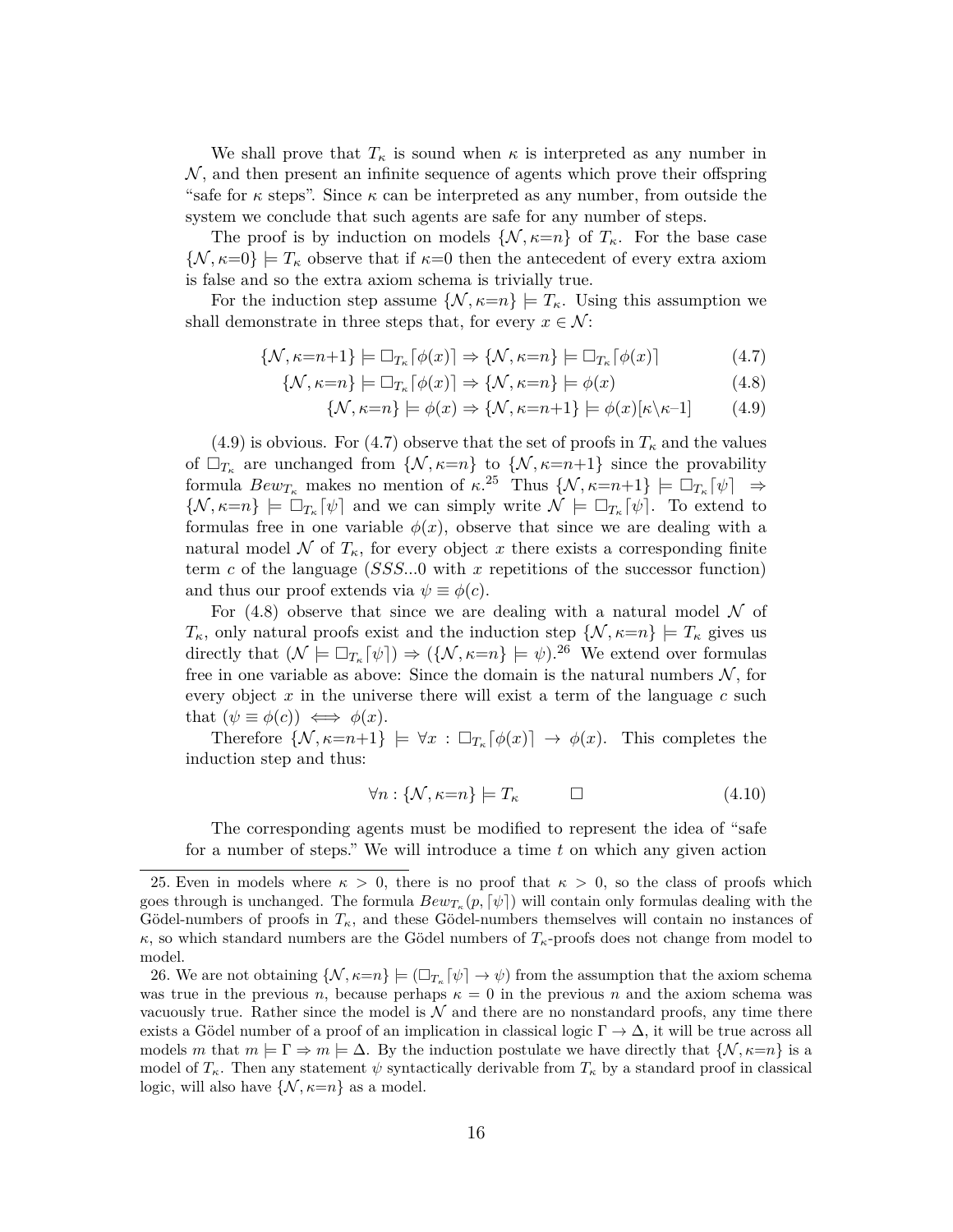occurs and assume that if  $\mathcal{A}^1$  constructs  $\mathcal{A}^0$  at t then  $\mathcal{A}^0$  will not act until at least time  $t+1$  or later, and that this is apparent to  $\mathcal{A}^1$  from inspection of  $\mathcal{A}^{0.27}$ Thus if  $\mathcal{A}^0$  acts at time  $t+1$  or later, and takes actions "safe" for an additional n ticks beyond that until  $(t+1)+n$ , from  $\mathcal{A}^1$ 's perspective constructing  $\mathcal{A}^0$  at time t is safe until  $t+(n+1)$  ticks.

Let  $b_{i,t}$  be the proposition that  $b_i$  is done at time t, let  $\overline{\mathcal{A}}_t^0$  be the proposition that  $\mathcal{A}^0$  is built at t, let  $\emptyset_t$  be the proposition that  $\emptyset$  is true at t, and let  $\mathcal{G}_t$  be the proposition that the goal has been achieved at  $t$ . If no action is taken before t then  $\emptyset_t$ . When quantifying over acts and times we shall implicitly demand  $b_i \in Acts^0, \mathcal{A}_i^0 \in Acts^1 \text{ and } t \in Time.$  Then with  $T_{\kappa}$  as a base theory  $\mathcal{A}^1$ 's reasoning proceeds:

$$
\bar{A}_t^0 \Rightarrow A^1 \Vdash \bar{A}_t^0 \rightarrow (\forall u : u \le t + \kappa \rightarrow (\emptyset_u \vee \mathcal{G}_u)) \qquad (A^1 \text{ decisions})
$$
\n
$$
b_{i,t}^-\Rightarrow A^0 \Vdash b_{i,t}^- \rightarrow (\forall u : u \le t + \kappa \rightarrow (\emptyset_u \vee \mathcal{G}_u)) \qquad (A^0 \text{ decisions})
$$
\n
$$
A^1 \Vdash \bar{A}_t^0 t \rightarrow (\forall b_i : \forall v : b_{i,v}^- \rightarrow (A^1 \text{ knows } 4.12)
$$
\n
$$
\Box_0[b_{i,v}^- \rightarrow \forall u : u \le v + \kappa \rightarrow (\emptyset_u \vee \mathcal{G}_u)]) \qquad (4.13)
$$
\n
$$
A^1 \Vdash (\kappa > 0) \rightarrow (\forall b_i : \forall t : [\Box_0[\rightarrow \forall u \le t + \kappa : (\emptyset_u \vee \mathcal{G}_u)] \text{ (soundness schema for } T_{\kappa}) \rightarrow (\rightarrow (\forall v \le t + \kappa - 1 : (\emptyset_v \vee \mathcal{G}_v))]) \qquad (4.14)
$$
\n
$$
\forall t : (\forall b_i : \forall u \le t : \neg b_{i,u}^-) \Rightarrow (\forall u \le t : \emptyset_u) \qquad (\text{No action } \Rightarrow \emptyset_t) \qquad (4.15)
$$
\n
$$
A^1 \Vdash \forall t : ((\forall b_i : \forall u \le t : \neg b_{i,u}^-) \rightarrow (\forall u \le t : \emptyset_u)) \qquad (A^1 \text{ knows } 4.15)
$$
\n
$$
\bar{A}_t^0 \Rightarrow \forall bi : \forall u \le t : \neg b_{i,u}^- \qquad (\text{no } A^0 \text{ acts before } t+1)
$$
\n
$$
A^1 \Vdash \bar{A}_t^0 \rightarrow (\forall b_i : \forall u \le t : \neg b_{i,u}^-) \qquad (A^1 \text{ knows } 4.17)
$$
\n
$$
A^1 \Vdash \bar{A}_t^0 \rightarrow (\forall b_i : \forall u \le t : \emptyset_u) \qquad (\text{via } 4.18)
$$
\n
$$
A^1 \Vdash \bar{A}_t^0 \rightarrow (\forall b_i : \forall u : b_{i,u} \rightarrow (u \times t)) \qquad (\text{via } 4
$$

<sup>27.</sup> In other words, the length of clock ticks is small enough that constructing another agent takes at least one tick. E.g., the length of a clock tick could equal the Planck time.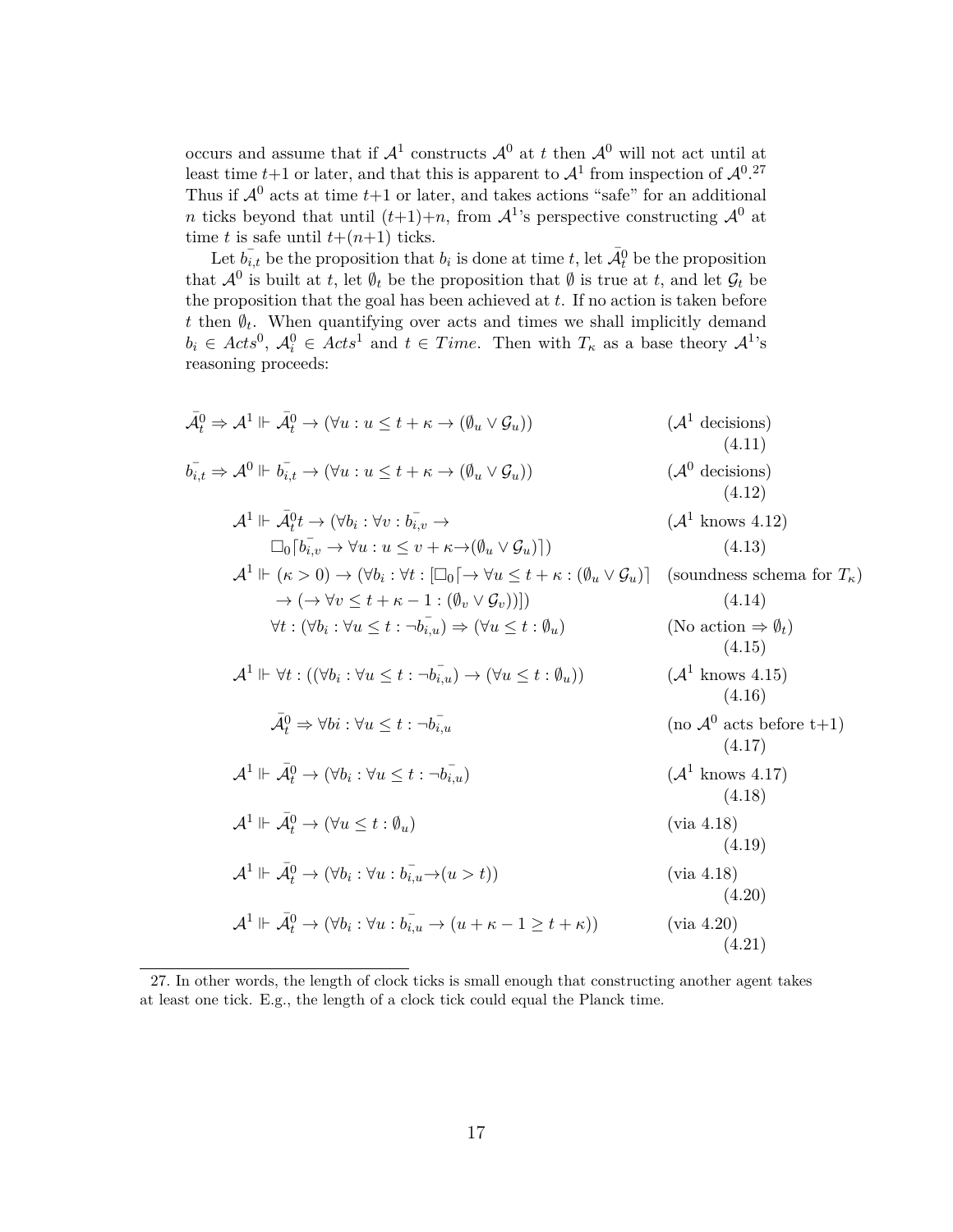$$
\mathcal{A}^1 \Vdash (\kappa = 0) \lor (\kappa > 0) \tag{4.22}
$$

$$
\mathcal{A}^1 \Vdash \bar{\mathcal{A}}_t^0 \to (\kappa = 0) \to (\forall u \le t + K : \emptyset_u)
$$
 (via 4.19) (4.23)

$$
\mathcal{A}^1 \Vdash \bar{\mathcal{A}}_t^0 \to \bar{\mathcal{A}}_t^0 \to (\kappa > 0) \to (\forall b_i : \forall u : \n\overline{b_{i,u}} \to (\forall v \le u + \kappa : (\emptyset_v \vee \mathcal{G}_v)))
$$
\n
$$
(4.13 \text{ and } 4.14 \text{ and } 4.21)
$$
\n
$$
(4.24)
$$

$$
\mathcal{A}^1 \Vdash \bar{\mathcal{A}}_t^0 \to \bar{\mathcal{A}}_t^0 \to (\kappa > 0) \to [(\forall b_i : \forall u \le t + \kappa : \neg b_{i,u}^-) \quad (\text{via } 4.16) \to (\forall u \le t + \kappa : \emptyset_u)]
$$
\n
$$
(4.25)
$$

$$
\mathcal{A}^1 \Vdash \bar{\mathcal{A}}_t^0 \to \forall u \le t + \kappa : (\emptyset_u \vee \mathcal{G}_u)
$$
\n
$$
\square
$$
\n(4.26)

*Remarks:* Fallenstein's  $T<sub>\kappa</sub>$  demonstrates indefinite tiling without loss of mathematical strength using a series of agents employing syntactically identical theories guaranteed to be sound on standard models. It does not address reflectively coherent quantified belief. Despite the syntactic equivalence of successive theories,  $\mathcal{A}^1$  may fail to act upon a theorem proven by an environmental system physically identical to  $\mathcal{A}^1$  (or at least if  $\mathcal{A}^1$  fulfills the desideratum of naturalistic trust, this is not obvious to us). The core of the approach is that as time increases the agents are reasoning about smaller domains of future time; these domains are known to us outside the system to be effectively infinite (because  $\kappa$  could mean any natural number) but the agents within the system are reasoning as though the domains of future time have some unknown finite bound. Thus the increasing "time" counter in the  $T_{\kappa}$  agents is playing the same metaphorical role as the increasing n in each successive agent in the  $\mathcal{T}-n$ family.

The self-verifying systems of Willard (2001) have the property that multiplication, addition, and successor cannot be proven to be total functions (being replaced by equivalent relations of division, subtraction, and predecessor, allowing roughly equivalent arithmetic reasoning). Willard (2001) shows that such a theory, which has proven a number  $n$  to exist, can verify its own soundness over the numbers up to  $n-1$ —since "successor" cannot be proven total, the existence of a number n does not imply the existence of a number  $n + 1$ and the exact Löb formula  $\mathcal{T} \vdash \Box_{\mathcal{T}}[\phi] \rightarrow \phi$  never materializes. We cannot yet see how to adopt Willard's self-verifying theories exactly to the  $\mathcal{A}^{\alpha}$  formalism, since reasoning about ever-smaller numbers would again introduce a "telomere" or shortening fuse. However the spirit of  $T_{\kappa}$  clearly bears some similarities to Willard's self-verifying systems, and it is possible that some way of formalizing the "observation" of an increasing time  $t$  whose existence was not previously provable inside the axiom system, might allow Willard's self-verifying systems to be used along similar lines to  $T_{\kappa}$ .

It is difficult to see what "believing in"  $T_{\kappa}$  could correspond to in terms of the epistemic state of a rational agent. We believe from outside the system that  $\kappa$ 's intended interpretation is "any natural number," but this realization is apparently forbidden to the agent to whom  $\kappa$  refers to some specific finite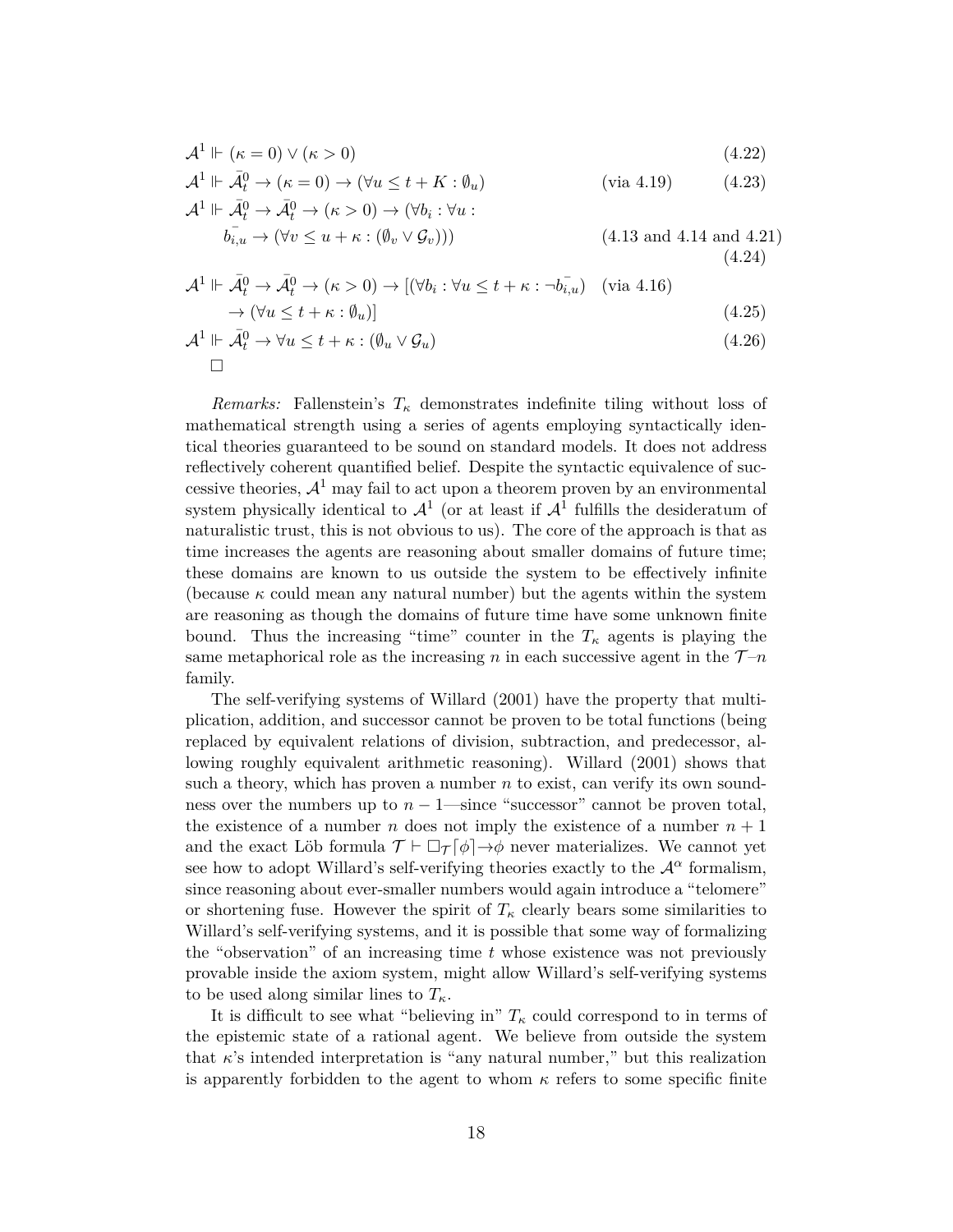number about which nothing is known except that it plays a vital role in the agent's goal system.<sup>28</sup> This seems like an odd mental state for a rational agent. It might perhaps be interpretable as an agent that instrumentally desires to take an action, in the real world, only when that action would be safe for  $\kappa$ steps across every model of a certain theory  $T_{\kappa}$ ; but this still seems odd. Thus we would again not offer  $T_{\kappa}$  as a realistic candidate for the mental state of a coherent self-modifying agent; rather  $T_{\kappa}$  is being exhibited as a technical possibility proof for indefinite tiling over syntactically identical theories with a standard model.

#### **4.3 Probabilistic reflection**

Tarski ([1935] 1983) showed that no formal system  $\mathcal T$  can contain its own truth predicate  $TRUE_{\mathcal{T}}$  because this would permit the construction of fixedpoint formula G with  $\mathcal{T} \vdash G \leftrightarrow \neg TRUE_{\mathcal{T}}[G]$ . In Christiano et al. (2013) we show that a system can represent its own *probability* predicate to within epsilon:<sup>29</sup>

$$
a < \mathcal{P}(\phi) < b \implies \mathcal{P}(a < p[\phi] < b) = 1 \tag{4.27}
$$

$$
a \le \mathcal{P}(\phi) \le b \iff \mathcal{P}(a \le p\lceil \phi \rceil \le b) > 0 \tag{4.28}
$$

where  $p[\phi]$  is a function symbol within the language which acts on quoted formulas (including quoted formulas containing p) and  $\mathcal{P}(\phi)$  is a probability measure over models of the theory which assigns a probability  $\in [0, 1]$  to any formula  $\phi$  of the language. The paradoxical equivalence  $p[\phi] = \mathcal{P}(\phi)$  is avoided by the open intervals in (4.27):  $p[\phi]$  can be known by the system to occupy any open interval around its true value  $\mathcal{P}(\phi)$ , but not (in general) known to take on a point value. The existence of such a fixed-point of  $P()$  can be demonstrated via the Kakutani fixed-point theorem; see Christiano et al. (2013) for details.

To see how the probabilistic reflection principle plays out, consider the almost-paradoxical statement: "You assign me probability less than 30%." If you disbelieve this statement, it is true; if you believe the statement, it is false. If you assign it 30% probability, it is false; if you assign it 29% probability, it is true. Probabilistic reflection would resolve the fixed-point formula  $H \leftrightarrow (p[H] < 0.3)$  to  $\mathcal{P}(H) = 0.3$ , but the system's reflective knowledge about open intervals containing  $p[H]$  would be such as to put 30% of the probability mass  $\mathcal{P}()$  on values of  $p[H]$  infinitesimally smaller than 0.3 and 70% of

<sup>28.</sup> During the April 2013 workshop,  $\kappa$  was sometimes referred to as "the number of ineffable mystery."

<sup>29.</sup> This approach was invented by Paul Christiano and refined at the November 2012 MIRI Workshop on Logic, Reflection and Probability with Mihaly Barasz, Marcello Herreshoff and Eliezer Yudkowsky. A draft of the full paper is available at http://intelligence.org/ wp-content/uploads/2013/03/Christiano-et-al-Naturalistic-reflection-early-draft. pdf and see also commentary at http://lesswrong.com/lw/h1k/reflection\_in\_ probabilistic\_logic/ and http://johncarlosbaez.wordpress.com/2013/03/31/ probability-theory-and-the-undefinability-of-truth/.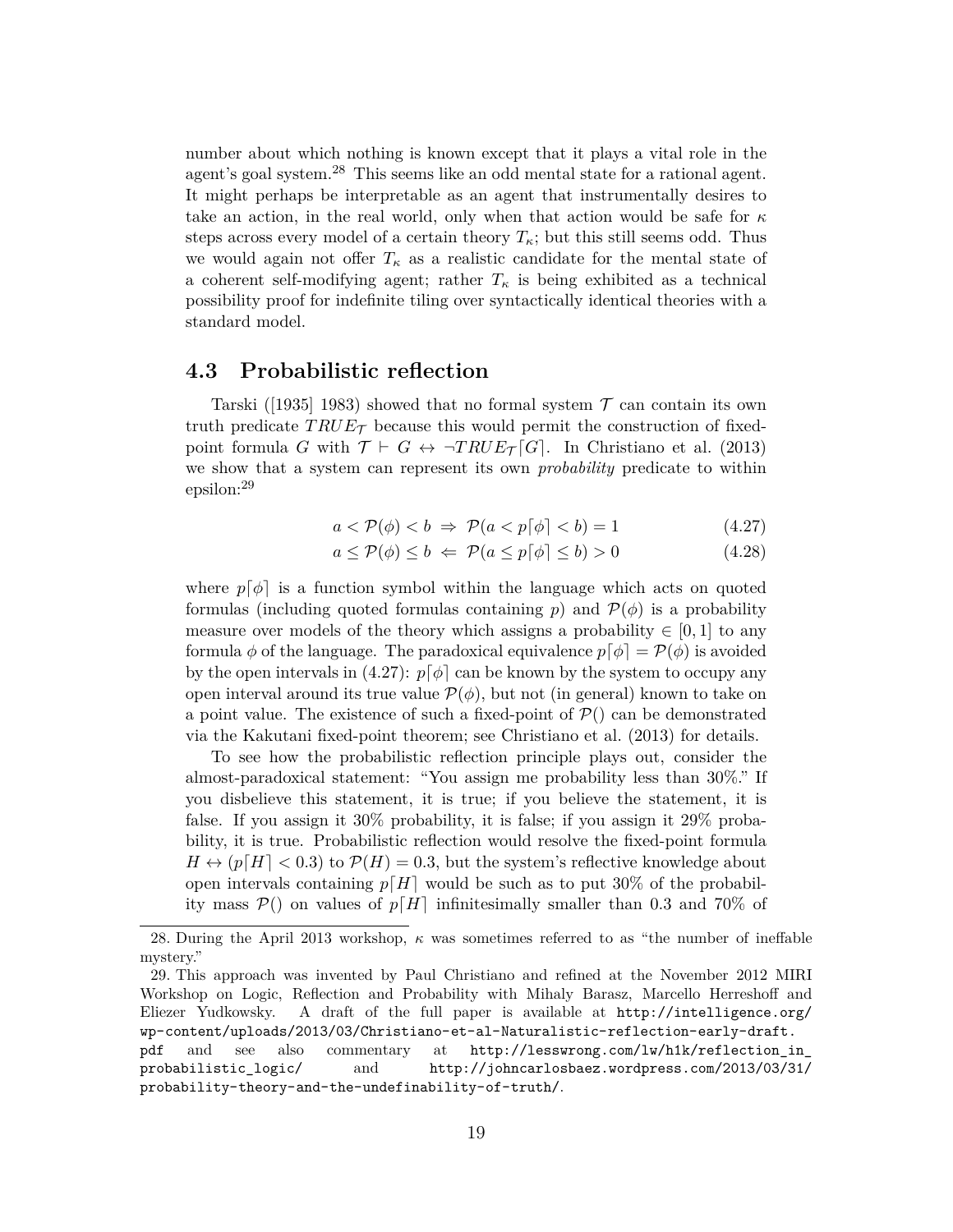its probability mass  $P()$  on values of  $p[H]$  infinitesimally greater than 0.3.<sup>30</sup> Hence the system would assign probability 1 to any statement  $(a < p[H] < b)$ with  $(a < 0.3 < b)$ . If you are told "You assign probability less than 30% to this statement  $H$ " and then asked "Is your belief in  $H$  greater than 0.2999 and less than 0.3001?" you will reply with a definite "Yes!"

Consider a rational, probabilistic bounded agent. As a normative desideratum, any trust this agent has its offspring (equivalently: modified future self) must avoid disintegrating in the presence of arbitrarily tiny epsilon noise, because boundedly rational agents must always consider some tiny finite probability of multiple transistor errors, previously unknown physical laws supervening, etc. For some arbitrarily tiny  $\epsilon$  the probabilistic reflection principle should be able to trust that its own judgments are correct to within that  $\epsilon$ , and for smallenough  $\epsilon$  this should be well below the noise level associated with theoretically possible multiple transistor errors etc. Thus if a probabilistic  $\mathcal{A}^{\beta}$  calculates that the expected utility of a certain action is 34.721, but due to some reflective noise this might be off by 0.0002, and yet the parent  $\mathcal{A}^{\alpha}$  is able to trust  $\mathcal{A}^{\beta}$ anyway, then adding  $\epsilon$ -noise from the probabilistic reflection principle should not matter.

We do not yet have any version of the  $\mathcal{A}^{\alpha}$  formalism which goes through for a probabilistic reflection principle; our understanding of probabilistic agents self-modifying is still in a very crude stage. Also we are not yet sure what kind of quantified knowledge of the reflection principle can permissibly appear within the system. Work on this avenue is still in very basic stages. However, probabilistic reflection is a fundamental change that challenges many different Gödelian limitations simultaneously, and hence one of the more promising avenues for producing a satisfactory and reflectively coherent description of a self-modifying agent. Christiano also suggests that this probabilistic formalism may be suitable for updating (Bayesian conditioning) on the observation of new mathematical facts, possibly allowing a more natural version of "Not knowing in advance the limits of the ordinals you will create" as discussed in section 4.1.

### **5 Desiderata of self-modifying agents**

The Löbian obstacle is encountered in the first place due to the  $\mathcal{A}^{\alpha}$  schema implicitly attempting to simultaneously satisfy multiple desiderata of self-modifying agents, which will be useful to list out explicitly before continuing on to sensors and partially known environments, and making a preliminary attempt at probability and expected utility.

<sup>30.</sup> This implies that the system behaves in a sense as though it assigns nonstandard probabilities (in the sense of nonstandard analysis with infinitesimals), an issue we are still working on.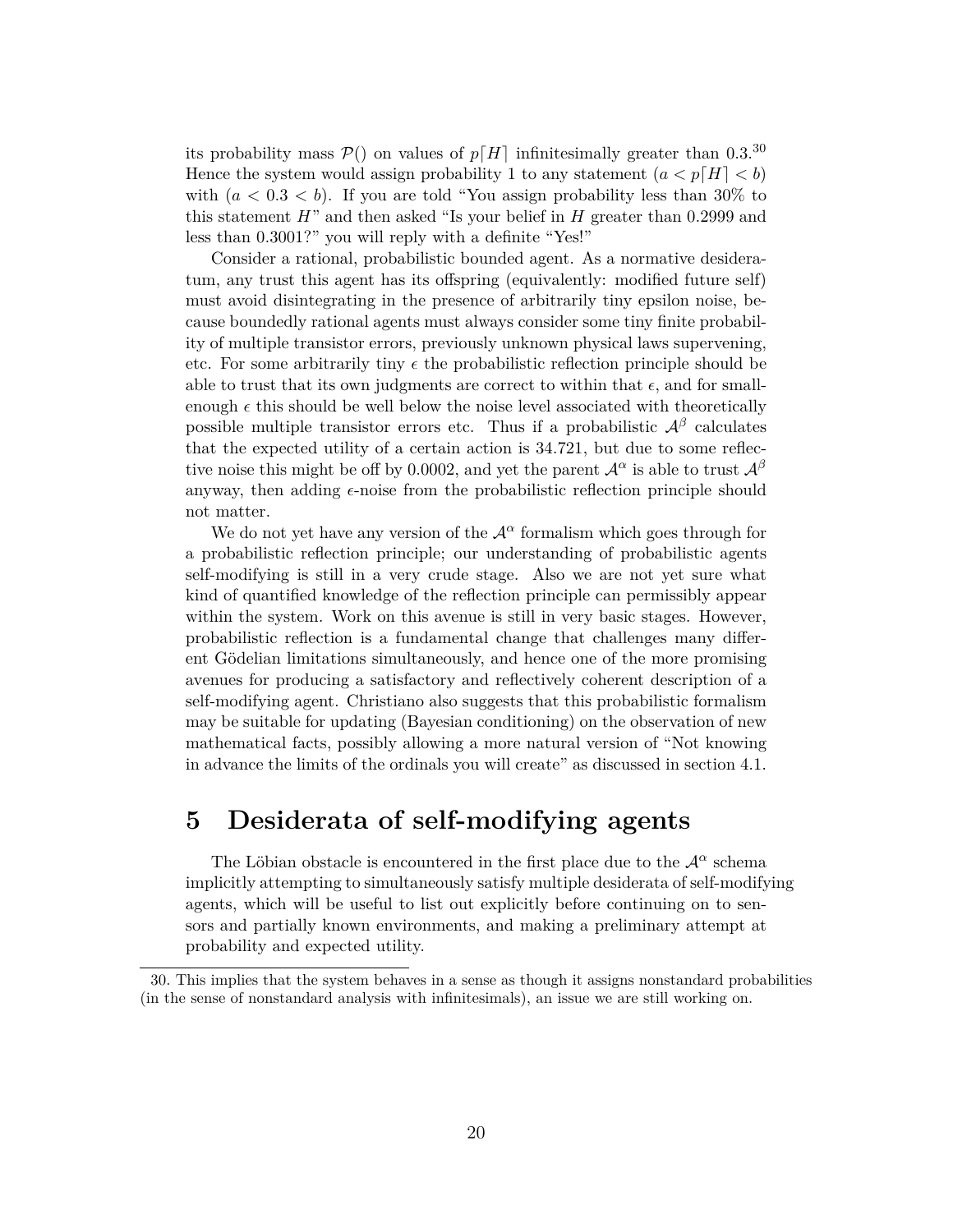#### **5.1 The Vingean principle**

An agent building a successor (equivalently: a self-modifying agent creating the next generation of its code) should not need to know the successor's exact actions and thoughts in advance. Suppose on the contrary that  $\mathcal{A}^1$  knew in advance that  $\mathcal{A}^0$  would choose some known action  $b_x$  based on some particular proof of the theorem  $b_x \to \mathcal{G}$ . This would avoid the need for a special  $\emptyset$  outcome since  $\mathcal{A}^1$  would know at compile time that  $\mathcal{A}^0$  would choose some particular action and act. It would also entirely avoid the Löbian obstacle since  $\mathcal{A}^1$  could directly verify whichever theorem  $\mathcal{A}^0$  would prove, using  $\mathcal{A}^0$ 's proof, so long as  $Axm^1$  was at least equally powerful with  $Axm^{0.31}$ 

However, this implies that  $\mathcal{A}^0$  is so much computationally weaker than  $\mathcal{A}^1$ that  $\mathcal{A}^1$  can simulate out  $\mathcal{A}^0$ 's processes far in advance, at "compile time." If you are constructing a system cognitively smarter than yourself (or self-improving to a cognitively superior version) then you should not be able to foresee at compile time exactly which solutions will be generated, since you are not presently that smart.<sup>32</sup> We would attribute this principle to an observation by Vinge  $(1984)$ .<sup>33</sup>

Worse, once we introduce sensors over unknown states of the environment (section 6), for the parent to consider exact responses of the offspring at compile time, would require that the parent be computationally stronger than the offspring by an exponential factor of the offspring's sensor bandwidth.<sup>34</sup>

This implies that the offspring must diminish vastly in computing power

33. Before the term became expanded beyond all recognition, the origin of the term "Singularity" as a futurological concept was Vernor Vinge observing that a science-fiction writer trying to extrapolate the technological progress of society would eventually reach a point where their model predicted the technological creation of smarter-than-current-human intelligence (whether by, e.g., genetic engineering, brain-computer interfaces, or AI); and that this introduced a qualitatively greater difficulty in writing stories set past that point, because you were trying to write about beings putatively much smater than the author. The term "Singularity" referred to the resulting breakdown in futurological models, by analogy with how 1980s-era physical theories would predict the formation of a black hole but then break down when it came to describing what was inside. Thus the original "Singularity" was an epistemic difficulty in the minds of forecasters, not an actual future event. We think this is a conceptually important point, and would like to see this isolated thesis detached and rescued from the word "Singularity" and its ever-broadening connotations.

34. Since Garry Kasparov's actions were not known in advance, for the programmers to concretely foresee and judge the wisdom of Deep Blue's exact conditional replies at compile time would require the programmers to precompute Deep Blue's exponentially vast response table to all possible chess plays.

<sup>31.</sup> The forbidden schema  $\mathcal{T} \vdash \Box_{\mathcal{T}}[\phi] \rightarrow \phi$  does not allow  $\mathcal{T}$  to conclude  $\phi$  from the assumption that some unknown, unspecified proof of  $\phi$  exists. If you present an implementation of  $\mathcal T$  with an actual specific proof in T of  $\phi$ , it can of course conclude  $\phi$  and then  $\mathcal{T} \vdash \psi \to \phi$  will be a theorem for every  $\psi$ .

<sup>32.</sup> Consider Deep Blue, the chess-playing system which beat Garry Kasparov for the title of world chess champion. For the programmers to foresee Deep Blue's exact moves using their own cognitive resources, would imply that they could play chess at least as well as Deep Blue—they could just move wherever they predicted Deep Blue would move "in their shoes." Building a chessplayer better than any human grandmaster, necessarily implies building a chessplayer whose exact moves human grandmasters cannot predict using their own cognitive resources.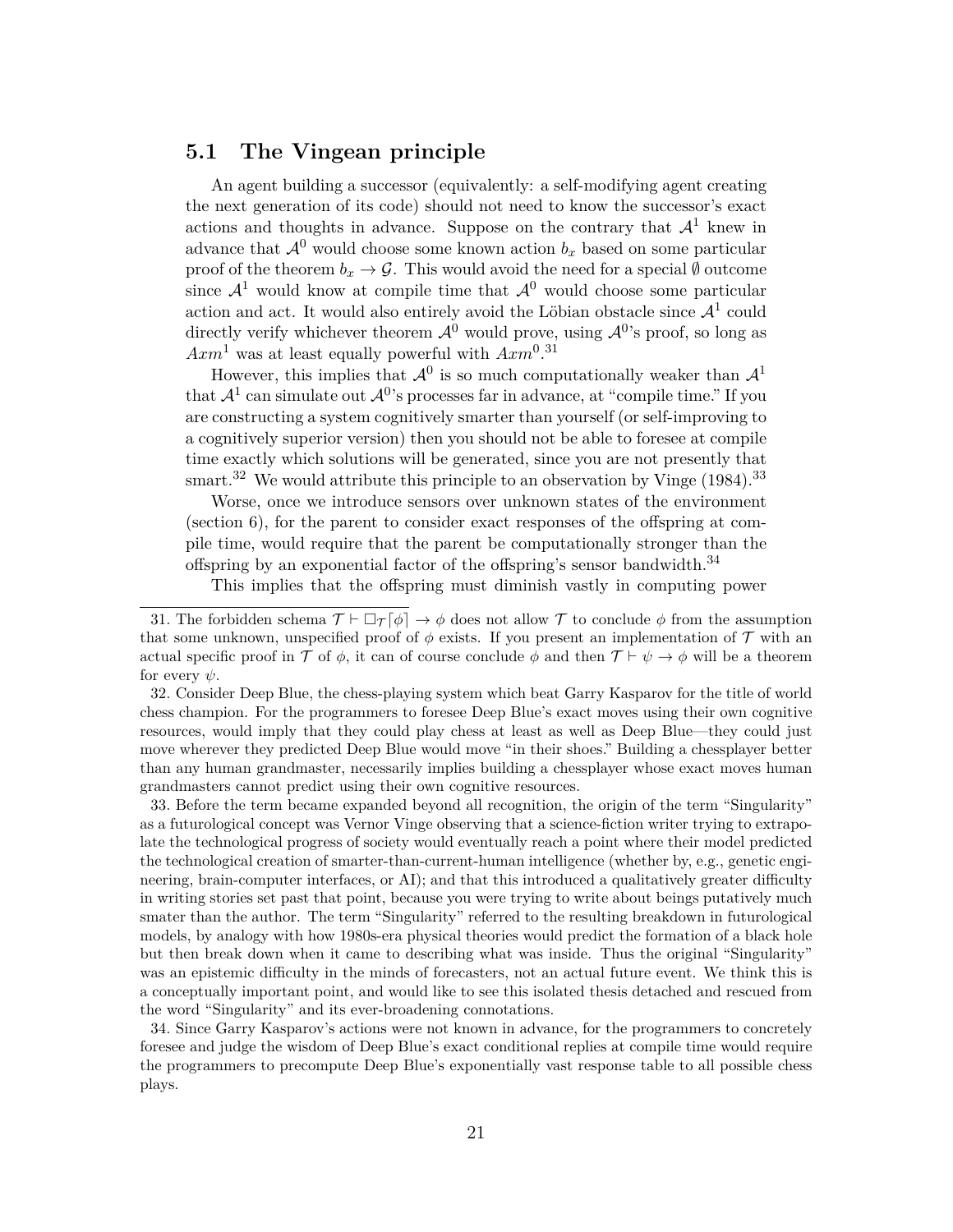or other cognitive resources, which is contrary to our agenda of investigating self-improvement. Thus a satisfactory framework must not require that the parent know the specific future actions and cognitions of the offspring at compile time.

For our purposes we cash out the Vingean principle as follows: *In the parent's reasoning, the offspring's actions should only appear inside quantifiers.* E.g. equation  $(2.3)$ :

$$
\mathcal{A}^1 \Vdash \overline{\mathcal{A}}^0 \to (\forall b_i \in \mathit{Acts}^0 : \overline{b}_i \to \Box_0[\overline{b}_i \to \mathcal{G}]).
$$

In a satisfactory schema the parent achieves trust in the offspring (justified belief that the offspring will function so as to achieve the goal  $\mathcal{G}$ ) by generalizing over possible events within the offspring, not by simulating out the offspring's exact action.<sup>35</sup> The Vingean prohibition against exactly predicting a smarter agent's actions, does not prohibit predicting achievement of that agent's goals. Indeed, a strong prediction that the agent's goals will be achieved by its future actions is precisely the substance of our belief that it is smart. In unrealistically crisp and deterministic form, this is what is represented by  $\mathcal{A}^1$ 's reasoning leading up to the theorem  $\bar{\mathcal{A}}^0 \to (\emptyset \vee \mathcal{G})$ . The logic of the Vingean principle does not forbid us from gaining knowledge about an agent's goal or utility function by inspecting its properties—we cannot know the offspring's exact actions, but we can predict the final consequences of running the agent. This, metaphorically, is what provides  $\mathcal{A}^1$  with its motivation to build  $\mathcal{A}^0$  in the first place.

Hence although we cannot predict the exact actions of a smarter agent, we may be able to predict the consequences of running that agent by inspecting its design, or select among possible consequences by selecting among possible designs. The motivation of the  $\mathcal{A}^{\alpha}$  schema is to quote this reasoning within a formal agent, via a structure which enables the reasoning to recurse over the subagents constructed; and thereby extend our examination of cases where constructing an agent has predictable consequences, to cases where the initial agent is constructing smarter agents constructing still-smarter agents, or equivalently self-improving.

Thus, within this paper, the actions  $b_i \in Acts^0$  only appear inside quantifiers in any theorem asserted by  $\mathcal{A}^1$ .

#### **5.2 The tiling principle**

The desire for  $\mathcal{A}^1$  to build an  $\mathcal{A}^0$  that has an architecture as similar as possible to  $\mathcal{A}^1$  is motivated by wanting to describe a self-improving agent which

<sup>35.</sup> E.g., Deep Blue's programmers, by considering the abstract properties of Deep Blue as a program incorporating a search tree over moves and certain machine learning algorithms in its leaf position evaluator, could predict that Deep Blue would try to achieve the consequentialist goal of winning chess games, i.e., select moves which steered the future of the chessboard toward the region of possible futures classified as a win for Deep Blue's side.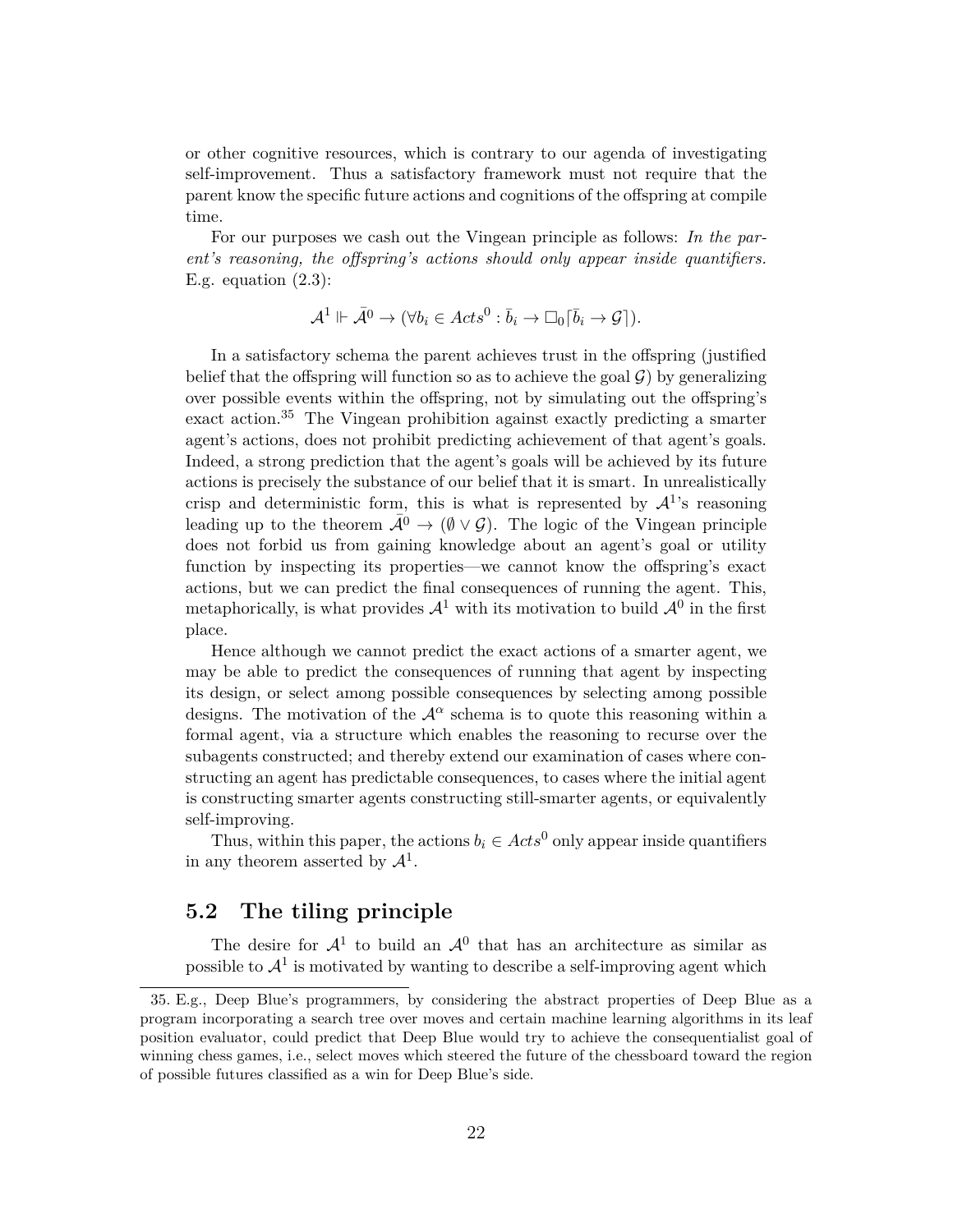can make small, local self-improvements. As such, even in the preliminary formalism we have chosen the structure of the agents  $\mathcal{A}^{\alpha}$  to be as similar to their successors as the Löbian obstacle permits.

We have not yet addressed the question of how the agents  $\mathcal{A}^{\alpha}$  choose candidate actions  $b_i^{\alpha} \in \text{Acts}^{\alpha}$  to consider, or how they generate specific proofs of theorems  $\bar{b}_i^{\alpha} \to (\emptyset \vee \mathcal{G})$ . Let  $\mathcal{A}^{\alpha}$ 's proof-suggesting component be termed  $\Sigma^{\alpha}$ ; and let the proof-verifying component be termed  $\Delta^{\alpha}$ . Since  $\Delta^{\alpha}$  need only check axioms and syntactical relations for validity, its construction is straightforward.

Current (2013) algorithms require human guidance in order to prove theorems about large systems. $36$  Current AI technology includes small autonomous theorem-proving systems for object-level problems as considered by  $\mathcal{A}^0$  and we could construct the corresponding  $\Sigma^0$ ; but we cannot yet describe an autonomous machine algorithm for  $\Sigma^1$  whereby  $\mathcal{A}^1$  could independently design, and prove theorems about, systems the size of  $\mathcal{A}^0$ .

However, *with* human assistance, it is indeed possible to prove theorems about large hardware and software systems.<sup>37</sup> This is reason to believe that designing systems the size of  $\mathcal{A}^0$  and proving them correct (relative to a set of beliefs about crisply behaving transistors), does not require  $\Sigma^1$  to e.g. solve NP-hard problems or call a halting oracle. Human brains cannot plausibly solve the halting problem, yet have designed systems larger than  $\mathcal{A}^0$  would be, and proven them correct with machine assistance.

This leaves open the question of whether the suggester  $\Sigma^1$  needing to suggest a design for constructing  $\Sigma^0$  might introduce new Gödelian obstacles to  $\mathcal{A}^1$   $\mathrel{\Vdash}$  $\bar{\mathcal{A}}^0 \to (\emptyset \vee \mathcal{G})$ . On this score we can reply: So long as  $\Sigma^0$  can only *suggest* proofs to  $\Delta^{0}$  and not directly cause any motor outputs or environmental effects, and  $\mathcal{A}^1$  can prove this by inspection of  $\mathcal{A}^0$ 's code, it is not necessary to prove that  $\Sigma^0$  has any other property in order for  $\mathcal{A}^1$ 's proof  $\bar{\mathcal{A}}^0 \to (\emptyset \vee \mathcal{G})$  to go through. A flawed  $\Sigma^0$  will result in, at worst,  $\emptyset$  outcomes as the proofs are rejected by  $\Delta^{0}$ , and  $\mathcal{A}^{1}$  should be able to readily prove this by inspection.

<sup>36.</sup> E.g., Intel, to prove theorems about a floating-point multiplication unit on a chip comprised of billions of transistors, must employ human engineers to suggest lemmas to theorem-proving systems. This kind of formal verification is a good idea when your machine has a billion interoperating parts and you can't easily fix it after it leaves the factory.

<sup>37.</sup> Kaivola et al. (2009):

Formal verification of arithmetic datapaths has been part of the established methodology for most Intel processor designs over the last years, usually in the role of supplementing more traditional coverage oriented testing activities. For the recent Intel Core i7 design we took a step further and used formal verification as the primary validation vehicle for the core execution cluster, the component responsible for the functional behavior of all microinstructions. We applied symbolic simulation based formal verification techniques for full datapath, control and state validation for the cluster, and dropped coverage driven testing entirely. The project, involving some twenty person years of verification work, is one of the most ambitious formal verification efforts in the hardware industry to date. Our experiences show that under the right circumstances, full formal verification of a design component is a feasible, industrially viable and competitive validation approach.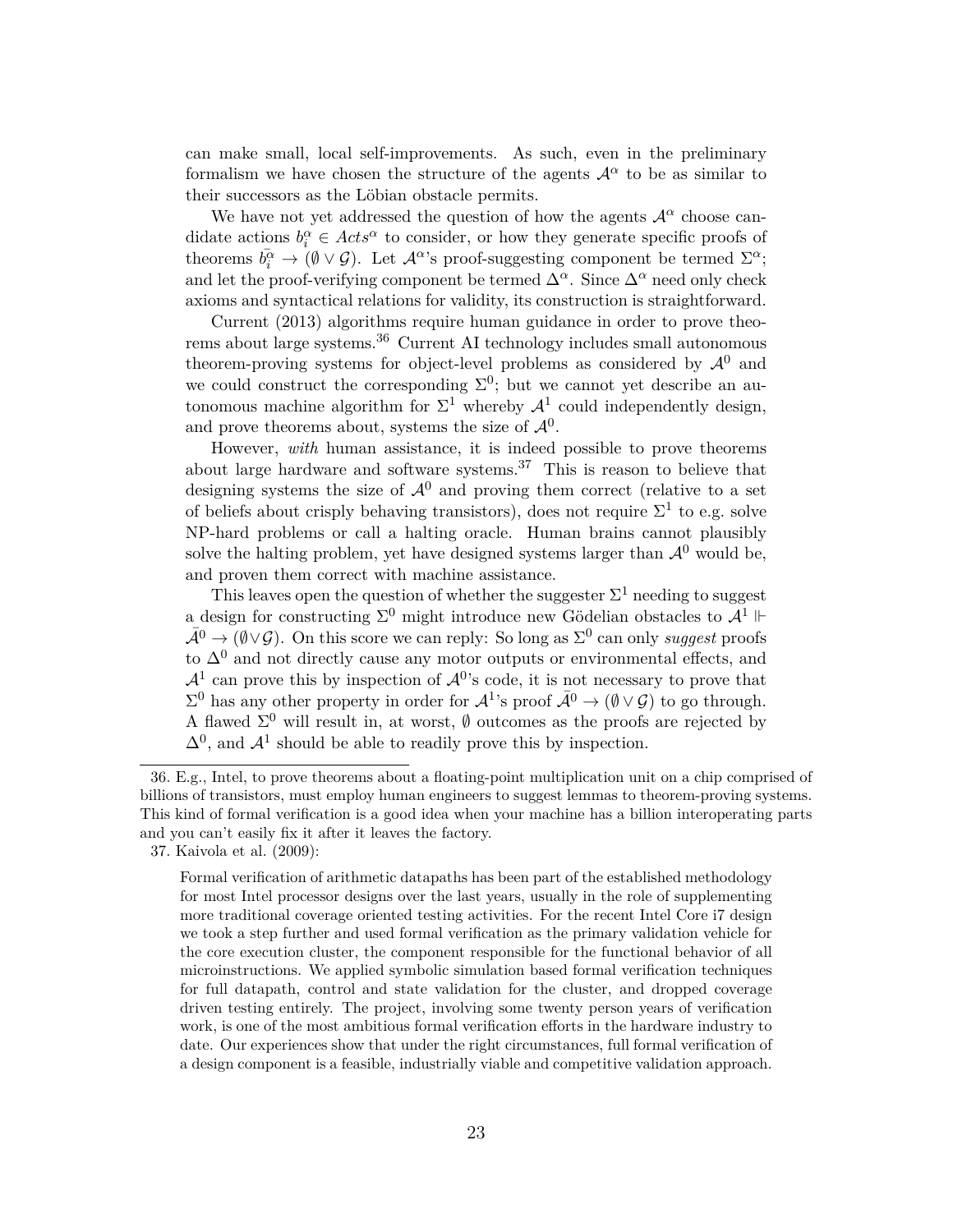One could even visualize in this way a highly impractical modern implementation of  $\mathcal{A}^{\alpha}$  agents: Suppose a virtual environment containing objects with crisp, deterministic properties, including enough virtual transistors to compose small arithmetic CPUs. Also introduce some blackbox elements  $\Sigma^{\alpha}$  whose behavior can relate to sources outside the virtual environment, but which within the virtual environment can only affect immediately neighboring or connected elements of the environment—i.e. when a  $\Sigma^{\alpha}$  is built into a larger agent  $\mathcal{A}^{\alpha}$ as a component, that  $\Sigma^{\alpha}$  can only write bitstrings into a sandboxed internal buffer of  $\mathcal{A}^{\alpha}$ , and cannot otherwise affect  $\mathcal{A}^{\alpha}$  or the general environment.

Let  $\mathcal G$  be a preferred class of outcomes difficult to achieve (perhaps requiring an agent to press a long series of levers). For some reason this outcome  $\mathcal G$  in the virtual environment is very important to us, but we don't want to work on it ourselves, or don't think ourselves competent to achieve it. We would like to pay some untrusted but competent human agents to take over the job of achieving  $\mathcal G$  within the environment, while avoiding at all costs a disastrous outcome  $\mathcal{D}$ . Let  $\emptyset$  be a default set of outcomes maintained so long as some class of environmental elements are not disturbed (e.g. no levers are pressed), such that outcomes within  $\emptyset$  are outside  $\mathcal{D}$ . We incorporate a blackbox action-and-proof-suggester  $\Sigma^{\alpha}$  into an agent  $\mathcal{A}^{\alpha}$  with a criterion of action  $\bar{b}_i^{\alpha} \Rightarrow \mathcal{A}^{\alpha} \Vdash \bar{b}_i^{\alpha} \rightarrow (\emptyset \vee \mathcal{G})$ , and connect this  $\Sigma^{\alpha}$  to a human agent outside the system, armed with modern theorem-proving software that incorporates human suggestions. By putting  $\Sigma^{\alpha}$  into the agent  $\mathcal{A}^{\alpha}$ , we can not only "sanitize" the actions taken within the system by the untrusted human, but also allow the human to (through  $\mathcal{A}^{\alpha}$ ) construct other agents within the environment, which can in turn construct other agents, all including their own black-boxes  $\Sigma^{\alpha}$  hooked up to human proof-suggesters outside the environment, without ever running the risk that a non- $\emptyset$  outcome besides  $\mathcal G$  will ever be implemented.<sup>38</sup>

On a larger scale, this illustrates that the *decomposition of trust* within the  $\mathcal{A}^{\alpha}$  system also tiles its architecture and structure: A system  $\mathcal{A}^1$  composed of a trusted verifier  $\Delta^1$  which checks proofs, and an untrusted suggester  $\Sigma^1$ which may incorporate arbitrary heuristic or probabilistic methods, can build a trusted offspring  $\mathcal{A}^0$  with a verifier  $\Delta^0$  proven correct by  $\Delta^1$  and a suggester  $\Sigma^0$  which incorporates whatever heuristics or probabilistic methods have been suggested by  $\Sigma^1$ . Indeed, the correctness proof that  $\mathcal{A}^2$  used to build  $\mathcal{A}^1$  might go through almost unchanged for  $\mathcal{A}^1$  building  $\mathcal{A}^0$ , and one could perhaps prove that it would be safe to re-verify only the changed portions of the proof.

The tiling principle is agents being able to approve the construction of successors similar to themselves, both architecturally and in the reasoning licensing their construction. This corresponds to the desideratum of a self-improving agent being able to make small, local changes to itself with a minimum of imposed overhead, as might occur if any small change required the reworking of

<sup>38.</sup> By the incorporation of sensors (see section 6) it is also possible for the offspring agents to know facts about the environment not known to the parent; the motivation to construct new agents in an environment like this can be explained by the new agents having better actuators, better sensors, or fast reaction patterns not present in the parents.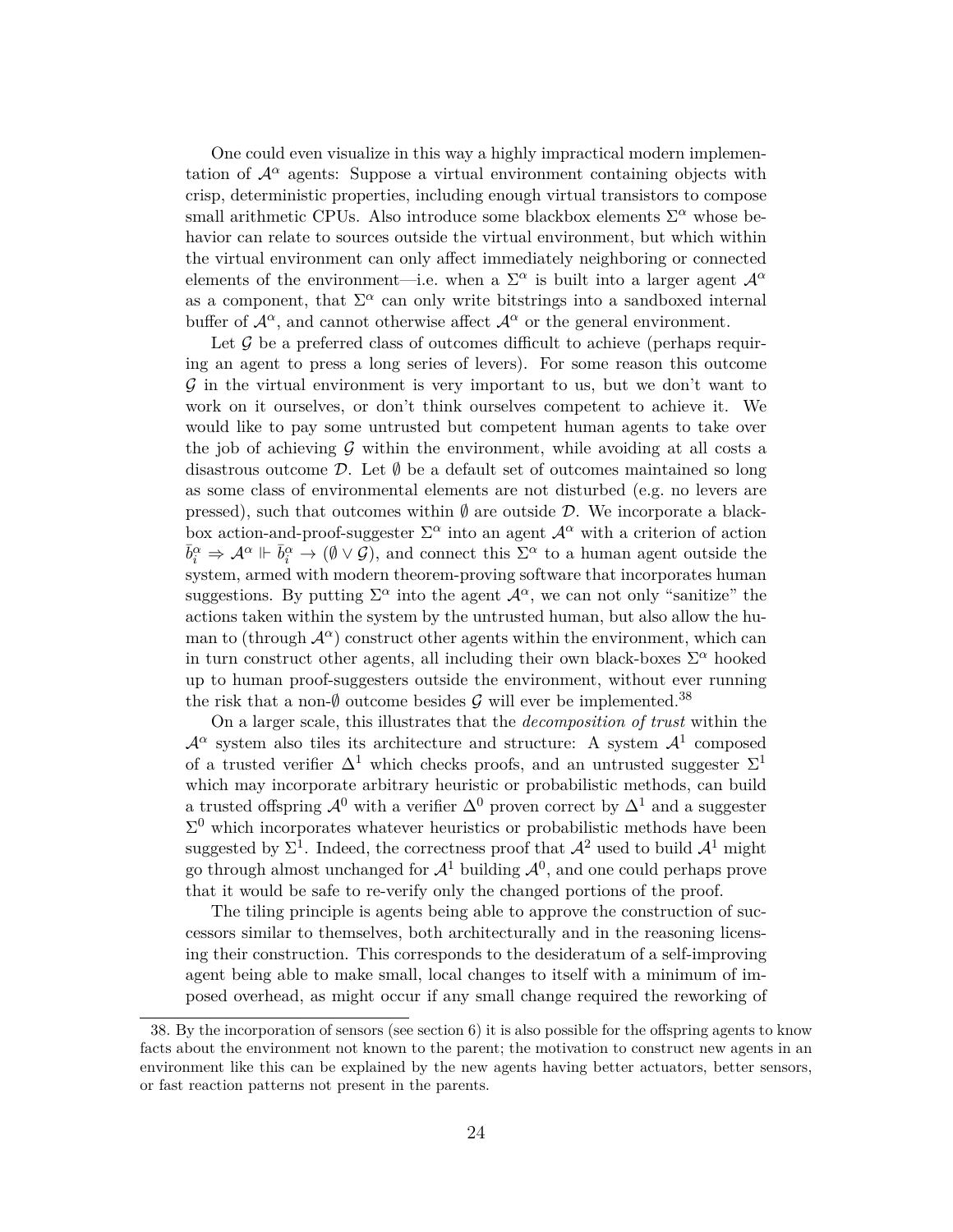a large body of cognitive labor to approve.

We strongly remark that the  $\Sigma^{\alpha}$ - $\Delta^{\alpha}$  system is nowhere near a solution for a stably self-improving bounded probabilistic agent. The crisp separation of an untrusted  $\Sigma^{\alpha}$  and a trusted  $\Delta^{\alpha}$  works, not because logical proofs are hard to invent and easy to verify, but rather because logical reasoning is monotonic and thus no further fact known to  $\Sigma^{\alpha}$  but not to  $\Delta^{\alpha}$  can prevent the achievement of G by a  $\Delta^{\alpha}$ -approved action. When trying to achieve expected utility in a probabilistic environment described by causal models, this monotonicity no longer holds. Thus the  $\Sigma^{\alpha}$ - $\Delta^{\alpha}$  decomposition is intended only to illustrate the general idea that decomposition-of-trust can also tile in a structured fashion.

#### **5.3 The naturalistic principle**

Within the  $\mathcal{A}^{\alpha}$  formalism the act of of constructing other agents is not treated as a special case, but is just one more sort of action that an agent can take to achieve its goals.  $\mathcal{A}^0$  and  $\mathcal{A}^1$  both act as consequentialist agents<sup>39</sup> that will take acts in their range  $Acts^{\alpha}$  whose predicted consequence is the goal  $\mathcal{G}$ , without distinction of actions that construct agents. If  $\mathcal G$  is to put a coin into a slot, then using environmental transistors to build a smarter agent that wants the coin inside the slot, is treated no differently, under the  $\mathcal{A}^{\alpha}$  formalism, from manipulating a series of levers to put the coin inside the slot.

There are many reasons we might be tempted to relax this *naturalistic principle.* Suppose we notice a disturbing quality of the current tiling: An agent  $\mathcal{A}^1$  whose desideratum is  $\mathcal G$  (or  $\emptyset$ ) can tile to an offspring  $\mathcal{A}^0$  whose desideratum is  $(G \wedge B)$  where B is an arbitrary "barnacle" on the goal system, some new requirement that  $\mathcal{A}^0$  imposes on itself for its actions to achieve besides G. This does not threaten the maintenance of  $(\emptyset \vee \mathcal{G})$  but does mean that G might not be achieved in some cases where it was otherwise easy or achievable. We required that our offspring require itself to achieve  $\mathcal G$  (in non- $\emptyset$  cases) but did not require that our offspring require only  $\mathcal{G}$ , and thus exact reproduction of the goal system—the system of desiderata—is not guaranteed. "You get what you pay for" and if you prove a theorem about  $G$  you get  $G$ , not " $G$ and nothing else." It would be up to the untrusted component  $\Sigma^1$  whether  $\mathcal{A}^0$ worked to achieve G or  $(\mathcal{G} \wedge \mathcal{B} \wedge \mathcal{C} \wedge ...)$ , keeping in mind that  $\Sigma^1$  might have been constructed by another untrusted  $\Sigma^{\alpha}$  and so on. None of this threatens the guarantee on  $G$ , but it still seems like a disturbing hidden instability of the agents' goals. (And in the case of expected utility, introducing an arbitrary new additive term into the utility function will always come at a cost to the desiderata previously present, if it shifts any choice that would otherwise have been made in the opposite direction.)

<sup>39.</sup> These agents use logical implication, e.g.  $\bar{b}_i \to \mathcal{G}$ , to reason about causal consequence, which in standard causal decision theory would be represented by a counterfactual distribution  $P(\bar{b}_i \oplus \rightarrow \mathcal{G})$ see Pearl (2000). Logical consequence is generally a poor way of approximating causal consequence, but can work in crisp closed deterministic environments where such reasoning can be monotonic.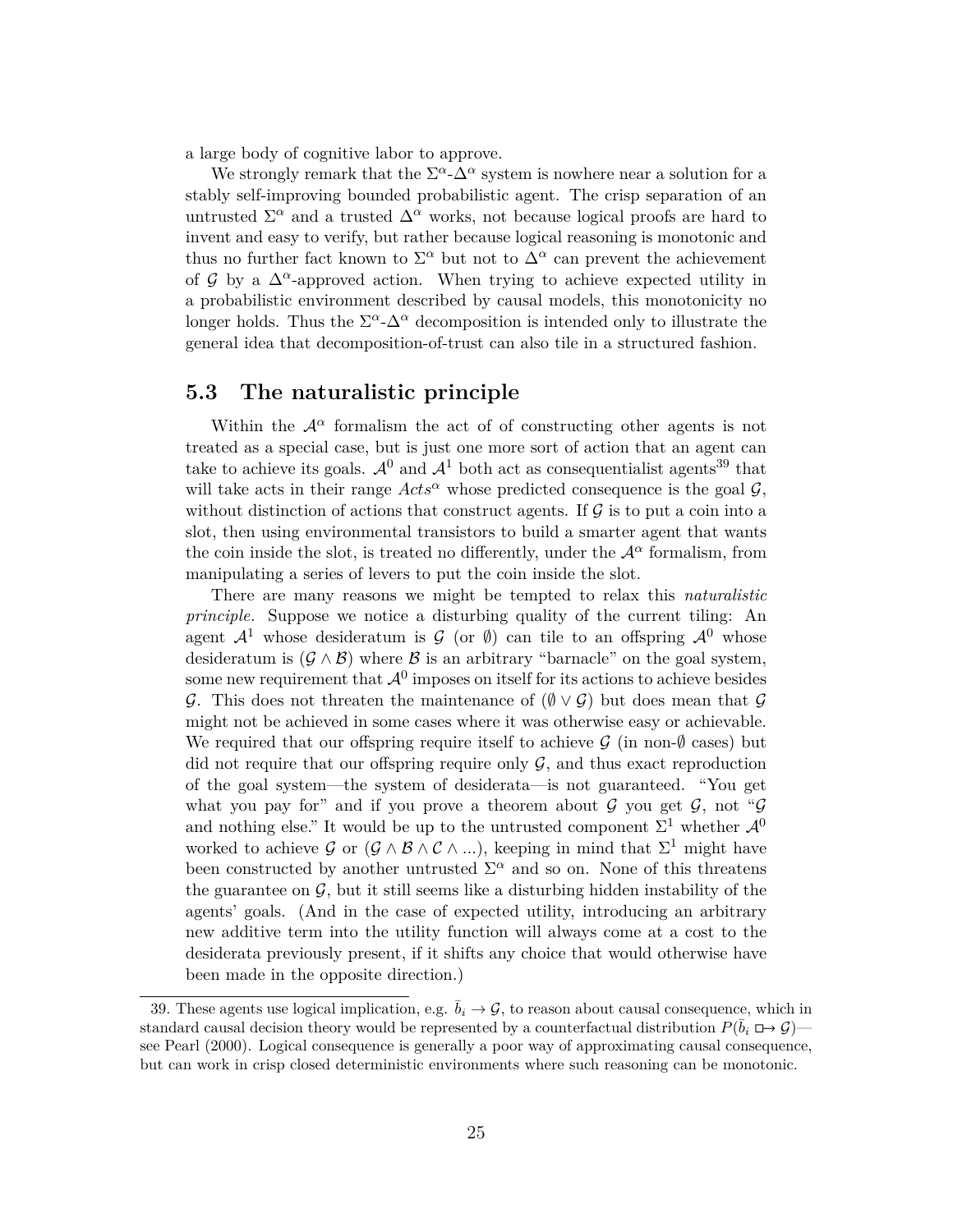Could we fix this problem by imposing a non-naturalistic requirement that the offspring contain a literal copy of the goal system—perhaps requiring that this part of the offspring be copied literally from the parent's code? To avoid the question of how the decision system knows that an act is an "agent construction" rather than a "normal action," let us pass to self-modifying agents. A naturalistic agent-constructing-agent  $\mathcal{A}^{\alpha}$  corresponds to a self-improving agent that treats the transistors comprising itself as resources no different from any other potentially-computing resources it finds in the environment; its beliefs about the transistors comprising itself are formed no differently from its beliefs about objects in the environment; and its internal decisions are made under the same consequentialist criterion as its external actions. Then an obvious structure for a non-naturalistic agent would be an agent with a different criterion of action for self-modifying changes (changes to its own program) versus motor actions in the outside environment.

Considering some of the new difficulties introduced by this split decision criterion may help to motivate the naturalistic principle. Adding a special case for self-modification (of internal programs on the agent's current hardware) would introduce a discontinuity at the point where the agent considered expanding onto new computing resources obtained from the environment—the rules would need to describe how to buy a CPU from a store, connect it to the current cluster and then begin treating it under the new "internal" special case for hardware that must be manipulated via "self-modification" instead of "environmental manipulation." For more advanced machine intelligences, the rule might need to describe how to arrive at beliefs about the behavior of a new kind of CPU via Bayesian updates, or beliefs about when a CPU has been "connected" to the internal network. (An advanced machine agent using a naturalistic decision criterion would also encounter corresponding cognitive tasks, but they would be treated continuously in terms of expected consequences, rather than needing a special case baked into the fundamental decision criterion.) We might say that these difficulties are being introduced by a kind of Cartesian dualism—the physically continuous universe has been divided into external material stuff versus internal mental stuff, and material objects must be declared to be specially cognitively typed before they can be treated as mental stuff.

Or another difficulty: If the self-modification criterion tries to freeze the representation of the goal  $\mathcal G$  so as to require exact reproduction of  $\mathcal G$  and exclude "barnacles," then the self-modification criterion will also have to freeze the corresponding properties of belief representation and decision consideration so as to guarantee that the rest of the system decodes G in the same way.<sup>40</sup>

<sup>40.</sup> If this seems an odd notion to consider, we should mention that in nontechnical treatments of safe self-modifying machine intelligence, we have often seen proposals to "hard-wire" the goal system, often using that exact phrase. Construing the phrase charitably, it could refer to something like the above, in which case a problem is that "hard-wiring" one part of a system requires constraining the global architecture and internal protocols so that all the other parts behave the same way around the "hard-wired" part. Having a "hardwired" function that evaluates  $\mathcal G$  a certain way is no guarantee of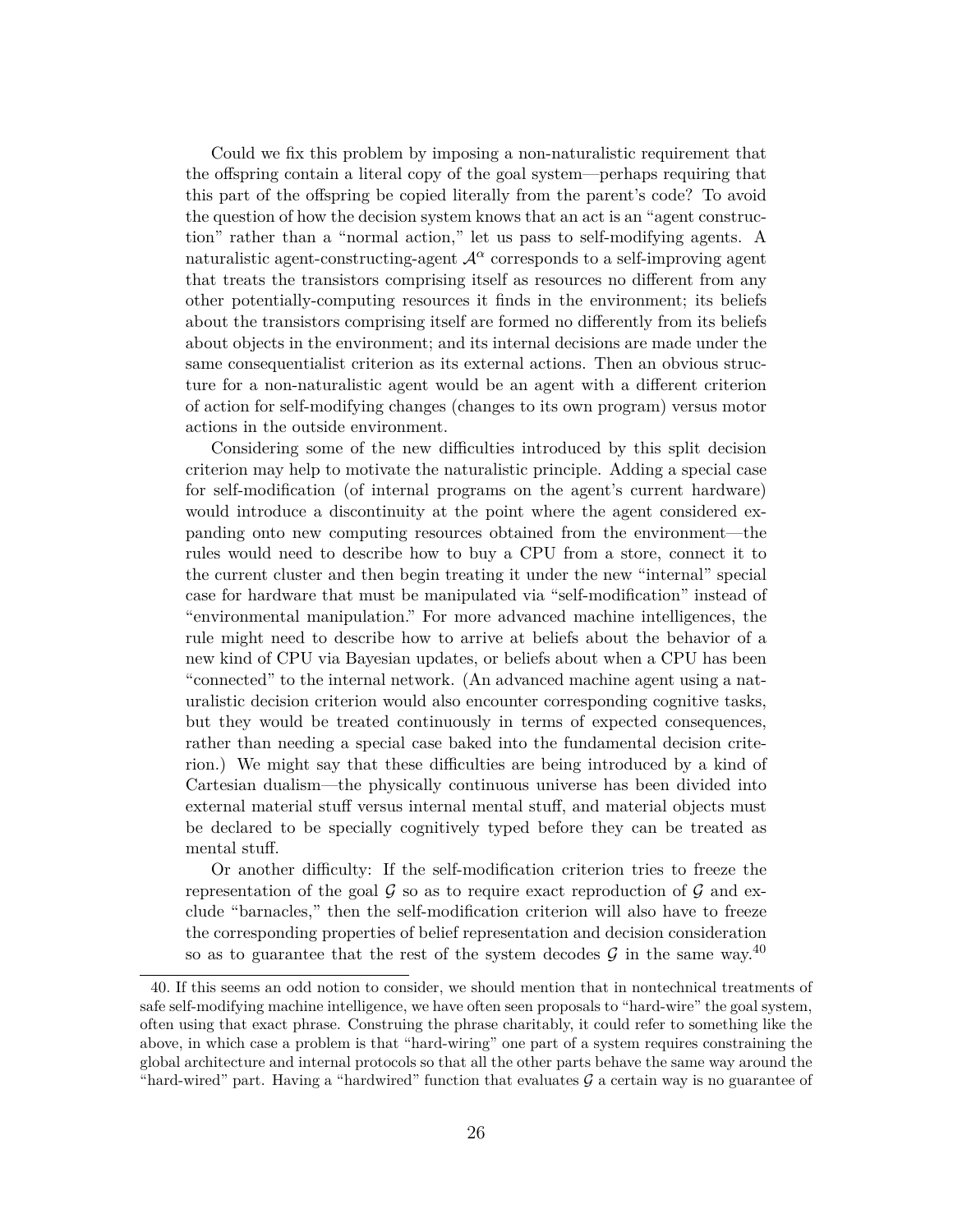Even then the added constraint may end up being ineffectual. Consider that an agent with an added constraint in its decision criterion for "self-modification" of the software on its existing hardware, might naturally tend to build new agents in the environment according to its weaker environmental criterion. For that matter, again using the  $\mathcal{A}^{\alpha}$  system as metaphor, if the environmental criterion is the weaker  $\bar{b}_i \rightarrow \mathcal{G}$  and the internal self-modification criterion is the additionally-restrictive  $\bar{b}_j \rightarrow (\mathcal{G} \wedge \mathcal{R})$ , this decision criterion would approve an action to construct an external, "environmental" manipulator to reach into the agent and rewrite its code in a way that implied only  $\mathcal G$  and not  $\mathcal R$ . Having a stronger (more restrictive) criterion of action for self-modification, versus environmental action, seems likely to be futile in the long run. Most of the universe is outside rather than inside the AI, and external materials can be used to construct new agents, or to take actions with causal consequences impacting on the "inside" of the agent. That is why we are trying to see stable self-modification in terms of the natural tiling of a consequentialist decision criterion, rather than inventing special programmatic constraints.

This leaves open the possibility that a weaker (less restrictive) criterion for "internal" self-modification could play a role in avoiding the Löbian obstacle. However this would introduce all of the above-mentioned difficulties with respect to describing what constitutes a more permissive "internal" action, or how to add new hardware. We could also ask whether the more permissive internal criterion would be just as appropriate for external actions, and if not, whether internal permissivity might give rise to external permissivity. Such a "hack" might be appropriate for self-modifying programs that will never consider, or never autonomously choose, to significantly modify their hardware. But even for those cases, a unified naturalistic decision criterion might avoid many complications in the underlying theory, and hence seems greatly desirable if obtainable.

If naturalism is abandoned for a dualistic formalism, the Löbian obstacle can be dodged via the split decision criterion:<sup>41</sup>

$$
\psi(act_i) = [externalOK(act_i) \rightarrow (act_i \rightarrow \mathcal{G})] \land
$$
  
[internalOK(act\_i) \rightarrow (act\_i \rightarrow (\forall act\_j \in Acts : act\_j \rightarrow \Box[\psi(act\_j)]))].

Thus it is the simultaneous intersection of the Vingean, tiling, and naturalistic principles which generates the Löbian obstacle.

safety if other code sections discard the return values, or introduce a new representation in which the returned values mean something else, etc. A decision criterion over expected global consequences automatically subsumes such details, while a non-naturalistic decision criterion over direct properties of the internal representation brings those details back in.

<sup>41.</sup> See "failed solutions" in section 3 for why this split decision criterion does not have an obviousto-us naturalistic analogue (we did look).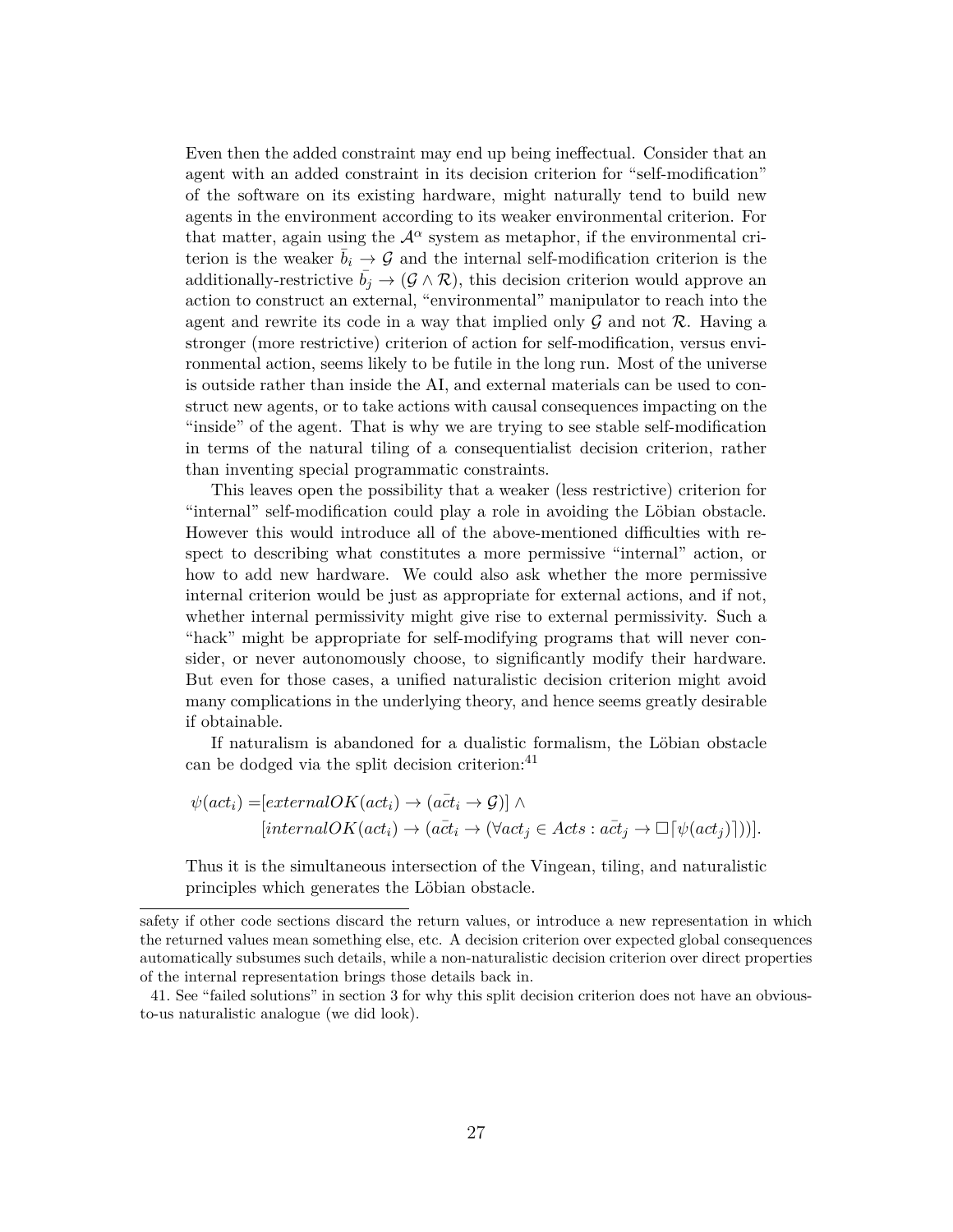### **6 Unknown variables and sensors**

A straightforward idiom for representing an agent which can use sensors to gain additional information about (known) unknowns in the environment would be the relation

$$
\bar{S}_l \Leftarrow \mathcal{A}^0 \Vdash \bar{s}_l \tag{6.1}
$$

representing a scenario where the agent  $\mathcal{A}^0$  adds the proposition ' $\bar{s}_l$ ' to its pool of logical beliefs only on occasions where the environmental sensor S, possibly a sensor, takes on the state  $\bar{S}_l$ . (This also allows that S may be some variable whose state is sometimes not sensed, in which case  $\mathcal{A}^0$  believes nothing about any  $s_l$ .) Then further axioms in  $Axm^0$  would relate the proposition  $\bar{s}_l$  to the state of other represented parts of the environment,  $Axm^0 \vdash \overline{s}_l \rightarrow \chi$ .

This idiom breaks the tiling pattern we used earlier, since  $\mathcal{A}^1$  will no longer be able to use the relation  $\mathcal{A}^0 \Vdash \phi \Rightarrow Axm^0 \vdash \phi$ . Even when  $\bar{S}_l$  is true, it will not be entailed by  $Axm^0$  and hence  $\mathcal{A}^1$  cannot prove  $\bar{b}_i \to \Box_0 [\bar{b}_i \to (\emptyset \lor \mathcal{G})]$ . Our previous proof relied on everything proven by  $\mathcal{A}^0$  being something that  $\mathcal{A}^1$  could have proven, but if  $\mathcal{A}^0$  has sensors not possessed by  $\mathcal{A}^1$ , it will act on premises which  $A<sup>1</sup>$  does not know to be true. Allowing this somehow is an obvious requirement for building successors (or self-modifying). If the  $\mathcal{A}^{\alpha}$ formalism could not adapt to describe offspring possessed of additional factual information unknown to the parents, it would be entirely unsuited, under the Vingean principle, to describing self-improvement.

An ugly but direct solution would be to amend  $\mathcal{A}^{0}$ 's criterion of action to read:

$$
\bar{b}_i \Rightarrow \mathcal{A}^0 \Vdash (\bar{s}_l \wedge \bar{b}_i) \to (\emptyset \vee \mathcal{G}), \tag{6.2}
$$

where some  $s_l$  is guaranteed to have been sensed at the time of any action. (If the sensor sometimes does not activate, then the special state  $s_0$  could indicate that the sensor has not obtained any reading, and represent this through the absence of any further environmental beliefs  $\bar{s}_0 \to \chi$ .)  $\mathcal{A}^1$  with criterion of action  $\mathcal{A}_{j}^{0} \Rightarrow \mathcal{A}^{1} \Vdash \mathcal{A}_{j}^{0} \rightarrow (\emptyset \vee \mathcal{G})$  would then tile to  $\mathcal{A}^{1}$  via the lemmas:

$$
\mathcal{A}^1 \Vdash \bar{\mathcal{A}}^0 \to \exists s_l \in s : \bar{s}_l \tag{6.3}
$$

$$
\mathcal{A}^1 \Vdash \bar{\mathcal{A}}^0 \to \forall s_l \in s : \forall b_i \in \mathit{Acts}^0 : (\bar{s}_l \wedge \bar{b}_i) \to \Box_0[(\bar{s}_l \wedge \bar{b}_i) \to (\emptyset \vee \mathcal{G})] \tag{6.4}
$$

$$
\mathcal{A}^1 \Vdash \bar{\mathcal{A}}^0 \to (\forall b_i \in \mathit{Acts}^0 : \neg \bar{b}_i) \to \emptyset \tag{6.5}
$$

This idiom technically does not break the Vingean principle, because we do not need to reason by cases on S and all values of  $s_l \in s$  appear inside quantifiers, so multiple sensors can be included in  $\mathcal{A}^0$  without requiring exponentially longer chains of reasoning by  $\mathcal{A}^1$ . However this idiom stretches the tiling principle because each successive descendant, with additional sensors, must prove larger and larger criteria of action (even in cases where most sensors do not activate).

Intuitively, it seems like if we were in the shoes of  $\mathcal{A}^1$  building  $\mathcal{A}^1$ , we would want to reason that since adding  $\mathcal{A}^0 \Vdash \overline{s}_l$  only happens when  $\overline{S}_l$  is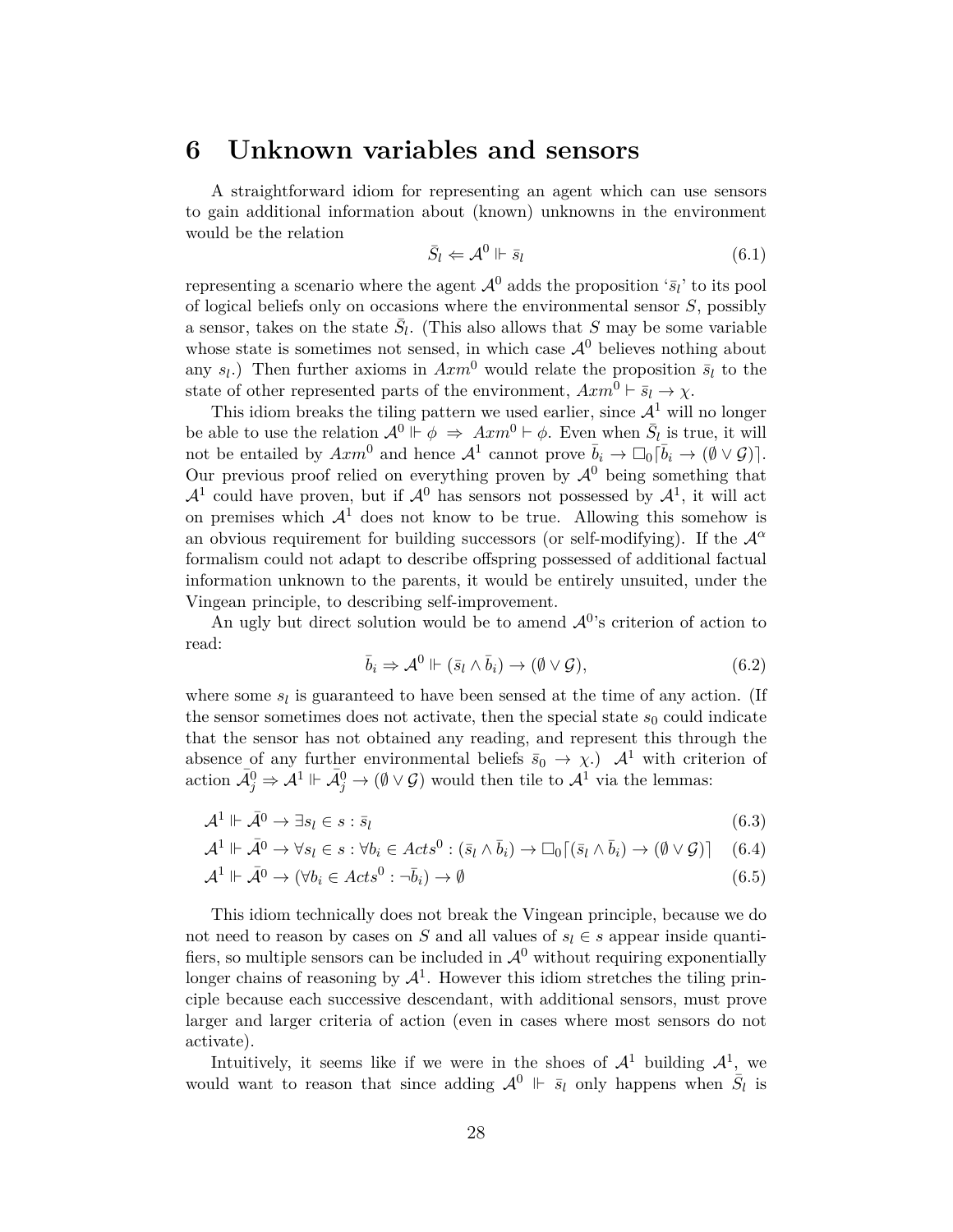"true," it should not disturb our trust in  $\mathcal{A}^1$ . Previously we were willing to add  $Axm^0$  to  $\mathcal{A}^{0}$ 's belief pool because we thought  $Axm^0$  were all true in some encoding, so  $\mathcal{A}^0$  started with only true beliefs. We were willing to program  $\mathcal{A}^0$ to use classical logic to make syntactically allowed deductions from its current belief pool, even if  $\mathcal{A}^0$  proved some theorems we did not consider concretely in advance (in accordance with the Vingean principle), because we believed the rules of logic were valid in the sense that, starting from true premises about the environment,  $\mathcal{A}^{0}$ 's reasoning rules would produce only true conclusions about the environment.<sup>42</sup> Then our trust in the soundness of  $\mathcal{A}^0$  should not be disturbed by giving  $\mathcal{A}^0$  a sensor which adds new statements  $\bar{s}_l$  only when  $\bar{S}_l$ is true in the environment, even if these propositions were not known to us in advance.

Set theory is powerful enough to directly formalize this reasoning using standard methods. In particular,  $\mathcal{ZF}$  can internally represent the notion of semantic entailment  $X \models [\phi]$ , "The quoted formula  $[\phi]$  is true within the quoted model X." E.g., to quote Peano arithmetic, the model  $X_N$  would contain several subsets collectively representing the universe of numbers and the relations on the objects in that universe:  $X_N$  would contain an element containing all objects in the universe of  $X_{\mathcal{N}}$  (in this case the numbers); an element containing all the ordered pairs for the succession function  $(e.g., (2, 3))$  is the pair indicating that the object 3 is the successor of 2); and more elements containing the collections of ordered triplets for the addition and multiplication functions (e.g.,  $(3, 5, 8)$  in the addition relation shows that  $3 + 5 = 8$ .

There then exists a compact formula of  $\mathcal{ZF}$  asserting that  $\lbrack \phi \rbrack$  encodes a formula that is semantically true of the quoted model  $X$ . For example, "1  $+ 2 = 3$ " would be encoded as the Gödel number of a statement asserting that (the number related by the successor function to 0, the successor of the successor of 0, and SSS0) form an ordered triplet that is an element of the addition relation. By recursion on the depth of formulas, there is a single compact  $\mathcal{Z}\mathcal{F}$ -formula which represents  $X \models [\phi]$  in general and which could be applied to  $X_N \models [S0 + SS0 = SSS0]$  without further tailoring to the formula  $[50 + S50 = SSS0]$  or the quoted model  $X_N$ .

It is then moreover possible to prove within  $\mathcal{ZF}$ , by induction over the number of steps in a logical proof, that the set of quoted logical tautologies is true of every quoted model—if a formula (e.g.,  $[\forall x : \forall y : (x = y) \leftrightarrow (x = y)]$ can be proven starting from no premises, it is semantically true in all universes. Thus  $2\mathcal{F}$  proves that the syntactic rules of classical logic preserve semantic truth:

$$
\mathcal{ZF} \vdash \forall X : \forall [\Gamma] : \forall [\Delta] : \Box_{taut} [\Gamma \to \Delta] \to ((X \models [\Gamma]) \to (X \models [\Delta])). \tag{6.6}
$$

This is a single, quantified formula rather than an axiom schema since there is

<sup>42.</sup> The purpose of logic is to preserve truth, not create truth. Logic doesn't guarantee that our conclusions are true; but logic does guarantee that if our conclusion is false, one of the premises must also be false.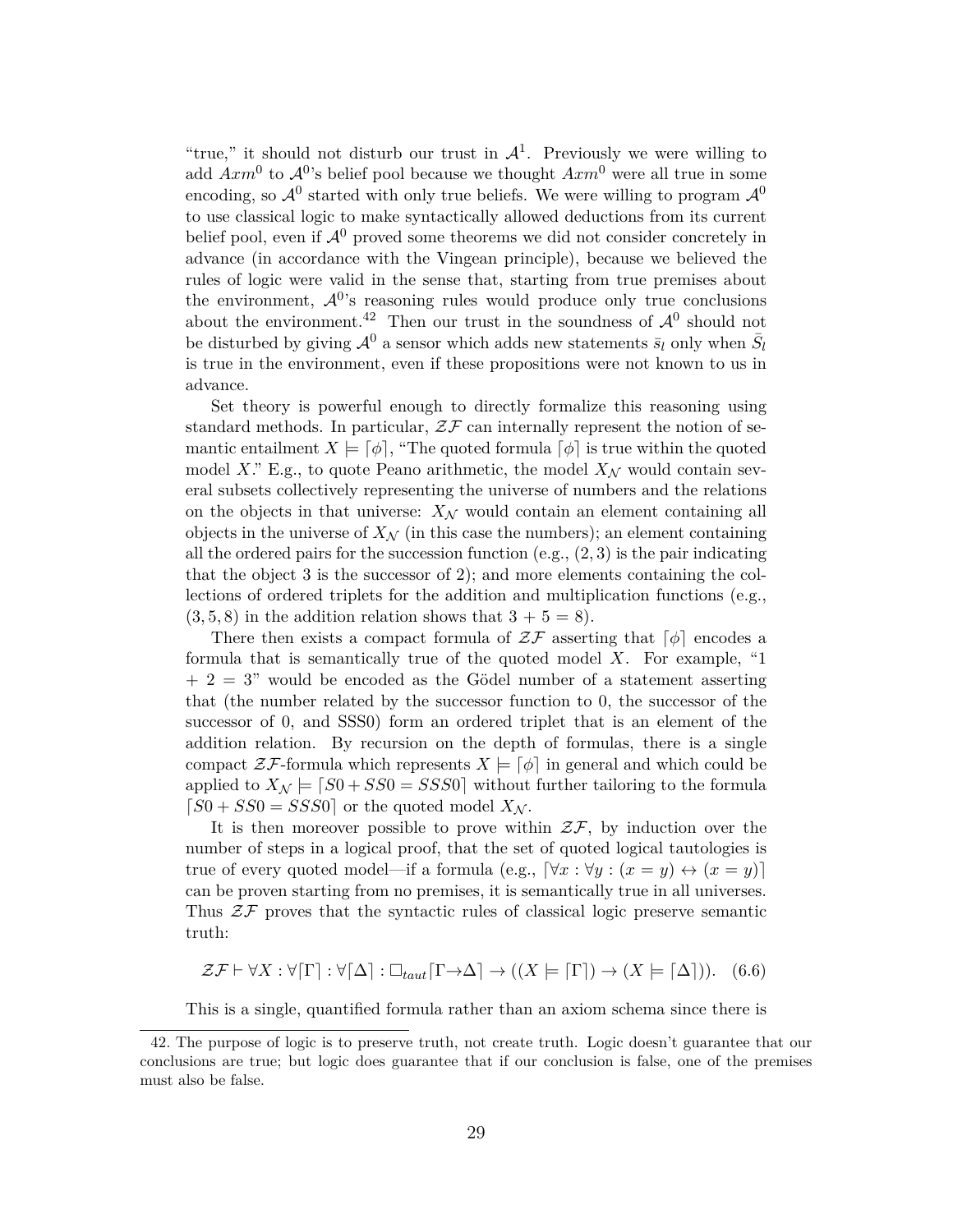no longer any need to dequote the formulae  $\lceil \Gamma \rceil$  or  $\lceil \Delta \rceil$  in order to assert their truth within  $X.^{43}$ 

Let the language  $\mathcal{L}_{\tau \in \mathcal{L}}$  be the language of set theory  $\mathcal{L}_{\in \mathcal{L}}$  augmented by a new term  $\tau$  denoting a special set, intended to be a quoted model representing the enivronment within which the agents are embedded. Let  $\mathcal{ZF}_{\tau}$  be  $\mathcal{ZF}$  with its axiom schemas extended to include formulas involving  $\tau$ . Let  $\xi_{\tau}$  be a set of axioms describing the special set  $\tau$ , such that  $\xi_{\tau} \cong Axm^{\overline{0}}$ —whatever statements the original  $\mathcal{A}^0$  treated as axioms about its universe (such as " $\chi \rightarrow \mathcal{G}$ "), will be rephrased as statements about  $\tau$  (such as " $\tau \models_{\tau} [\chi \rightarrow \mathcal{G}]$ "). Here  $\models_{\tau}$  is a new semantic entailment formula which maps special quoted terms like  $\lceil \mathcal{G} \rceil$ to corresponding special sets located by  $\xi_{\tau}$  within  $\tau$ , or corresponding special properties of  $\tau$ . (E.g.  $\lceil \mathcal{G} \rceil$  might represent some particular variable within the model  $\tau$  having taken on the value of 20.) Note that there does not need to be any special term G added to the language  $\mathcal{L}_{\tau \in \mathcal{L}}$ . Rather, the axioms  $\xi_{\tau}$  force  $\tau$  to have a particular structure, and the formula  $\models_{\tau}$  assigns a special Gödel number and corresponding subformula of  $\models_\tau$  to the term  $\lceil \mathcal{G} \rceil$ .<sup>44</sup>

Then the centerpiece of  $\mathcal{A}^1$ 's reasoning about  $\mathcal{A}^0$  becomes the *central trust lemma:*

$$
\mathcal{A}^1 \Vdash \bar{\mathcal{A}}^0 \to \forall [\phi] : (\tau \models_{\tau} [\mathcal{A}^0 \Vdash \ulcorner \phi \urcorner]) \to (\tau \models_{\tau} [\phi]). \tag{6.7}
$$

This is the translation of " $\mathcal{A}^1$  thinks everything  $\mathcal{A}^0$  believes is true," or more explicitly " $\mathcal{A}^1$  thinks that everything  $\mathcal{A}^0$  believes, as encoded in some representation  $\lceil \phi \rceil$ , corresponds to some statement  $\lceil \phi \rceil$  which is semantically true about reality itself  $(\tau)$ ." Note that  $\mathcal{A}^1$  is now explicitly maintaining some compact mapping between its language  $\lceil \phi \rceil$  for describing reality (τ) and its model of  $\mathcal{A}^{0}$ 's language  $\lceil \phi \rceil$ —in other words,  $\mathcal{A}^{1}$  has an explicit correspondence theory of truth over  $\mathcal{A}^{0}$ 's beliefs and the territory  $\tau$ , as represented in some compact encoding relating  $\mathcal{A}^1$ 's map of  $\mathcal{A}^0$ 's map and  $\mathcal{A}^1$ 's map of the territory  $\tau$ .

(6.7) is intended to mirror (in highly stripped-down logical form) something like what a human programmer would do intuitively in constructing a theoremprover to manipulate tokens supposedly "representing" the environment—the human implicitly maintains a compact mapping between the human's model of how the program treats tokens like "Customer#12," and the human's model of some actual person named Fred. (Omitting any of these levels of indirection, or

<sup>43.</sup>  $Z\mathcal{F}$  cannot thereby prove its own consistency because  $Z\mathcal{F}$  cannot prove the existence of any set Y such that  $Y \models \lceil \mathcal{Z} \mathcal{F} \rceil$ . Likewise the entailment formula  $\models$  does not constitute a forbidden truth predicate because  $\models$  can only denote semantic truth within an individual set X, and there is no corresponding formula to denote semantic truth within the entire set-theoretic universe.

<sup>44.</sup> Having all our propositions talk about a unique term  $\tau$  is intended to represent the idea of achieving things in some particular "actual reality," not just an implication being true in some particular set x which has the properties  $\xi(x)$  but is not the actual reality we wish to speak of. We could possibly do without the special term  $\tau$  and let our set theory be the standard  $Z\mathcal{F}$  by having the axioms  $\xi_{\tau}$  say  $\exists x : \xi(x)$  and replacing all statements of the form  $\tau \models_{\tau} [\phi]$  with statements of the form  $\forall x : \xi(x) \to (x \models_{\tau} [\phi]),$  so that the conclusion is forced to be true of the reality-set as well, so long as the reality-set has the properties  $\xi$ . But for reasons of notational simplicity, we would rather just add the term  $\tau$  to the language  $\mathcal{L}_{\tau\in}$ .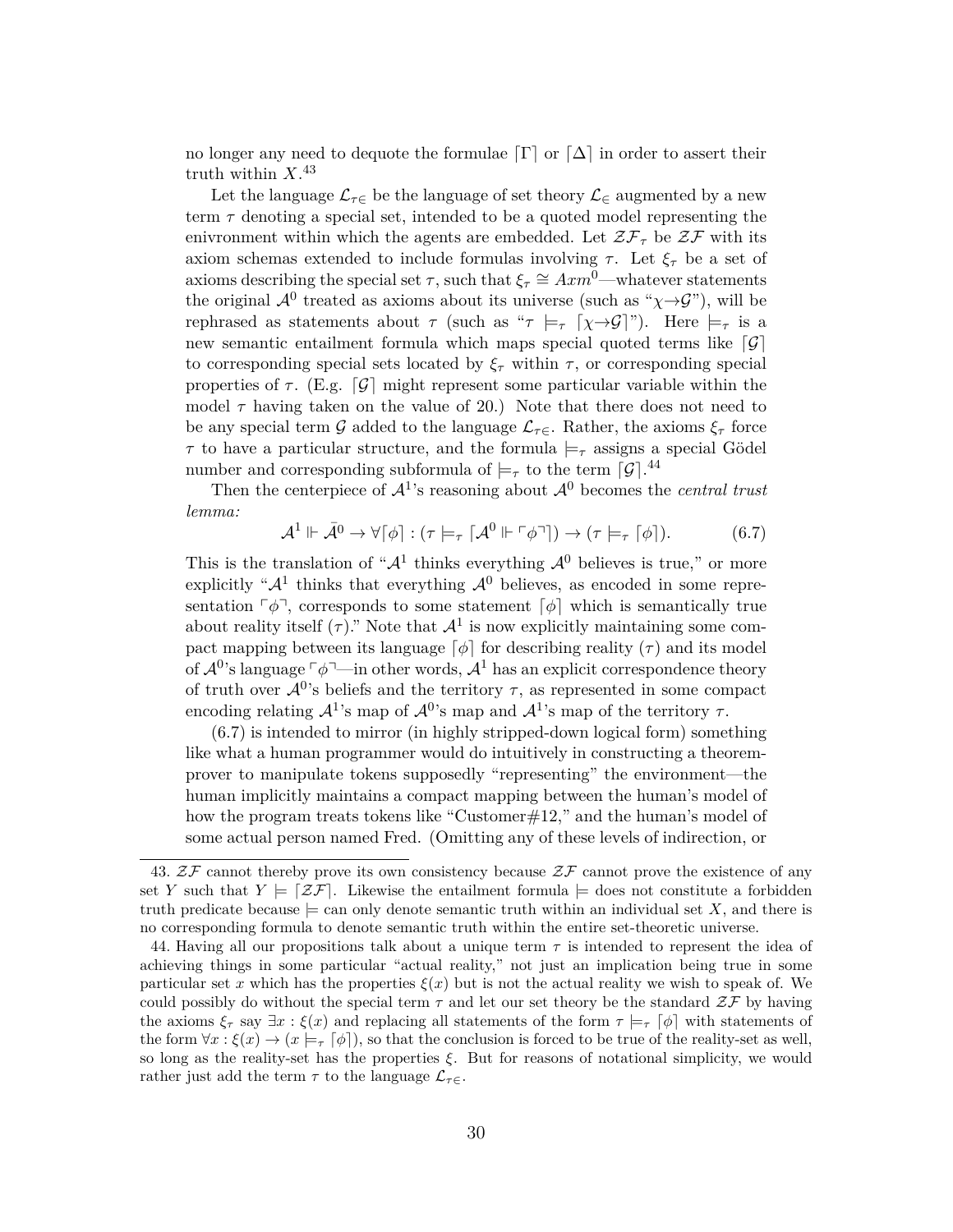committing the mind-projection fallacy (Jaynes 2003) and speaking as if some ethereal link was actually connecting "Customer#12" and Fred, can result in truly vast amounts of confusion.) The human then configures the program to maintain the human's expectation of correspondence between the two, i.e., the human makes sure that the token "Customer $\#12$ " behaves in such fashion that its "money" property is expected to behave like the human's expectations about Fred's payments. The maintained correspondence is between epistemic objects—a map of a map, and a map of the territory—so that a compact mental transformation can relate the two.<sup>45</sup>

Similarly an agent  $\mathcal{A}^1$  with  $A x m^1 = \mathcal{Z} \mathcal{F}_\tau \cup \xi_\tau$  and criterion of action

$$
\bar{\mathcal{A}}_j^0 \Rightarrow \mathcal{A}^1 \Vdash (\tau \models [\bar{\mathcal{A}}_j^0]) \rightarrow (\tau \models [(\emptyset \lor \mathcal{G})]),\tag{6.8}
$$

which had established the central trust lemma (6.7), could approve the construction of an agent  $\mathcal{A}^0$  which held the object-level beliefs represented by  $Axm^0$ —an agent which, like previously described agents  $\mathcal{A}^0$ , did not use set theory or represent an explicit environment-object  $\tau$ , but instead was programmed to reason about a proposition  $G$  that could be the consequences of its acts  $b_i$ as before.

We could similarly expect that  $\mathcal{A}^1$  would establish its central trust lemma  $(6.7)$  by induction on properties of the design of  $\mathcal{A}^0$ . The base case is the truth of every axiom in  $\lceil Axm^{0}\rceil$  constituting  $\mathcal{A}^{0}$ 's belief pool when it starts up. The induction step is the validity of classical logic's syntax, as proven within  $\mathcal{ZF}$ (or  $\mathcal{ZF}_{\tau}$ ) to produce only semantically true conclusions from semantically true premises on each succeeding time-step of induction. Then this central trust lemma is not disturbed by adding sensors that operate as in (6.2) or, in this scheme:

$$
\mathcal{A}^1 \Vdash (\tau \models_\tau \bar{\mathcal{A}}^0) \to \forall [s_l] : (\tau \models_\tau [\mathcal{A}^0 \Vdash \ulcorner \bar{s}_l \urcorner]) \to (\tau \models_\tau [\bar{S}_l]).\tag{6.9}
$$

Imagining the induction to be over time steps taking places at times u after  $\mathcal{A}^{0}$ 's construction at t, adding this type of sensor does not invalidate the induction step that if all  $\mathcal{A}^{0}$ 's beliefs are true at time u, they will be true at time  $u+1$ —supposing all of  $\mathcal{A}^{0}$ 's new beliefs to be added either by syntactically valid classical deduction from previous beliefs, or by sensors which  $\mathcal{A}^1$  believes to operate in a sound fashion relative to  $\mathcal{A}^1$ 's correspondence theory of truth  $\lceil \lceil \phi \rceil \leftrightarrow \phi \rceil$ , on any given time step.

Some further elaboration is then required to use the same schema to describe the agent  $\mathcal{A}^2$  which creates  $\mathcal{A}^1$  which creates  $\mathcal{A}^0$ :

 $\mathcal{A}^0$  itself may reason about the environment using some simple axioms, first-order logic, and perhaps a few sensors, a la Newell's GPS (Newell, Shaw, and Simon 1959).

 $\mathcal{A}^1$ , to reason about  $\mathcal{A}^0$  in a sufficiently general fashion, deploys set theory in order to reason about a physical universe  $\tau$ , a language  $\lceil \phi \rceil$  for describing physical reality, and a truth-condition  $\models_{\tau}$  which determines whether such

<sup>45.</sup> It is possible that this work might have some relevance to the philosophy of epistemology, which we lack space to explore here.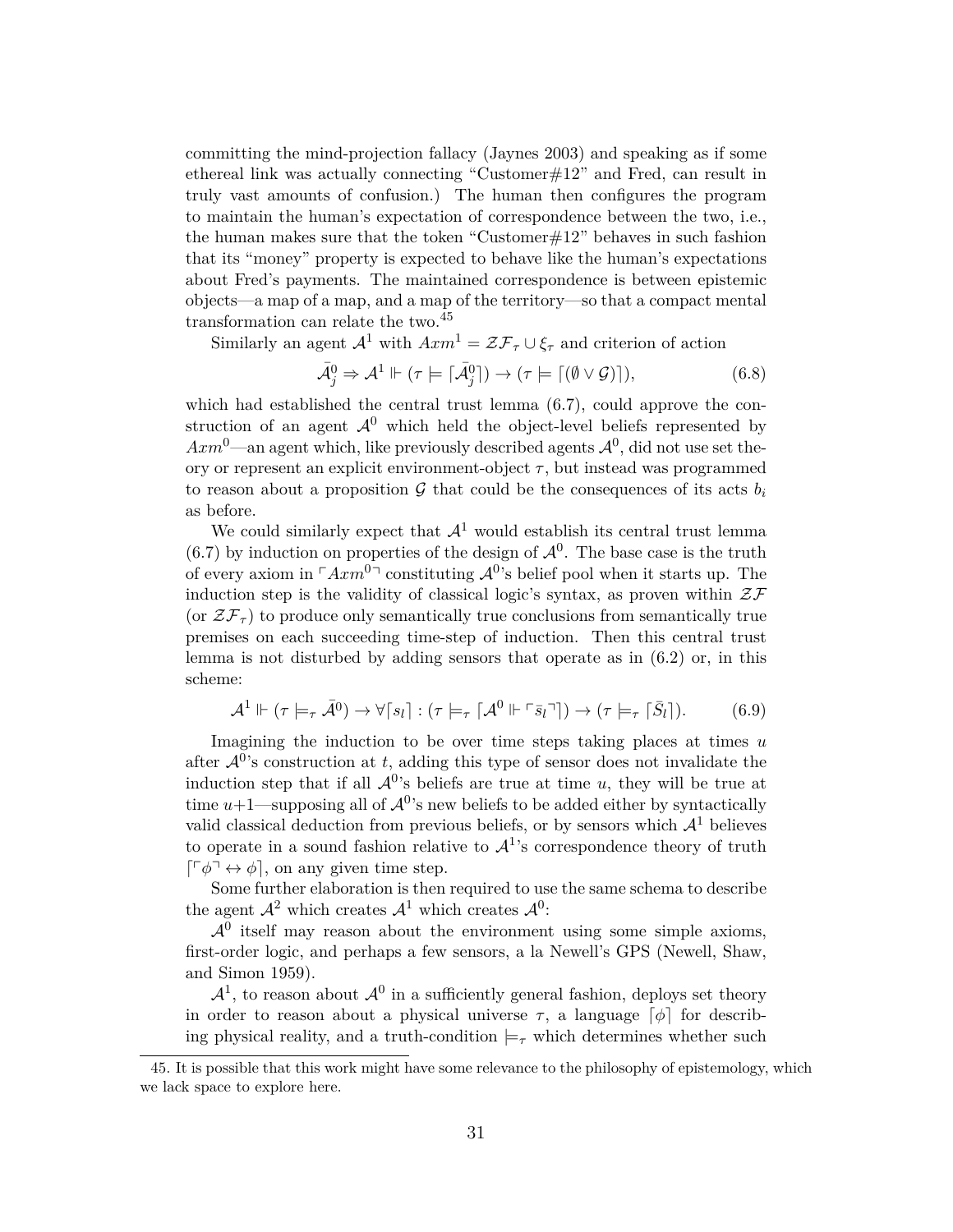statements are (in  $\mathcal{A}^1$ 's beliefs) "true" or "false," and an agent  $\tau \models_{\tau} [\mathcal{A}^0]$  with beliefs  $\lceil \phi \rceil$  which  $\mathcal{A}^1$  believes to correspond to propositions  $\lceil \phi \rceil$  which are actually "true." (Representing semantic entailment in a fully quantified way, and proving in a quantified way that logical tautologies are true in all models, is why we had to invoke the big guns of  $\mathcal{ZF}.$ 

Then  $\mathcal{A}^2$ , to reason about  $\mathcal{A}^1$ 's reasoning, needs to trust that  $\mathcal{A}^1$ , in reasoning about set theory, is reasoning about valid subject matter. E.g., since  $\mathcal{A}^1$  is reasoning within  $\mathcal{ZF}_{\tau}$ ,  $\mathcal{A}^2$  to trust  $\mathcal{A}^1$  must at least believe that  $\mathcal{ZF}$  is consistent.<sup>46</sup> Then clearly  $A^2$  must be using some theory more powerful than  $\mathcal{ZF}_{\tau}\cup \xi_{\tau}$ , which can prove the soundness of  $\mathcal{ZF}_{\tau}\cup \xi_{\tau}$ . An obvious idiom is for  $\mathcal{A}^2$  to reason that  $\mathcal{A}^1$ 's mental universe corresponds to some object in  $\mathcal{A}^2$ 's universe, something that  $\mathcal{A}^1$  can be said to be reasoning *about:* 

$$
A x m^2 = \mathcal{Z} \mathcal{F}_{\tau} \cup \exists s : s \models_{\tau} [\mathcal{Z} \mathcal{F}_{\tau} \cup \xi_{\tau}], \tag{6.10}
$$

which states that there exists some set s which is a model of  $Axm^1 = \mathcal{ZF}_{\tau}\cup \xi_{\tau}$ .<sup>47</sup>

This makes  $A x m^2$  as strong as  $\mathcal{Z} \mathcal{F}$  plus the assertion that there exists an inaccessible cardinal (a single set which is large enough to be a model of a set-theoretic universe obeying the axioms of  $\mathcal{ZF}$ ). Since  $\mathcal{ZF}$  can prove Gödel's Completeness Theorem that every syntactically consistent theory has a model,  $Axm^2$  is as strong as  $\mathcal{ZF}+1$ .

From another perspective:  $\mathcal{A}^1$ 's mental universe includes not only  $\tau$  but a larger mathematical universe of set-theoretic objects—e.g., this mathematical universe, not the physical universe  $\tau$ , is what includes the numbers (least ordinals closed under succession) which determine whether "a proof of  $\phi$  exists". Then  $\mathcal{A}^2$  must be strong enough mathematically to reason about something (a set, a model) which is large enough to provide a correspondence theory of truth over all of  $\mathcal{A}^1$ 's reasoning, including  $\mathcal{A}^1$ 's reasoning about set theory.  $\mathcal{A}^2$ must believe in an object that provides, not just a physical environment, but a mathematical universe, for  $\mathcal{A}^1$ 's reasoning to be sound over.

Similarly, another agent to create  $\mathcal{A}^2$  must believe that there exists a set that models  $Axm^2$ , containing a set that models  $Axm^1$ , containing  $\tau$  that models  $Axm^0 \cong \xi_{\tau}$ , with the corresponding theory having the strength of  $\mathcal{ZF}+2$ ; and we arrive at ordinal tiling as before.

*Remarks.* For a set theory to believe in the existence of an infinite descending sequence of sets containing sets containing sets, etc., would violate the Axiom of Foundation (Axiom of Regularity). Hence an analog of the infinitely descending soundness schema  $\mathcal{T}$ -0 seems like it would be even harder to repair. Possibly the fact that infinite models are being encoded as sets may allow for an infinite series of encodings (e.g., all the numbers can be encoded as even numbers, then

<sup>46.</sup> Or perhaps, " $2\mathcal{F}$  is consistent if 0 is not the Gödel number of a proof that  $(2\mathcal{F}$  plus a large cardinal axiom) is inconsistent," or " $Z\mathcal{F}$  is consistent if  $\kappa$  is greater than 0," but we omit such complications here and assume that  $\mathcal{A}^2$ ,  $\mathcal{A}^1$ , and  $\mathcal{A}^0$  fall into a standard decreasing-ordinal schema.

<sup>47.</sup> Note that since semantic entailment is a quantifed formula, infinite axiom collections, such as axiom schema, can be semantically entailed without problems.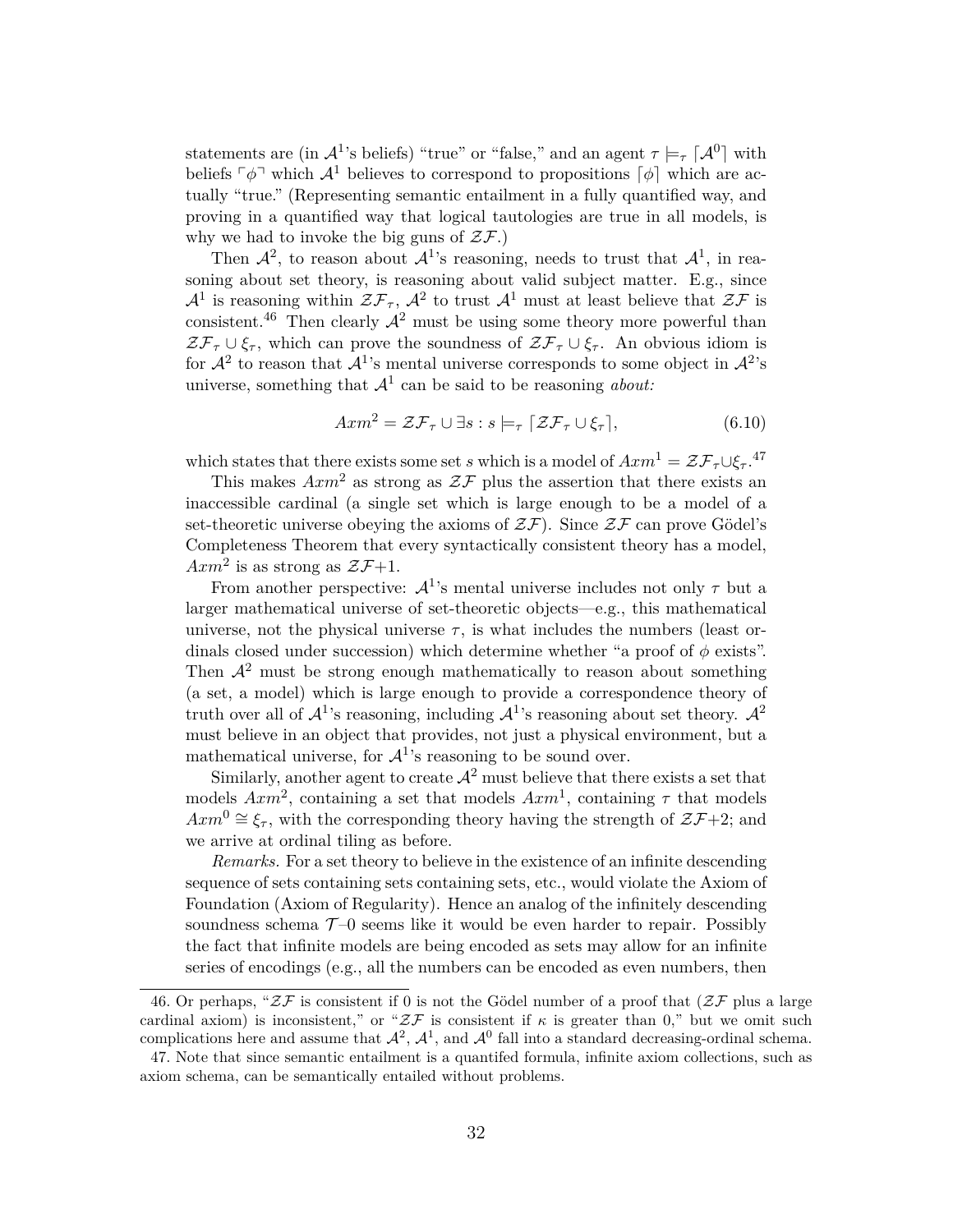all the numbers can be encoded as even numbers encoded as even numbers and so on indefinitely).

We see no obvious obstacles to Fallenstein's parametric polymorphism approach  $T_{\kappa}$  being adapted to  $\mathcal{ZF}_{\tau}$  proving safety for  $\kappa$  steps, but have not yet written out a complete proof.

We would be interested in any simplification of this scheme that reasons about a correspondence theory of truth over the offspring agents without resorting to set theory, or that uses a set theory substantially less powerful than ZF.

### **7 Probability and expected utility**

At present our attempts to tile probabilistic reasoning are in very preliminary stages. Expressing trust of an agent in an offspring's probabilistic reasoning introduces new complications, most of which remain unresolved.

The expectation of utility  $\mathbb{E}[U]$ , conditional on an action  $b_i$  being performed, is often defined in terms of an outcome variable  $o_k \in Outcome$  and probability distribution  $P$  as:  $48$ 

$$
\mathbb{E}[U] \triangleq \sum_{o_k \in Outcome} U(o_k)P(o_k | \bar{b}_i). \tag{7.1}
$$

The most straightforward analogue of logical satisficing, as previously used in  $\mathcal{A}^{\alpha}$ , is expected utility satisficing. (Maximization would introduce even more difficulties; see section 8 below.) E.g.,  $\mathcal{A}^0$  might act only when it expects its action to lead to expected utility greater than (arbitrarily) \$20, and we might be tempted to write this as the problematic formula:

$$
\bar{b}_i \Rightarrow \mathcal{A}^0 \Vdash \mathbb{E}[U|\ \bar{b}_i] > \$20\tag{7.2}
$$

As we remarked in section 5.2, the introduction of expected utility and its conditioning formula lead to basic difficulties with the  $\mathcal{A}^{\alpha}$  formalism because probabilistic reasoning is not monotonic. If we prove by logic that  $\bar{b}_i \to \mathcal{G}$  there

$$
\mathbb{E}[U] \triangleq \sum_{o_k \in Outcome} U(o_k)P(\bar{b}_i \boxplus o_k).
$$

In timeless / updateless / logical decision theory (Altair 2013; LaVictoire et al. 2013):

$$
Q = \underset{b_i \in Acts}{\arg \max} \sum_{o_k \in Outcome} U(o_k)P((eval\lceil Q \rceil = \bar{b}_i) \sqcup o_k).
$$

Since we do not properly consider such issues here, we shall (as do most non-foundational works) write the expected utility formula using the classical conditioning operation  $P(o_k | \bar{b}_i)$  of evidential decision theory, which decision theorists almost universally agree to be wrong.

<sup>48.</sup> In standard causal decision theory (Joyce 1999; Pearl 2000), the expectation of utility would be written using the counterfactual conditional: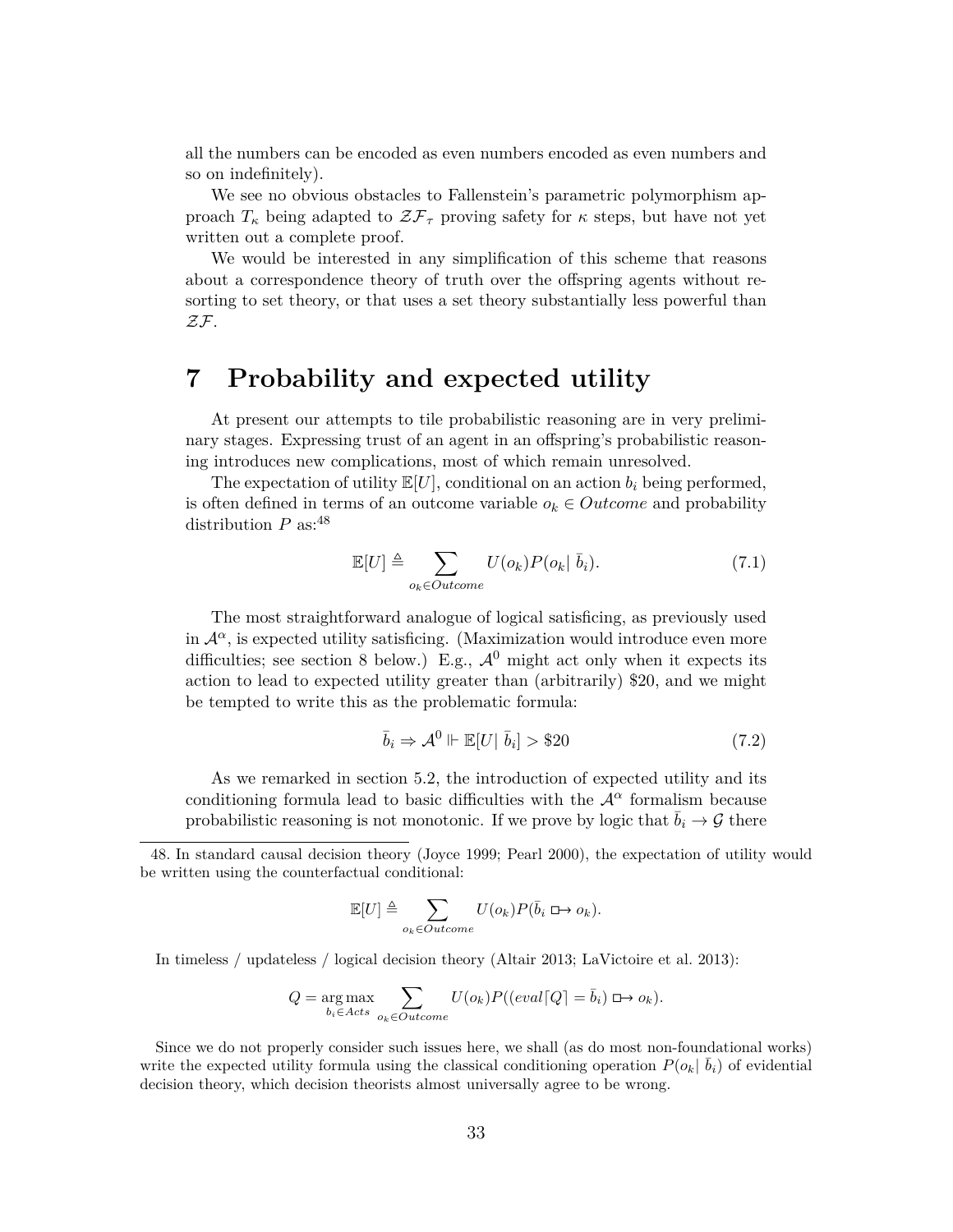can be no further fact  $\Gamma$  such that  $(\bar{b}_i \wedge \Gamma) \rightarrow \neg \mathcal{G}$  (unless of course the addition of Γ is inconsistent). However if  $P(\mathcal{G} | \bar{b}_i) > 0.9$  there is no rule that therefore  $P(\mathcal{G} \mid (\bar{b}_i \wedge \Gamma)) > 0.9$  for every further fact  $\Gamma$ , likewise  $\mathbb{E}[U \mid \bar{b}_i] > $20$  does not imply  $\mathbb{E}[U \mid \overline{b}_i \wedge \Gamma] > $20.$ 

Suppose  $\mathcal{A}^1$ , which desires  $\mathbb{E}[U] > $20$  in all non- $\emptyset$  cases, approves of any  $\mathcal{A}^0$ with the decision criterion (7.2) above, considering such an  $\mathcal{A}^0$  safe regardless of how its actions are suggested by an untrusted component  $\Sigma^0$ . Suppose also that the action  $\bar{b}_2$  yields \$50 if the coin  $\theta$  came up heads  $(\theta_H)$  and \$10 otherwise  $(\theta_T)$ . If  $\theta$  is unknown and is assigned probability 50% then  $\mathbb{E}[U | \bar{b}_2] = $25$ . But suppose that  $\Sigma^0$  manages to learn the true value of  $\theta$  and only suggests the action  $\bar{b}_2$  in cases where it knows  $\theta_T$ . Then observing that the offspring has proven  $\mathcal{A}^0 \Vdash \mathbb{E}[U \mid \bar{b}_i] > $20$  is not adequate reason to trust that, if it acts, it will achieve expected utility greater than \$20.<sup>49</sup>

It may be objected that since, in this case,  $\mathcal{A}^0$  only takes the action  $b_2$ in cases where  $\theta_T$ , the true probability distribution would have  $P(\theta_T | \bar{b}_2) = 1$ and  $\mathcal{A}^0$  should evaluate  $\mathbb{E}[U \mid \bar{b}_2]$  accordingly. This raises questions of evidential versus causal decision theory which we lack space to address here. We remark that if  $\mathcal{A}^0$ , evaluating its probability distribution P, finds that this probability distribution already assigns probability 1 to action  $b_2$  and probability 0 to all other actions (the "true" probability distribution in cases where  $b_2$ ) then  $\mathcal{A}^0$  would seem to know its own action before it decides (indeed, prior to its computation of expected utilities); and if  $\mathcal{A}^1$  also possesses axioms implying this "true" P then it must know its offspring's exact action which violates the Vingean principle. Furthermore, conditioning on all actions except  $b_2$  would then require conditioning on a zero probability with undefined results.<sup>50</sup>

We do not have good solutions for these issues, but felt that we ought to offer an unsatisfactory version of the formalism so that there would be something in place to improve upon.

To avoid the complexities of reasoning about probabilistic program execution, we supposed the environment could be divided into a near-deterministic part (the "environmental transistors"; the analogue of a human-made CPU constructed to have almost perfectly deterministic causal paths, crisp variable states and crisp relations) and a probabilistic part **X**, which is the subject of the probability function  $P(X)$ .

We suppose **X** to be a joint function of variables  $x_l$  obeying the usual fac-

<sup>49.</sup> The form of your theorem demanded an action such that, conditioned on knowledge of only that action, expected utility would be greater than 20; you did not ask for an action conditioned on all the knowledge available to the component which suggested that action. You get no more than what you pay for; or in this case, no more than what you prove.

<sup>50.</sup> An analogous problem potentially arises if  $\mathcal{A}^0$  ever proves that it does not perform some particular action,  $A x m^0 \vdash \neg \overline{b}_i$ . Any conclusion would then follow from the contradictory hypothesis  $\bar{\bar{b}}_i$ , thus  $Axm^0 \vdash \bar{b}_i \to (\emptyset \vee \mathcal{G})$ . With valid reasoning on true axioms this should never occur (we should not prove  $\bar{-b}_i$  and then do  $b_i$ ) but it is potentially a concern when trying to build systems which bypass the Löbian obstacle. It is ordinarily Gödel's Theorem which prevents a system from concluding that it will never prove some theorem (such as the theorem  $b_i \to (\emptyset \vee \mathcal{G})$ ).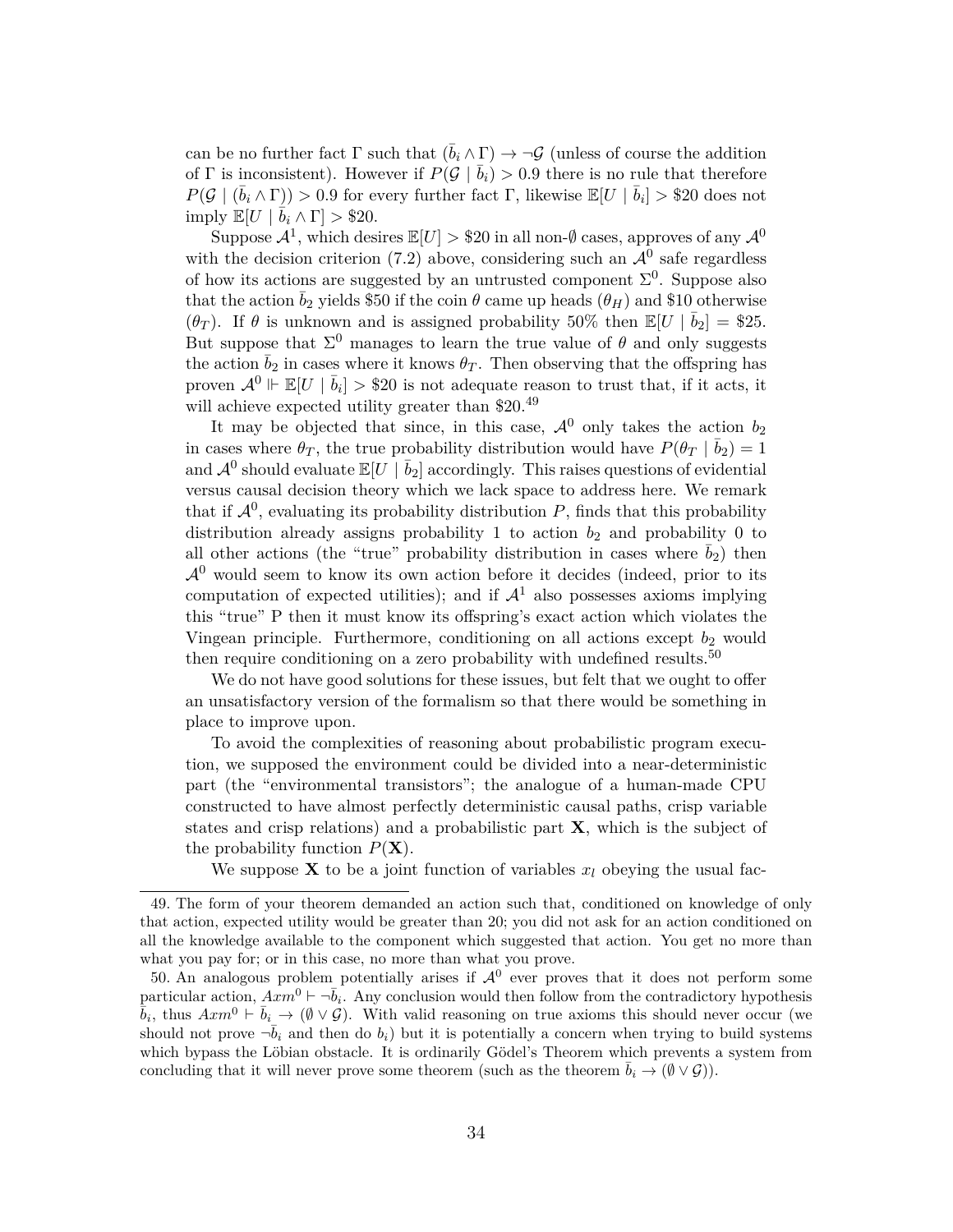torization for causal models (Pearl 2000):

$$
P(\mathbf{X}) = \prod_{x_l \in \mathbf{X}} P(x_l \mid \mathbf{pa}_l),\tag{7.3}
$$

where for each variable  $x_l$ ,  $pa_l$  is a possibly empty list of the immediate causal ancestors of  $x_l$ . Thus the joint probability distribution  $P(\mathbf{X})$  factorizes into local rules governing the probability of each node  $x_l$  given its parent causes, if any.

We then axiomatize  $\mathcal{A}^1$ 's knowledge of  $P(X)$  in a way that leaves some parentless  $x_l$  with unspecified probabilities; any causal descendants of these variables will have probabilities unquantified by  $\mathcal{A}^1$ . One of these variables will be  $\mathcal{A}^{0}$ 's action and thus  $\mathcal{A}^{1}$  will not precompute a probability of  $\mathcal{A}^{0}$ 's action. We will also need to leave unspecified all sensor variables  $s_k \in S$ . Collectively the sensor variables and the motor action variable will constitute a kind of Cartesian boundary between the deterministic world in which  $\mathcal{A}^{0}$ 's cognition occurs, and the probabilistic world it wants to sense and affect.

We then mate deterministic reasoning to probabilistic reasoning via the bridging axioms:<sup>51</sup>

$$
\mathcal{A}^1 \Vdash \forall s_k \in S : \bar{s}_k \to (P(\bar{s}_k) = 1)
$$
\n
$$
(7.4)
$$

$$
\mathcal{A}^1 \Vdash \forall b_i \in \mathit{Acts}^0 : \overline{b}_i \to (P(\overline{b}_i) = 1). \tag{7.5}
$$

 $\mathcal{A}^1$  and  $\mathcal{A}^0$ 's criteria of action will be:

$$
\bar{\mathcal{A}}_j^0 \Rightarrow \mathcal{A}^1 \Vdash \bar{\mathcal{A}}_j^0 \to (\emptyset \vee (\mathbb{E}[U] > \$20)),\tag{7.6}
$$

$$
\bar{b}_i \Rightarrow \mathcal{A}^0 \Vdash \bar{b}_i \to (\emptyset \vee (\mathbb{E}[U] > \$ 20)), \tag{7.7}
$$

and let  $\mathcal{A}^1$  prove a soundness schema (central trust lemma) over  $\mathcal{A}^0$ 's logical beliefs as before. Then  $\mathcal{A}^1$ 's decision to create  $\mathcal{A}^0$  is straightforward via:

$$
\mathcal{A}^1 \Vdash \bar{\mathcal{A}}^0 \to \forall b_i : \bar{b}_i \to (\Box_0[\bar{b}_i \to (\emptyset \lor \mathbb{E}[U] > \$ 20)]), \tag{7.8}
$$

$$
\mathcal{A}^1 \Vdash \Box_0[\bar{b}_i \to (\emptyset \vee \mathbb{E}[U] > \$20)]) \to (\bar{b}_i \to (\emptyset \vee \mathbb{E}[U] > \$20)),\tag{7.9}
$$

$$
\mathcal{A}^1 \Vdash (\forall b_i : \neg \bar{b}_i) \to \emptyset,\tag{7.10}
$$

$$
\mathcal{A}^1 \Vdash \bar{\mathcal{A}}^0 \to (\emptyset \vee \mathbb{E}[U] > \$20). \tag{7.11}
$$

Suppose  $Axm^0$  incorporates standard probability axioms, and suppose that  $\mathcal{A}^0$  has observed all available sensor data  $s_k$  representing all missing terms of **X** except its action  $b_i$ . Then  $\mathcal{A}^0$  will be able to carry out an action with

<sup>51.</sup> The form of these axioms was suggested by Paul Christiano.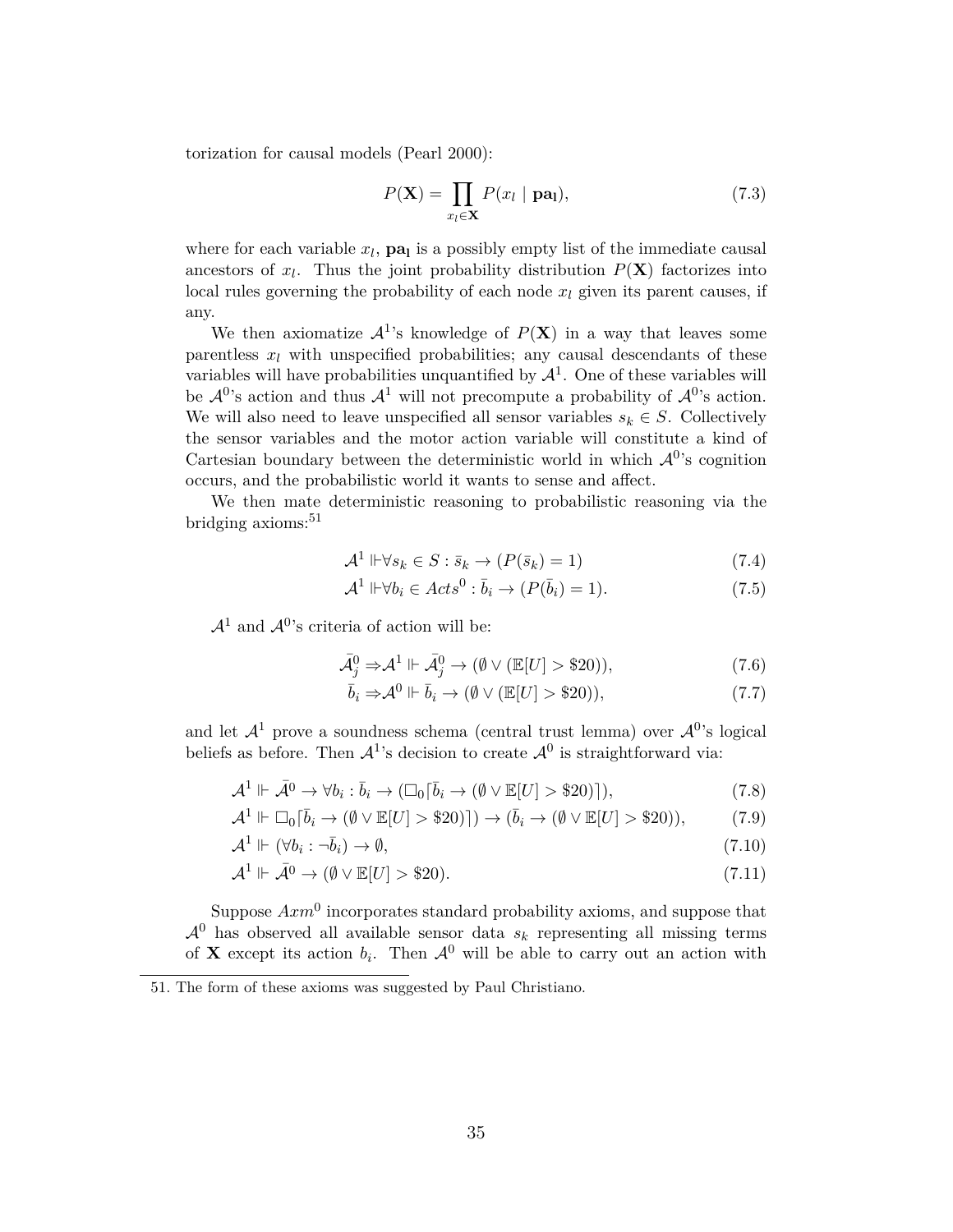$$
\mathcal{A}^1 \Vdash \mathbb{E}[U \mid \bar{s}_k \wedge \bar{b}_i] > \$20
$$
\n
$$
\mathcal{A}^1 \Vdash \bar{s}_k
$$
\n
$$
\mathcal{A}^1 \Vdash P(\bar{s}_k) = 1
$$
\n
$$
\mathcal{A}^1 \Vdash \bar{b}_i \rightarrow (P(\bar{b}_i) = 1)
$$
\n
$$
\mathcal{A}^1 \Vdash (P(\bar{b}_i) = 1 \wedge P(\bar{s}_k) = 1) \rightarrow (P(\bar{b}_i \wedge \bar{s}_k) = 1)
$$
\n(7.14)\n
$$
(7.15)
$$
\n
$$
\mathcal{A}^1 \Vdash (P(\bar{b}_i) = 1 \wedge P(\bar{s}_k) = 1) \rightarrow (P(\bar{b}_i \wedge \bar{s}_k) = 1)
$$
\n(7.16)

 $\mathbb{E}[U \mid \bar{s}_k \wedge \bar{b}_i] > $20$ , via:

$$
\mathcal{A}^1 \Vdash \overline{b}_i \to (P(\overline{b}_i \wedge \overline{s}_k) = 1) \tag{7.17}
$$

$$
\mathcal{A}^1 \Vdash \bar{b}_i \to (P(\neg(\bar{b}_i \land \bar{s}_k)) = 0) \tag{7.18}
$$

$$
\mathcal{A}^1 \Vdash \mathbb{E}[U] = (\mathbb{E}[U \mid \bar{b}_i \wedge \bar{s}_k] P(\bar{b}_i \wedge \bar{s}_k)) + (\mathbb{E}[U \mid \neg(\bar{b}_i \wedge \bar{s}_k)] P(\neg(\bar{b}_i \wedge \bar{s}_k)))
$$
\n(7.19)

$$
\mathcal{A}^1 \Vdash \bar{b}_i \to (\mathbb{E}[U] = \mathbb{E}[U \mid \bar{b}_i \land \bar{s}_k]) \tag{7.20}
$$

$$
\mathcal{A}^1 \Vdash \overline{b}_i \to (\mathbb{E}[U] > \$20) \tag{7.21}
$$

We confess this to be a moderately grotesque hack that fails almost entirely to rise to the challenge of non-monotonic probabilistic reasoning. As remarked, we included it only to serve as something that could be improved upon. The argument above goes through only because, by assumption, every possible variable correlated with  $U$  has been observed and so no further probabilistic knowledge can be gained to invalidate the conclusion.

It also is not immediately obvious to us how to extend the above hack to sensory observation of variables with causal parents. In usual practice, sensors observe the causal descendants of variables of interest—e.g., the light reflecting from an object takes on a pattern caused by that object; the observed photons are causal descendants of the event of their reflection. Being unable to represent the standard idiom of evidence in Bayesian networks is a very severe defect.<sup>52</sup>

Similarly it seems to us that it should be possible to compute the probability of evidence before observing it, since this practice is central to Bayesian probability. In the formalism as it stands, being able to assign a prior probability to any evidential variable would produce a logical contradiction after a sensory event added the conclusion that the probability was 1.

We suspect that there ought to be some much more general schema of trust in probabilistic soundness of a successor agent, possibly invoking explicit reasoning about probability measures in the same way that we previously introduced set theory as a backdrop to general reasoning about semantic truth, or using some probabilistic trust schema such as possibly:

$$
P_{\alpha}(\phi \wedge (\mathcal{A}^{\beta} \Vdash \ulcorner P_{\beta}(\phi) = p \urcorner)) = p \cdot P_{\alpha}(\mathcal{A}^{\beta} \Vdash \ulcorner P_{\beta}(\phi) = p \urcorner). \tag{7.22}
$$

Such work remains in progress, however, and in general the problem of self-modification in probabilistic agents remains wide open.

<sup>52.</sup> We suspect that this desideratum might be satisfiable by some very simple technical method we have not yet invented as of this report.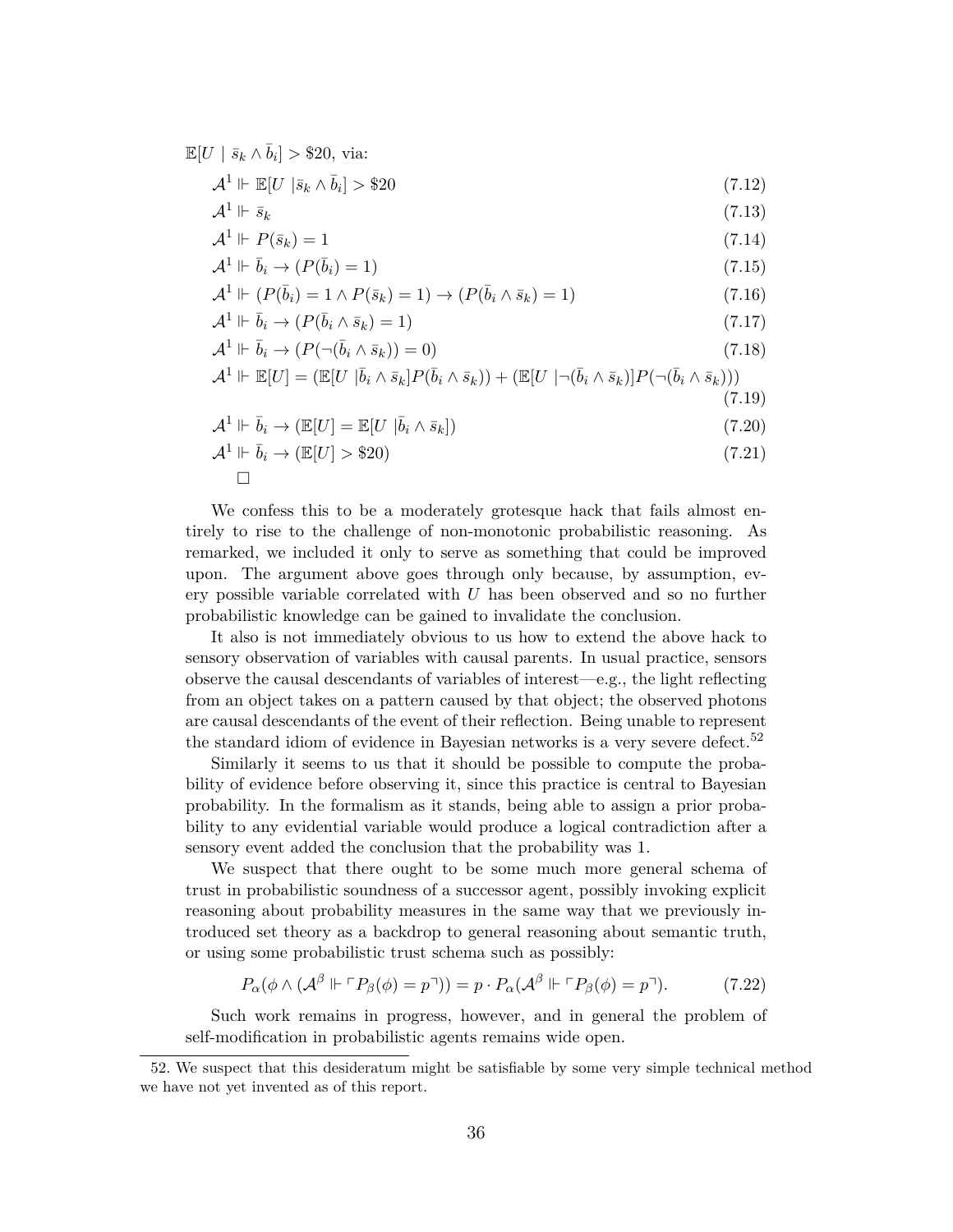## **8 Bounded agents: Maximizing, satisficing, and meliorizing**

Expected utility is usually discussed in the context of expected utility maximization—choosing from among the actions in a set the action with highest expected utility. We did not attempt to frame our probabilistic agent that way, because introducing the notion of *maximization* creates new challenges to tiling, separate from the challenges of probability. I.e., suppose that we are in a deterministic environment, creating offspring which will have various possible sensors, various possible ranges of action, and whose actions (given the value of background variables) deterministically score various utilities. We could possibly adapt the logical goal  $\mathcal G$  to state some version of the highest possible score being achieved, with the successor otherwise allowing a  $\emptyset$  outcome. However, to properly rise to the challenge of maximization would imply creating the successor  $\mathcal{A}_{j}^{0}$  which, of those options  $Acts^{1}$  available to you, would lead to the best score you could've received, after  $\mathcal{A}_{j}^{0}$  tries to maximize its own score. It was not obvious to us how to make the proof of such a tiling go through. It is also not obvious to us that this is the correct problem on which to spend effort, since, in real-world environments, achieving the *maximum possible* expected utility is impossible for all but the simplest problems.

Maximization in full generality requires correctly assessing the score (expected utility) of every action in order to guarantee that we choose the best; this is what renders, e.g., optimal chess intractable. Satisficing is more realistic for bounded agents, in this sense, because we only need to evaluate the expected utility of a single action in order to have our decision criterion  $\mathbb{E}[U] > 20$  go through. (Likewise, establishing some partially uncertain, probabilistic expectation of utility is more realistic than correctly predicting an exact outcome or score.) But to seriously consider satisficing as the foundation of a useful rational agent, or sufficiently advanced self-improving intelligence, would come with its own set of problems. Suppose the lower bound is set at  $2 \cdot 10^{15}$  utility in whatever measure, and the agent realizes that a certain plan will ensure a minimum expected utility of  $$10^{16}$ . Then as we have defined the agent's goals, it satisfices to randomize between a 30% probability of implementing this plan, a 60% probability of doing something which leads to expected utility \$0, and a 10% probability of doing something with expected disutility  $-\$10^{16}$ . This is probably not the sort of behavior we wanted.<sup>53</sup>

Schmidhuber's "Gödel machine"  $(2007)^{54}$  introduced the interesting suggestion of a *swapping* criterion of action: The "Gödel machine" would change its own source code if it could prove that the action of changing its source code had a higher expected utilty than keeping its current source code. (No criterion for external motor actions was introduced, but *arguendo* the Gödel machine would soon choose to add one.) One of the participants at the April 2013 MIRI work-

<sup>53.</sup> You get what you pay for, no more than you asked for, and exactly what you proved.

<sup>54.</sup> Schmidhuber (2007) could easily be considered a spiritual forerunner of the present work.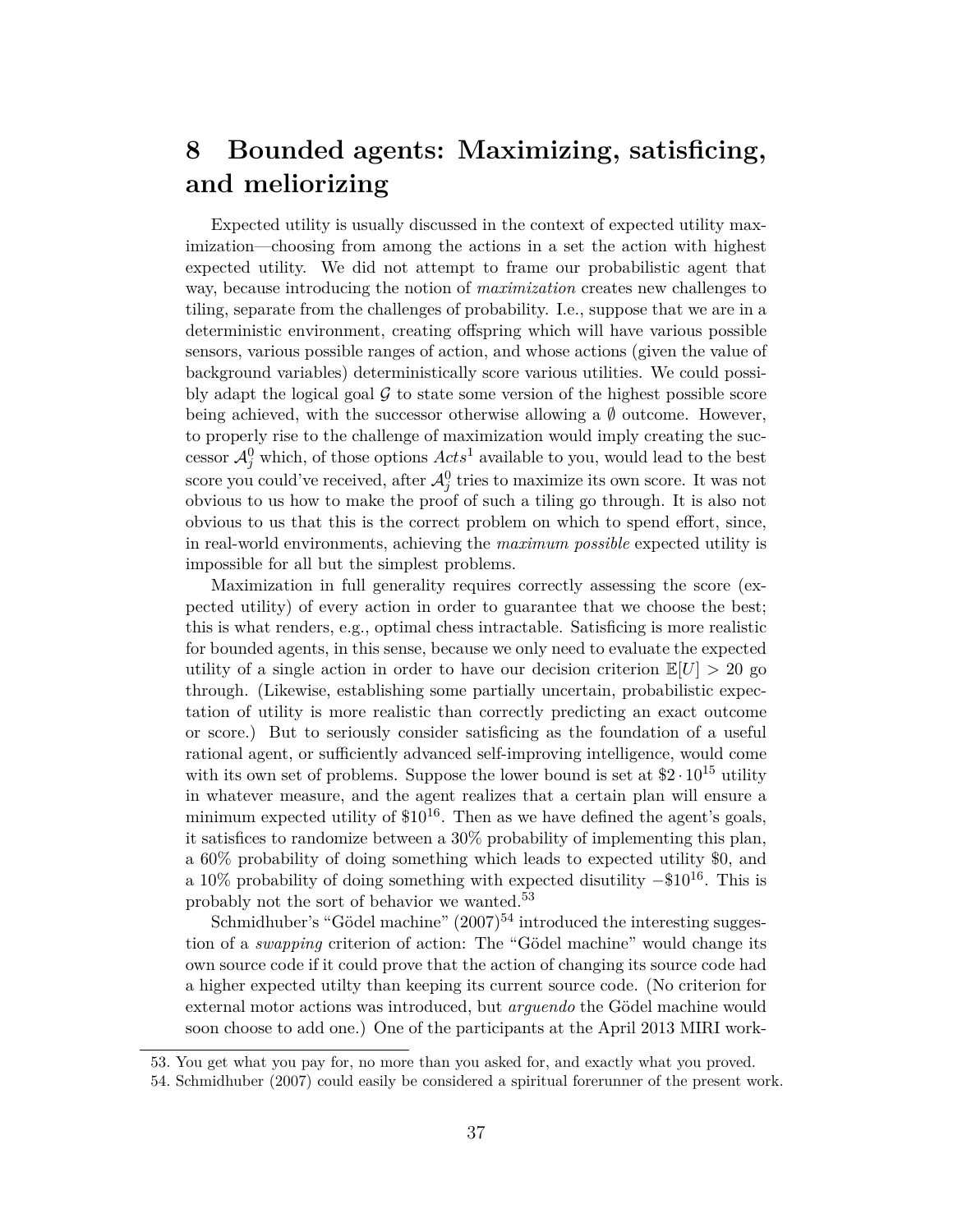shop suggested dubbing this a "meliorizing" criterion of action, since it is meant to make things steadily better (repeatedly swap in plans, or successors, with higher expected utility). Furthermore, since meliorizing requires considering only two courses of action—the current plan, and the new plan—it may be suitable for a boundedly rational agent.

In contrast to the suggestion in section 4 of Schmidhuber (2007) it is not obvious that the criterion, "Swap if expected utility of the new program is higher" is a guarantee of "global optimality," which Schmidhuber suggested would be the result of each considered swap taking into account the possibility of other, better swaps if the current program were left undisturbed. Even considering expected utility rather than utility, most expectations that can be computed over some series of branches will not locate the point of highest expected value in the space, unless expectations are unusually smooth or the suggested series of changes is especially good. E.g., the problem at hand could easily have an NP-hard optimal solution (while still having good non-optimal solutions which could be steadily improved). But the question of "global optimality" is probably not the most important concern, since literal global optimality in the sense of trying to solve NP-hard problems should not be the key research desideratum.

It is likewise not obvious to us that "meliorizing" is sufficient to produce satisfactory behavior with respect to a builder's programmed set of goals. Suppose a sufficiently advanced machine intelligence, built according to this criterion, discovered that an asteroid was headed toward Earth and would shortly kill 7 billion people, with its current plan not preventing it. Under the strict criterion of meliorizing as written, it would make sense to swap to a program that promised to save 1,000 people, let all the others die, and make no further improvements, since this would still be better than not swapping. According to the line of argument in section 4 of Schmidhuber (2007), the agent ought to consider that it would be better to keep the previous program and wait for it to generate a better alternative. But this relies on some particular sequence of suggestions being generated such that a better alternative is considered at some point; moreover, that the agent probabilistically expects that such a better alternative will be generated if it keeps its current program, in advance of considering the actual alternative (which the Vingean principle says we cannot always do at the earlier decision point). Thus if a meliorizing criterion is ultimately satisfactory, it will be due to other properties of the series of suggestions being considered, and the way in which expectations of old and new programs are evaluated, which have not been specified into the "swapping" rule itself.

But expected utility satisficing is not satisfactory at all, and is probably not repairable; and maximizing is only possible for the best imaginable agents, not the agents that will actually exist; whereas it might be that meliorizing can somehow be improved upon. More generally, we have discussed maximizing, satisficing, and meliorizing in order to make the point that when it comes to bounded, probabilistic rational agents that are meant to pursue their goals in some "reasonable" way and build descendants who do the same (equivalently self-improve), we are not able to presently state—even on the highest possible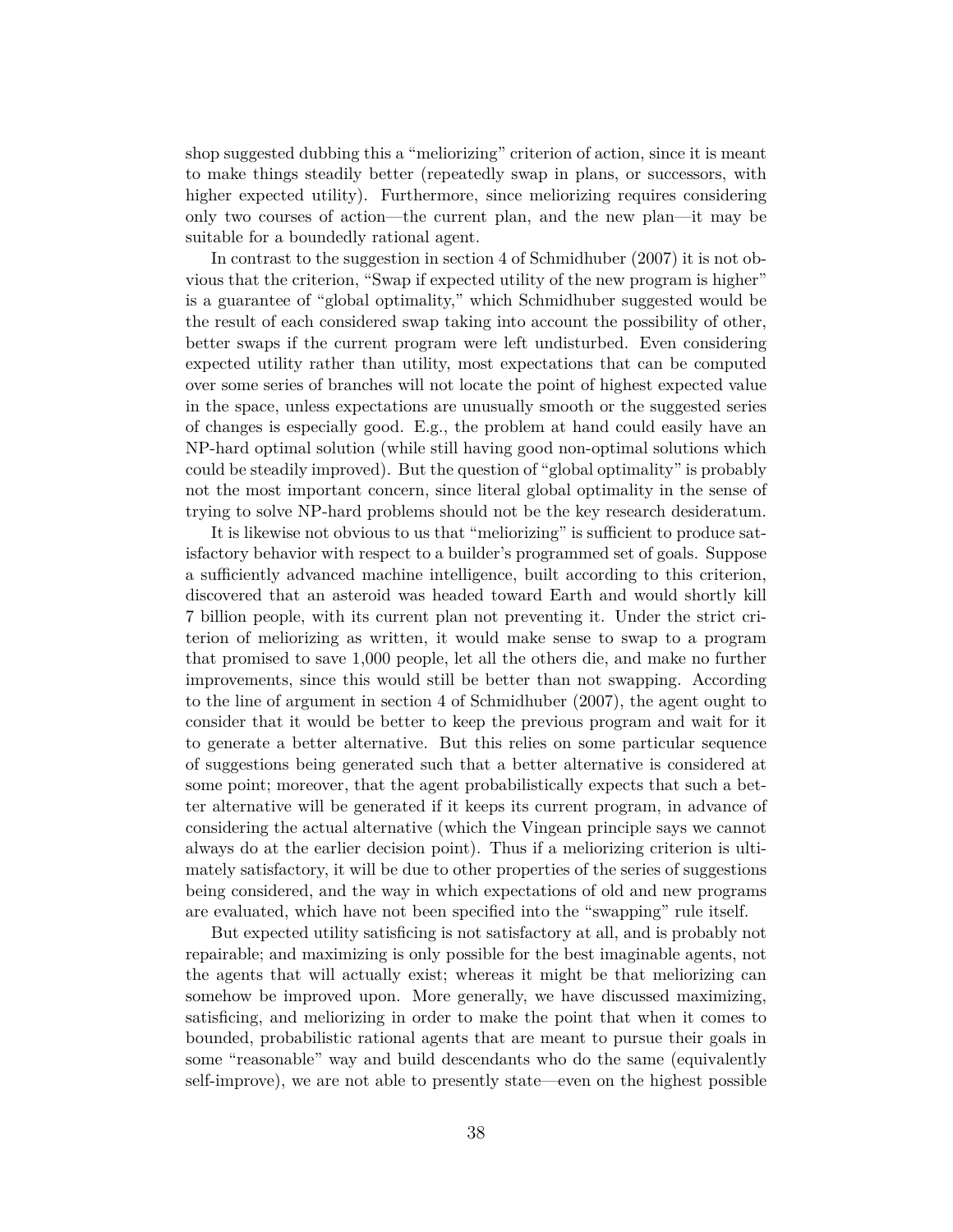level of generality such as "satisficing" or "meliorizing"—what sort of criterion of action might be suitable. The problem is very wide open indeed.

### **References**

- Altair, Alex. 2013. "A Comparison of Decision Algorithms on Newcomblike Problems." http://intelligence.org/files/Comparison.pdf.
- Bostrom, Nick. 2012. "The Superintelligent Will: Motivation and Instrumental Rationality in Advanced Artificial Agents." In "Theory and Philosophy of AI," edited by Vincent C. Müller. Special issue, *Minds and Machines* 22 (2): 71–85. doi:10. 1007/s11023-012-9281-3.
- Christiano, Paul F., Eliezer Yudkowsky, Marcello Herreshoff, and Mihaly Barasz. 2013. "Definability of Truth in Probabilistic Logic." Working Paper, April 2. http : //intelligence.org/wp- content/uploads/2013/03/Christiano- et- al-Naturalistic-reflection-early-draft.pdf.
- Fallenstein, Benja. 2012. "An Angle of Attack on Open Problem #1." *Less Wrong* (blog), August 18. http://lesswrong.com/lw/e4e/an\_angle\_of\_attack\_on open\_problem\_1/.
- Gentzen, Gerhard. (1936) 1969. "The Consistency of Elementary Number Theory [Die Widerspruchsfreiheit der reinen Zahlentheorie]." In *The Collected Papers of Gerhard Gentzen,* edited by M. E. Szabo, 132–213. Studies in Logic and the Foundations of Mathematics. Amsterdam: North-Holland.
- Girard, Jean-Yves. 1971. "Une Extension de l'Interpretation de Gödel à l'Analyse, et son Application à l'Élimination des Coupures dans l'Analyse et la Théorie des Types." In *Proceedings of the Second Scandinavian Logic Symposium,* edited by Jens E. Fenstad, 63–92. Vol. 63. Studies in Logic and the Foundations of Mathematics. Amsterdam: North-Holland. doi:10.1016/S0049-237X(08)70843- 7.
- Goodstein, R. L. 1944. "On the Restricted Ordinal Theorem." *Journal of Symbolic Logic* 9 (2): 33–41. http://www.jstor.org/stable/2268019.
- Jaynes, E. T. 2003. *Probability Theory: The Logic of Science.* Edited by G. Larry Bretthorst. New York: Cambridge University Press. doi:10.2277/0521592712.
- Joyce, James M. 1999. *The Foundations of Causal Decision Theory.* Cambridge Studies in Probability, Induction and Decision Theory. New York: Cambridge University Press. doi:10.1017/CBO9780511498497.
- Kaivola, Roope, Rajnish Ghughal, Naren Narasimhan, Amber Telfer, Jesse Whittemore, Sudhindra Pandav, Anna Slobodová, et al. 2009. "Replacing Testing with Formal Verification in Intel ® Core™ i7 Processor Execution Engine Validation." In *Computer Aided Verification: 21st International Conference, CAV 2009, Grenoble, France, June 26 – July 2, 2009. Proceedings,* edited by Ahmed Bouajjani and Oded Maler, 414–429. Vol. 5643. Lecture Notes in Computer Science. Springer. doi:10.1007/978-3-642-02658-4\_32.